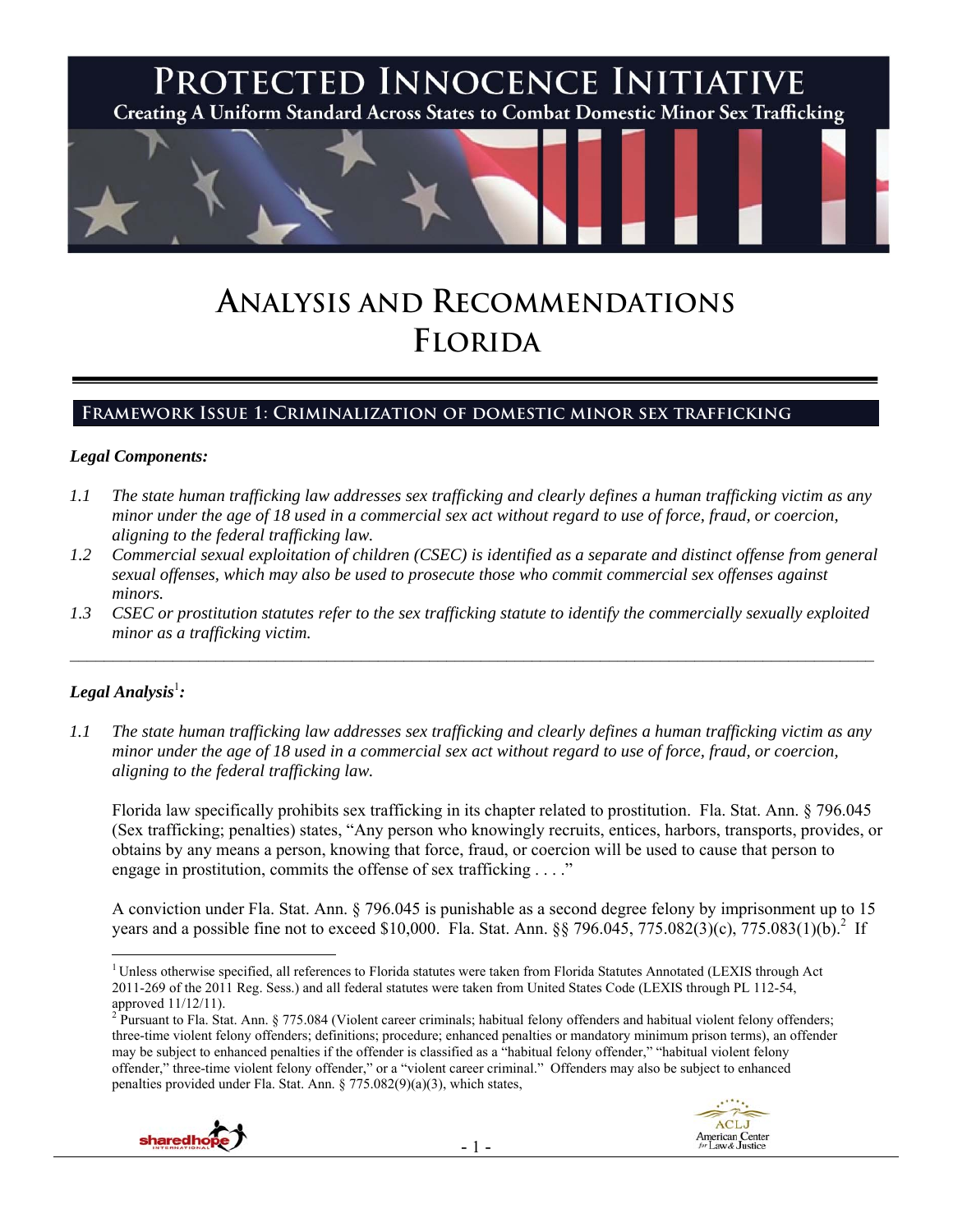the victim is under the age of 14 or the crime results in death, a conviction is punishable as a first degree felony by imprisonment up to 30 years and a possible fine not to exceed \$10,000. Fla. Stat. Ann. §§ 796.045, 775.082(3)(b), 775.083(1)(b).

Fla. Stat. Ann. § 796.035 (Selling or buying of minors into sex trafficking or prostitution; penalties) prohibits

[a]ny parent, legal guardian, or other person having custody or control of a minor who sells or otherwise transfers custody or control of such minor, or offers to sell or otherwise transfer custody of such minor, with knowledge that, as a consequence of the sale or transfer, the minor will engage in prostitution, perform naked for compensation, or otherwise participate in the trade of sex trafficking . . . .

A conviction under this statute is punishable as a first degree felony by imprisonment up to 30 years and a possible fine not to exceed \$10,000. Fla. Stat. Ann. §§ 796.035, 775.082(3)(b), 775.083(1)(b).

Additionally, Fla. Stat. Ann. § 847.0145(1) (Selling or buying of minors; penalties) makes it a crime if

[a]ny parent, legal guardian, or other person having custody or control of a minor<sup>3</sup> who sells or otherwise transfers custody or control of such minor, or offers to sell or otherwise transfer custody of such minor, either:

(a) With knowledge that, as a consequence of the sale or transfer, the minor will be portrayed in a visual depiction engaging in, or assisting another person to engage in, sexually explicit conduct;<sup>4</sup> or (b) With intent to promote either:

If the state attorney determines that a defendant is a prison releasee reoffender . . . the state attorney may seek to have the court sentence the defendant as a prison releasee reoffender. Upon proof from the state attorney that establishes by a preponderance of the evidence that a defendant is a prison releasee reoffender as defined in this section, such defendant . . . must be sentenced as follows:

- a. For a felony punishable by life, by a term of imprisonment for life;
- b. For a felony of the first degree, by a term of imprisonment of 30 years;
- c. For a felony of the second degree, by a term of imprisonment of 15 years; and
- d. For a felony of the third degree, by a term of imprisonment of 5 years.

Pursuant to Fla. Stat. Ann. § 775.082(9)(a)(1),

"Prison releasee reoffender" means any defendant who commits, or attempts to commit:

. . . d. Sexual battery;

. . . i. Kidnapping;

. . . o. Any felony that involves the use or threat of physical force or violence against an individual;

 $\ldots$  [or]

 $\overline{a}$ 

r. Any felony violation of s. 790.07 [Persons engaged in criminal offense, having weapons], s. 800.04 [Lewd or lascivious offenses committed upon or in the presence of persons less than 16 years of agel, s. 827.03 [Abuse, aggravated abuse, and neglect of a child; penalties], s. 827.071 [Sexual performance by a child; penalties], or s. 847.0135(5) [Computer pornography; traveling to meet minor; penalties];

within 3 years after being released from a state correctional facility operated by the Department of Corrections or a private vendor or within 3 years after being released from a correctional institution of another state, the District of Columbia, the United States, any possession or territory of the United States, or any foreign jurisdiction, following incarceration for an offense for which the sentence is punishable by more than 1 year in this state.

Prison release reoffenders "shall be released only by expiration of sentence and shall not be eligible for parole, control release, or any form of early release" and "must serve 100 percent of the court-imposed sentence." Fla. Stat. Ann. § 775.082(9)(b). <sup>3</sup> Pursuant to Fla. Stat. Ann. § 847.001(8) (Definitions), "'Minor' means any person under the age of 18 years."  $4$  Pursuant to Fla. Stat. Ann. § 847.001(16) (Definitions),

"Sexual conduct" means actual or simulated sexual intercourse, deviate sexual intercourse, sexual bestiality, masturbation, or sadomasochistic abuse; actual lewd exhibition of the genitals; actual physical contact with a person's

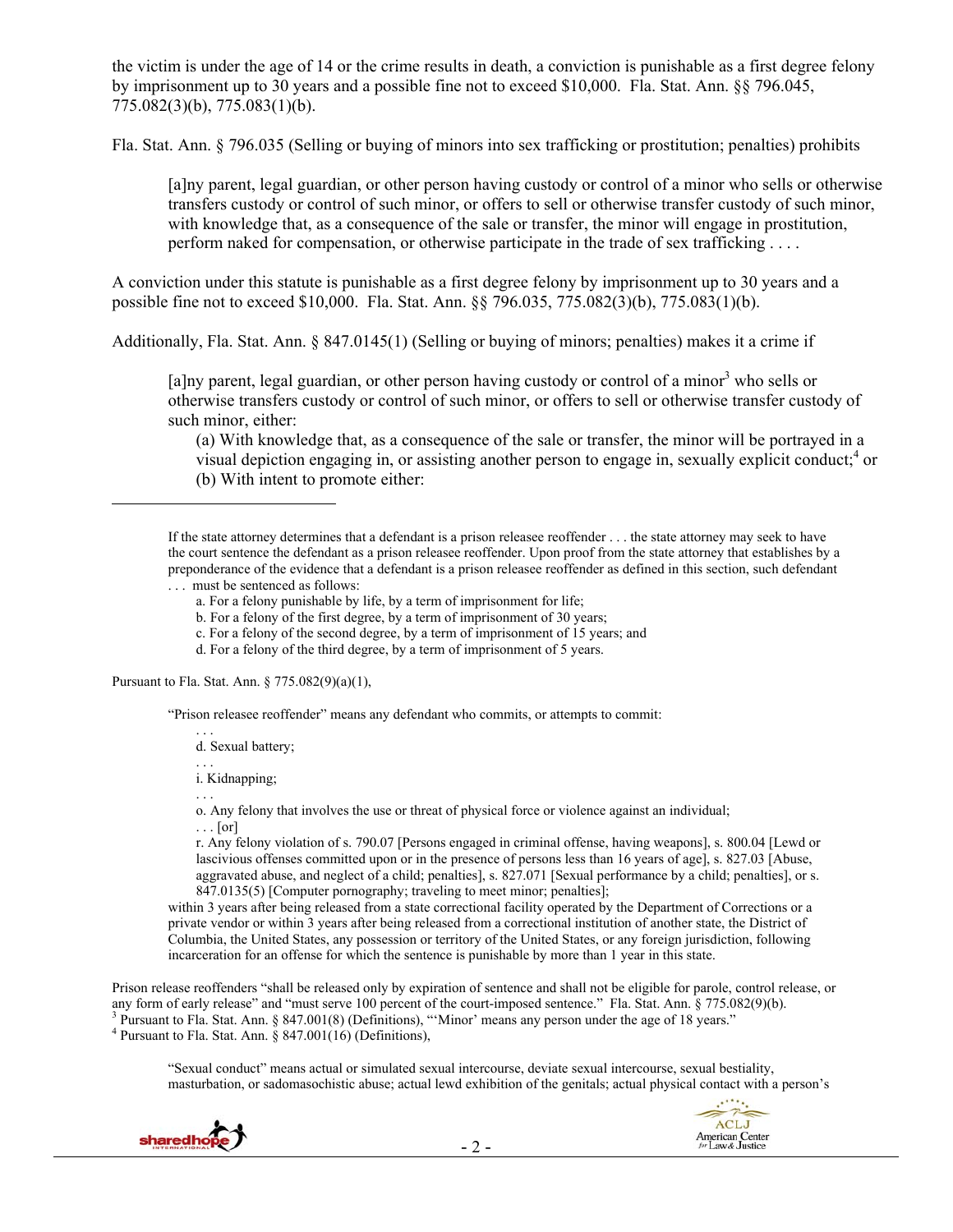1. The engaging in of sexually explicit conduct by such minor for the purpose of producing any visual depiction of such conduct; or

2. The rendering of assistance by the minor to any other person to engage in sexually explicit conduct for the purpose of producing any visual depiction of such conduct;

. . . .

Fla. Stat. Ann. § 847.0145(2) also makes it a crime if a person

purchases or otherwise obtains custody or control of a minor, or offers to purchase or otherwise obtain custody or control of a minor, either:

(a) With knowledge that, as a consequence of the purchase or obtaining of custody, the minor will be portrayed in a visual depiction engaging in, or assisting another person to engage in, sexually explicit conduct;

(b) With intent to promote either:

1. The engaging in of sexually explicit conduct by such minor for the purpose of producing any visual depiction of such conduct; or

2. The rendering of assistance by the minor to any other person to engage in sexually explicit conduct for the purpose of producing any visual depiction of such conduct;

. . . .

A conviction under this statute is punishable as a first degree felony by imprisonment up to 30 years and a possible fine not to exceed \$10,000. Fla. Stat. Ann. §§ 847.0145, 775.082(3)(b), 775.083(1)(b).

Florida's human trafficking statute does not specifically address sex trafficking. Fla. Stat. Ann. § 787.06(2)(c) (Human trafficking) defines "human trafficking" as "transporting, soliciting, recruiting, harboring, providing, or obtaining another person for transport." Fla. Stat. Ann. § 787.06(3) states,

(3) Any person who knowingly:

(a) Engages, or attempts to engage, in human trafficking with the intent or knowledge that the trafficked person will be subjected to forced labor or services;<sup>5</sup> or

(b) Benefits financially by receiving anything of value from participation in a venture that has subjected a person to forced labor or services.

1.1.1 Recommendation: Amend Fla. Stat. Ann. § 796.045 (Sex trafficking; penalties) to remove the requirement of force, fraud or coercion, if the victim is a minor under the age of 18.<sup>6</sup>

<sup>5</sup> Pursuant to Fla. Stat. Ann. § 787.06(2)(b),

"Forced labor or services" means labor or services obtained from a person by:

1. Using or threatening to use physical force against that person or another person;

5. Causing or threatening to cause financial harm to any person; or

6. Fraud or coercion.



clothed or unclothed genitals, pubic area, buttocks, or, if such person is a female, breast with the intent to arouse or gratify the sexual desire of either party; or any act or conduct which constitutes sexual battery or simulates that sexual battery is being or will be committed. A mother's breastfeeding of her baby does not under any circumstance constitute

<sup>2.</sup> Restraining, isolating, or confining or threatening to restrain, isolate, or confine that person or another person without lawful authority and against her or his will;

<sup>3.</sup> Using lending or other credit methods to establish a debt by that person or another person when labor or services are pledged as a security for the debt, if the value of the labor or services as reasonably assessed is not applied toward the liquidation of the debt, the length and nature of the labor or services are not respectively limited and defined;

<sup>4.</sup> Destroying, concealing, removing, confiscating, withholding, or possessing any actual or purported passport, visa, or other immigration document, or any other actual or purported government identification document, of that person or another person;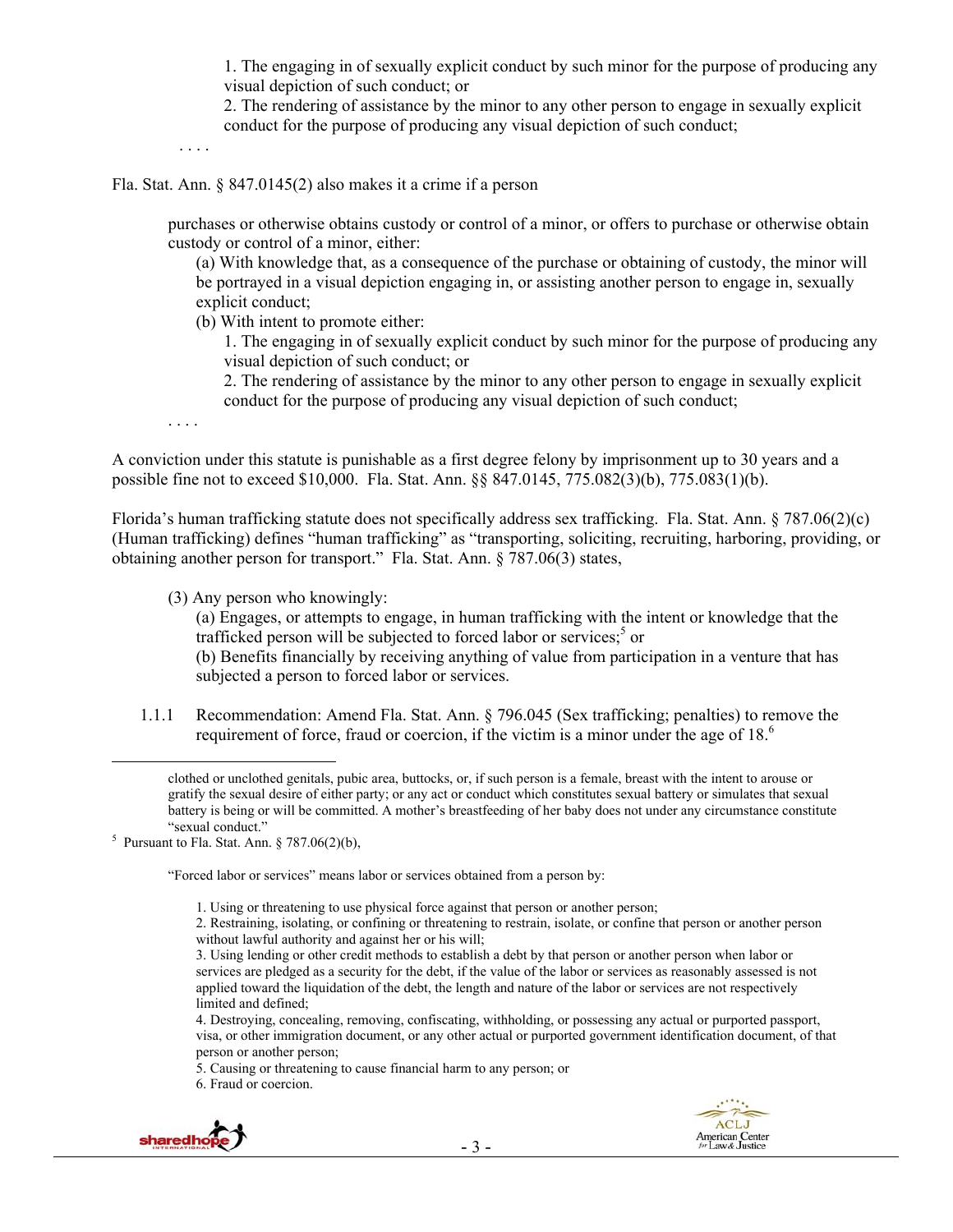*1.2 Commercial sexual exploitation of children (CSEC) is identified as a separate and distinct offense from general sexual offenses, which may also be used to prosecute those who commit commercial sex offenses against minors.* 

Florida has several statutes that specifically criminalize CSEC, including the following:

1. Fla. Stat. Ann. § 800.04(4) (Lewd or lascivious battery) makes it a crime if a person

(a) Engages in sexual activity<sup>7</sup> with a person 12 years of age or older but less than 16 years of age; or (b) Encourages, forces, or entices any person less than 16 years of age to engage in sadomasochistic abuse, sexual bestiality, prostitution, or any other act involving sexual activity.

A conviction under Fla. Stat. Ann. § 800.04(4) is punishable as a second degree felony by imprisonment up to 15 years and a possible fine not to exceed \$10,000. Fla. Stat. Ann. §§ 800.04(4), 775.082(3)(c), 775.083(1)(b).

2. Fla. Stat. Ann. § 787.01(3)(a) (Kidnapping; kidnapping of child under age 13, aggravating circumstances) makes it a crime if a person

commits the offense of kidnapping<sup>8</sup> upon a child under the age of 13 and who, in the course of committing the offense, commits one or more of the following:

1. Aggravated child abuse, as defined in s. 827.03;

2. Sexual battery, as defined in chapter 794 , against the child;

3. Lewd or lascivious battery, lewd or lascivious molestation, lewd or lascivious conduct, or lewd or lascivious exhibition, in violation of s. 800.04 or s. 847.0135(5) [Computer pornography; traveling to meet minor; penalties];

4. A violation of s. 796.03 [Procuring person under age of 18 for prostitution] or s. 796.04 [Forcing, compelling, or coercing another to become a prostitute], relating to prostitution, upon the child; or

5. Exploitation of the child or allowing the child to be exploited, in violation of s. 450.151 [Hiring and employing; infliction of pain or suffering; penalty],

. . . .

A conviction under Fla. Stat. Ann. § 787.01(3)(a) is punishable as a life felony by imprisonment up to life and a possible fine not to exceed \$15,000.<sup>9</sup> Fla. Stat. Ann. §§ 787.01(3)(a), 775.082(3)(a)(3), 775.083(1)(a).

3. Inflict bodily harm upon or to terrorize the victim or another person.

<sup>&</sup>lt;sup>9</sup> For punishments of life felonies prior to July 1, 1995 see Fla. Stat. Ann. § 775.082(3)(a)(1)–(3).



 $\overline{a}$  $6$  Subsequent recommendations in this report referring to Fla. Stat. Ann. § 796.035 (Selling or buying of minors into sex trafficking or prostitution; penalties) or § 796.045 (Sex trafficking; penalties) are predicated upon the recommendations contained in Section 1.1 being previously or simultaneously implemented.

<sup>&</sup>lt;sup>7</sup> Pursuant to Fla. Stat. Ann. § 800.04(1)(a), "Sexual activity' means the oral, anal, or vaginal penetration by, or union with, the sexual organ of another or the anal or vaginal penetration of another by any other object; however, sexual activity does not include an act done for a bona fide medical purpose."

 $8$  Pursuant to Fla. Stat. Ann. § 787.01(1)(a),

The term "kidnapping" means forcibly, secretly, or by threat confining, abducting, or imprisoning another person against her or his will and without lawful authority, with intent to:

<sup>1.</sup> Hold for ransom or reward or as a shield or hostage.

<sup>2.</sup> Commit or facilitate commission of any felony.

<sup>4.</sup> Interfere with the performance of any governmental or political function. 9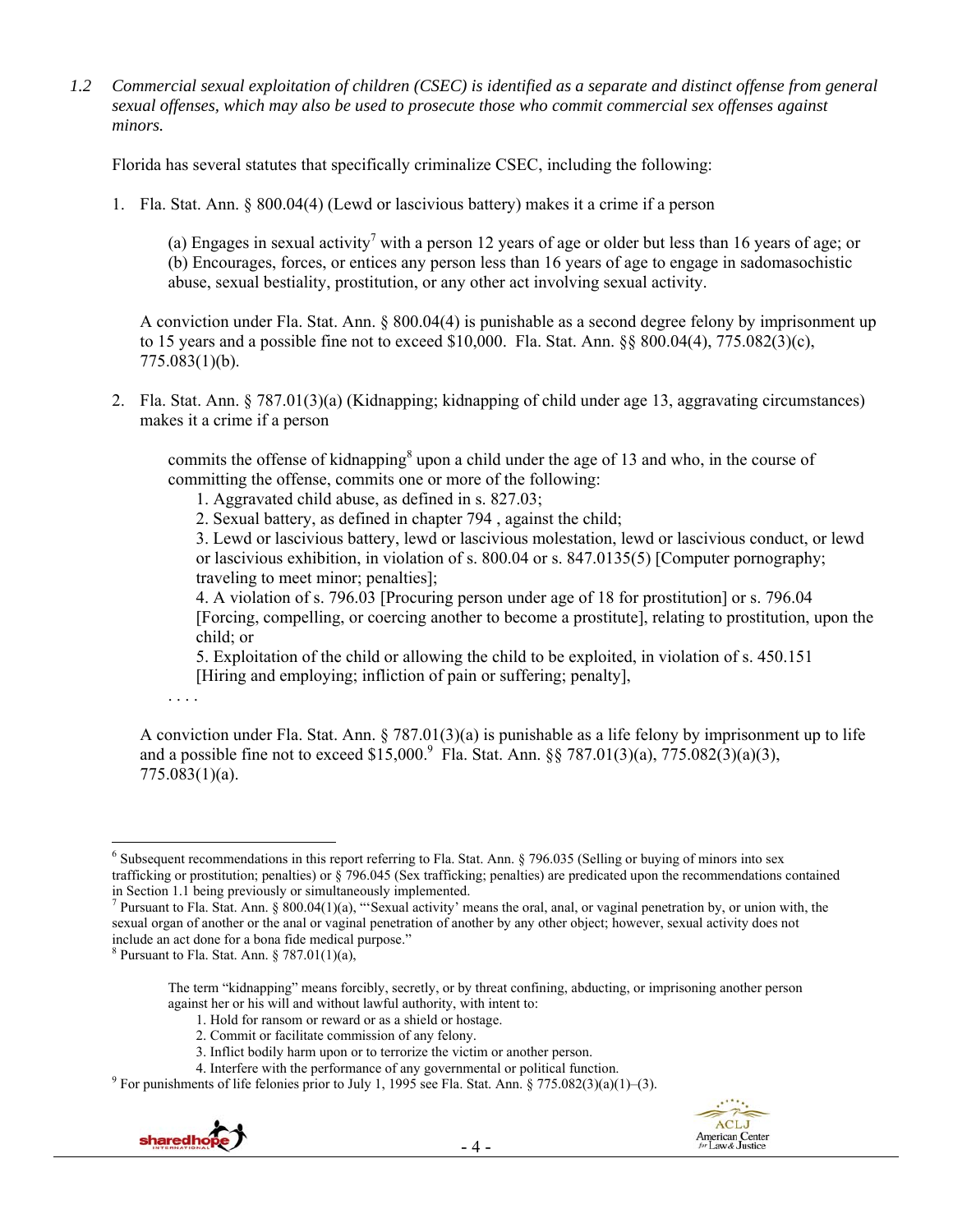3. Fla. Stat. Ann. § 787.02(3)(a) (False imprisonment; false imprisonment<sup>10</sup> of child under age 13, aggravating circumstances) states,

A person who commits the offense of false imprisonment upon a child under the age of 13 and who, in the course of committing the offense, commits any offense enumerated in subparagraphs 1–5, commits a felony of the first degree, punishable by imprisonment for a term of years not exceeding life or as provided in s. 775.082, s. 775.083, or s. 775.084.

1. Aggravated child abuse, as defined in s. 827.03;

2. Sexual battery, as defined in chapter 794, against the child;

3. Lewd or lascivious battery, lewd or lascivious molestation, lewd or lascivious conduct, or lewd or lascivious exhibition, in violation of s. 800.04 or s. 847.0135(5);

4. A violation of s. 796.03 or s. 796.04, relating to prostitution, upon the child; or

5. Exploitation of the child or allowing the child to be exploited, in violation of s. 450.151 [Hiring and employing; infliction of pain or suffering; penalty].

A conviction under Fla. Stat. Ann. § 787.02(3)(a) is punishable as a first degree felony by imprisonment up to 30 years, or when the statute permits "a term of years not exceeding life imprisonment" and a possible fine not to exceed \$10,000. Fla. Stat. Ann. §§ 775.082(3)(b), 775.083(1)(b).

4. Fla. Stat. Ann. § 827.071(2), (3) (Sexual performance by a child; penalties [Effective October 1, 2011]) states,

(2) A person is guilty of the use of a child in a sexual performance if, knowing the character and content thereof, he or she employs, authorizes, or induces a child less than 18 years of age to engage in a sexual performance<sup>11</sup> or, being a parent, legal guardian, or custodian of such child, consents to the participation by such child in a sexual performance. Whoever violates this subsection is guilty of a felony of the second degree, punishable as provided in s. 775.082, s. 775.083, or s. 775.084.

(3) A person is guilty of promoting a sexual performance by a child when, knowing the character and content thereof, he or she produces, directs, or promotes<sup>12</sup> any performance which includes sexual conduct<sup>13</sup> by a child less than 18 years of age. Whoever violates this subsection is guilty of a felony of the second degree, punishable as provided in s. 775.082, s. 775.083, or s. 775.084.

A conviction under Fla. Stat. Ann.  $\S 827.071(2)$ , (3) is punishable as a second degree felony by imprisonment up to 15 years and a possible fine not to exceed \$10,000. Fla. Stat. Ann. §§ 775.082(3)(c), 775.083(1)(b).

13 Fla. Stat. Ann. § 827.071(1)(h) states,

<sup>&</sup>quot;Sexual conduct" means actual or simulated sexual intercourse, deviate sexual intercourse, sexual bestiality, masturbation, or sadomasochistic abuse; actual lewd exhibition of the genitals; actual physical contact with a person's clothed or unclothed genitals, pubic area, buttocks, or, if such person is female, breast, with the intent to arouse or gratify the sexual desire of either party; or any act or conduct which constitutes sexual battery or simulates that sexual battery is being or will be committed. . . .



<sup>&</sup>lt;sup>10</sup> Fla. Stat. Ann. § 787.02(1) (False imprisonment; false imprisonment of child under age 13, aggravating circumstances) states,

<sup>(</sup>a) The term "false imprisonment" means forcibly, by threat, or secretly confining, abducting, imprisoning, or restraining another person without lawful authority and against her or his will.

<sup>(</sup>b) Confinement of a child under the age of 13 is against her or his will within the meaning of this section if such confinement is without the consent of her or his parent or legal guardian.<br><sup>11</sup> Fla. Stat. Ann. § 827.071(1)(i) states, "'Sexual performance' means any performance or part of thereof which includes sexual

conduct by a child of less than 18 years of age." Fla. Stat. Ann. § 827.071(1)(c) defines "performance" as "any play, motion picture, photograph, or dance or any other visual representation exhibited before an audience."<br><sup>12</sup> Fla. Stat. Ann. § 827.071(1)(d) states, "Promote' means to procure, manufacture, issue, sell, give, provide, lend, mail,

transfer, transmute, publish, distribute, circulate, disseminate, present, exhibit, or advertise, or to offer or to agree to do the same."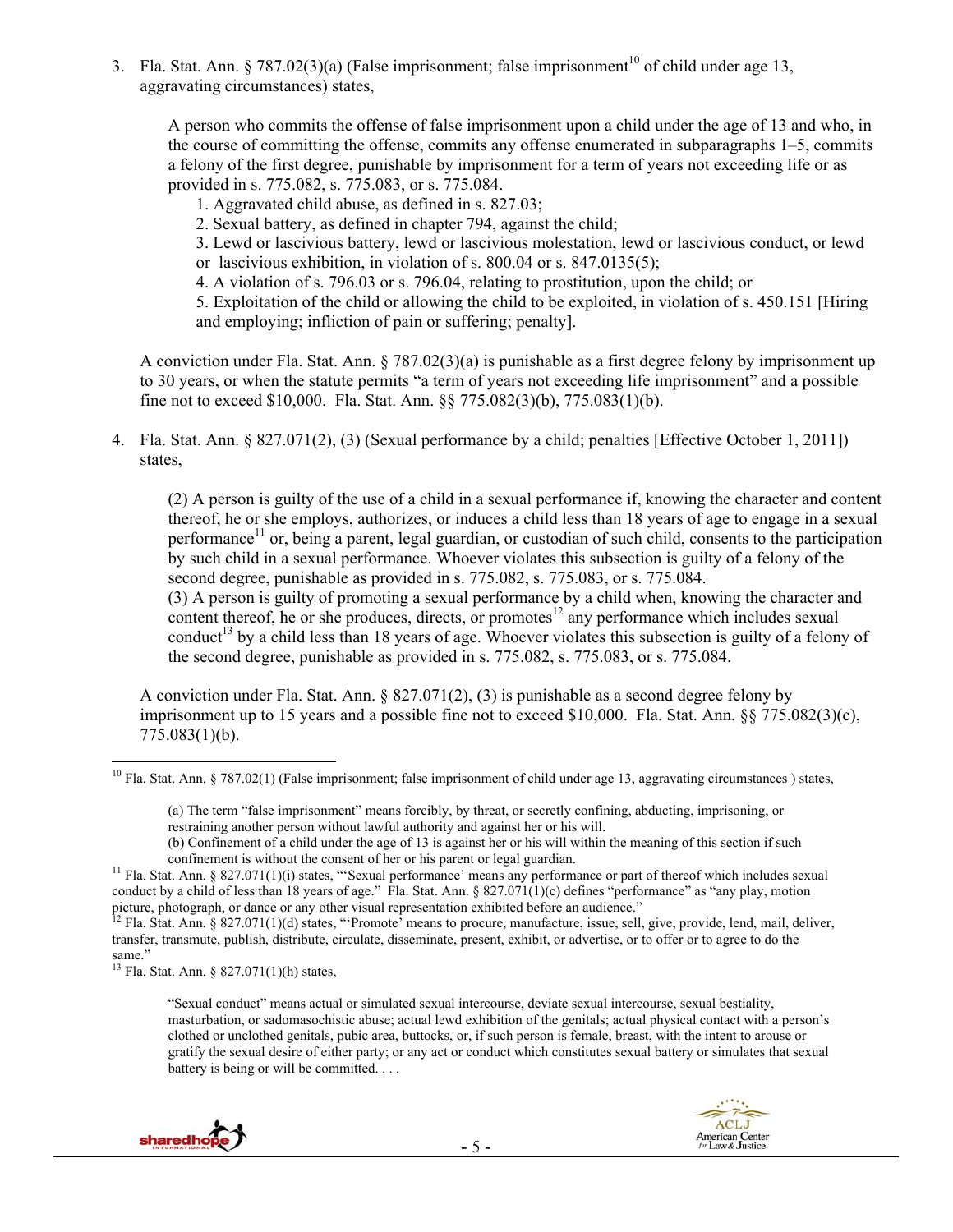- 5. Fla. Stat. Ann. § 796.03 (Procuring person under age of 18 for prostitution) states, "A person who procures for prostitution, or causes to be prostituted, any person who is under the age of 18 years commits a felony of the second degree, punishable as provided in s. 775.082, s. 775.083, or s. 775.084." A conviction under Fla. Stat. Ann. § 796.03 is punishable as a second degree felony by imprisonment up to 15 years and a possible fine not to exceed \$10,000. Fla. Stat. Ann. §§ 775.082(3)(c), 775.083(1)(b).
- 6. Fla. Stat. Ann. § 847.0135(2) (Computer pornography; traveling to meet minor; penalties) makes it a crime if a person

 $(2)$ ...

- (a) Knowingly compiles, enters into, or transmits by use of computer;
- (b) Makes, prints, publishes, or reproduces by other computerized means;
- (c) Knowingly causes or allows to be entered into or transmitted by use of computer; or

(d) Buys, sells, receives, exchanges, or disseminates, any notice, statement, or advertisement of any minor's name, telephone number, place of residence, physical characteristics, or other descriptive or identifying information for purposes of facilitating, encouraging, offering, or soliciting sexual conduct of or with any minor, or the visual depiction of such conduct, commits a felony of the third degree, punishable as provided in s. 775.082, s. 775.083, or s. 775.084. The fact that an undercover operative or law enforcement officer was involved in the detection and investigation of an offense under this section shall not constitute a defense to a prosecution under this section.

A conviction under Fla. Stat. Ann. § 847.0135(2) is punishable as a third degree felony by imprisonment up to 5 years and a possible fine not to exceed \$5,000. Fla. Stat. Ann. §§ 775.082(3)(d), 775.083(1)(c).

Sexual offense laws that are not expressly commercial but that may apply in cases of CSEC include:

1. Fla. Stat. Ann. § 787.025(2) (Luring or enticing a child) states,

(a) A person 18 years of age or older who intentionally lures or entices, or attempts to lure or entice, a child under the age of 12 into a structure, dwelling, or conveyance for other than a lawful purpose commits a misdemeanor of the first degree, punishable as provided in s. 775.082 or s. 775.083. (b) A person 18 years of age or older who, having been previously convicted of a violation of paragraph (a), intentionally lures or entices, or attempts to lure or entice, a child under the age of 12 into a structure, dwelling, or conveyance for other than a lawful purpose commits a felony of the third degree, punishable as provided in s. 775.082, s. 775.083, or s. 775.084.

(c) A person 18 years of age or older who, having been previously convicted of a violation of chapter 794, s. 800.04, or s. 847.0135(5), or a violation of a similar law of another jurisdiction, intentionally lures or entices, or attempts to lure or entice, a child under the age of 12 into a structure, dwelling, or conveyance for other than a lawful purpose commits a felony of the third degree, punishable as provided in s. 775.082, s. 775.083, or s. 775.084.

A conviction under Fla. Stat. Ann.  $\S 787.025(2)(a)$  is punishable as a first degree misdemeanor by imprisonment up to 1 year and a possible fine not to exceed \$1,000. Fla. Stat. Ann. §§ 775.082(4)(a), 775.083(1)(d). A conviction under Fla. Stat. Ann. § 787.025(b), (c) is punishable as a third degree felony by imprisonment up to 5 years and a possible fine not to exceed \$5,000. Fla. Stat. Ann. §§ 775.082(3)(d), 775.083(1)(c).

2. Fla. Stat. Ann. § 847.0135(3)–(4) (Computer pornography; traveling to meet minor; penalties) makes it unlawful to use a computer or other similar device to solicit a minor for illegal sexual acts and states in part,



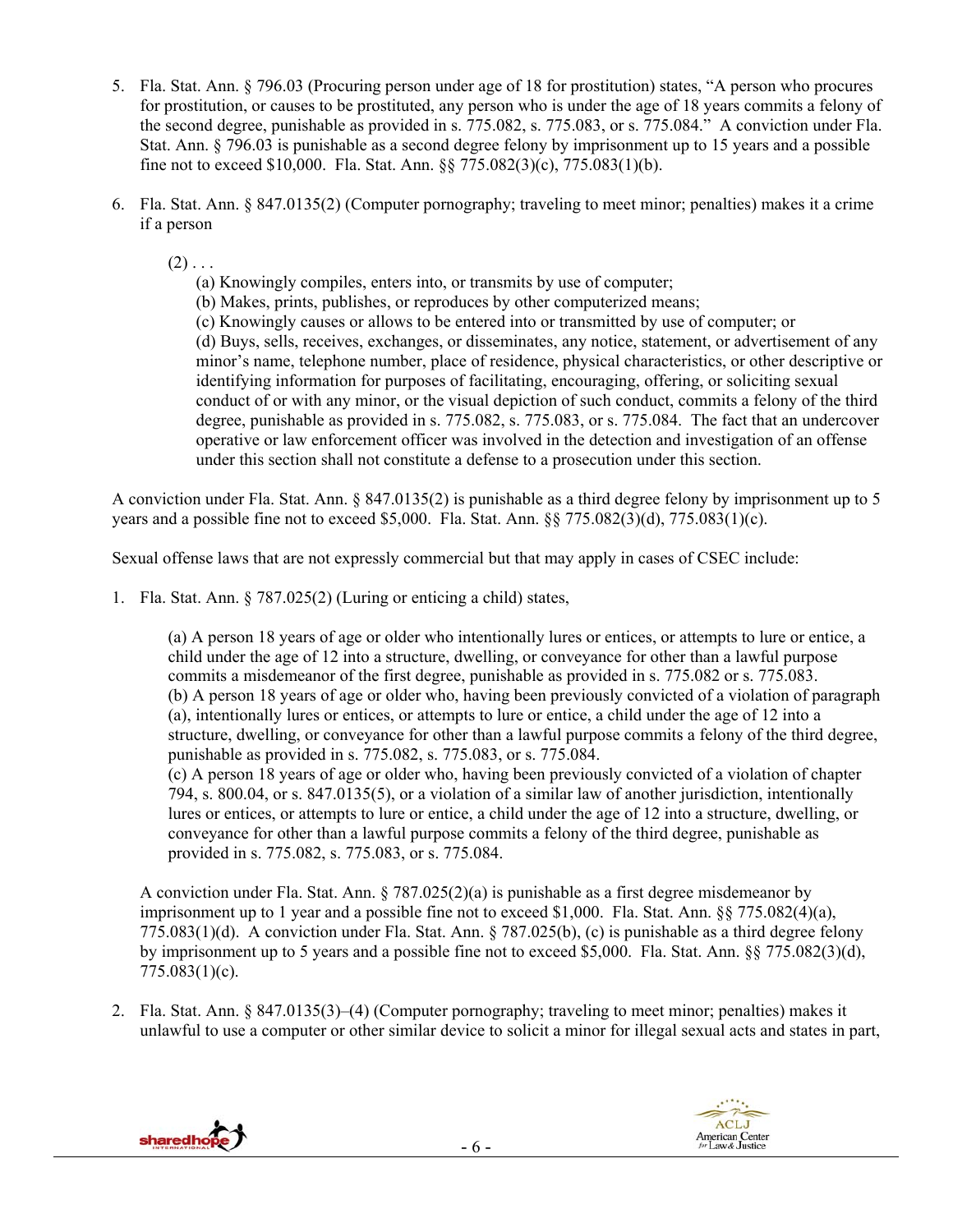(3) Certain uses of computer services or devices prohibited.—Any person who knowingly uses a computer online service, Internet service, local bulletin board service, or any other device capable of electronic data storage or transmission to:

(a) Seduce, solicit, lure, or entice, or attempt to seduce, solicit, lure, or entice, a child or another person believed by the person to be a child, to commit any illegal act described in chapter 794, chapter 800 [Lewdness; Indecent exposure], or chapter 827 [Abuse of children], or to otherwise engage in any unlawful sexual conduct<sup>14</sup> with a child or with another person believed by the person to be a child; or

(b) Solicit, lure, or entice, or attempt to solicit, lure, or entice a parent, legal guardian, or custodian of a child or a person believed to be a parent, legal guardian, or custodian of a child to consent to the participation of such child in any act described in chapter 794, chapter 800, or chapter 827, or to otherwise engage in any sexual conduct,

commits a felony of the third degree, punishable as provided in s. 775.082, s. 775.083, or s. 775.084. Any person who, in violating this subsection, misrepresents his or her age, commits a felony of the second degree, punishable as provided in s. 775.082, s. 775.083, or s. 775.084. Each separate use of a computer online service, Internet service, local bulletin board service, or any other device capable of electronic data storage or transmission wherein an offense described in this section is committed may be charged as a separate offense.

(4) Traveling to meet a minor.—Any person who travels any distance either within this state, to this state, or from this state by any means, who attempts to do so, or who causes another to do so or to attempt to do so for the purpose of engaging in any illegal act described in chapter 794, chapter 800, or chapter 827, or to otherwise engage in other unlawful sexual conduct with a child or with another person believed by the person to be a child after using a computer online service, Internet service, local bulletin board service, or any other device capable of electronic data storage or transmission to:

(a) Seduce, solicit, lure, or entice or attempt to seduce, solicit, lure, or entice a child or another person believed by the person to be a child, to engage in any illegal act described in chapter 794, chapter 800, or chapter 827, or to otherwise engage in other unlawful sexual conduct with a child; or

(b) Solicit, lure, or entice or attempt to solicit, lure, or entice a parent, legal guardian, or custodian of a child or a person believed to be a parent, legal guardian, or custodian of a child to consent to the participation of such child in any act described in chapter 794, chapter 800, or chapter 827, or to otherwise engage in any sexual conduct,

commits a felony of the second degree, punishable as provided in s. 775.082, s. 775.083, or s. 775.084.

A conviction under Fla. Stat. Ann. § 847.0135(3), (4) is punishable as a second degree felony by imprisonment up to 15 years and a possible fine not to exceed \$10,000. Fla. Stat. Ann. §§ 775.082(3)(c), 775.083(1)(b). In some circumstances, a conviction under Fla. Stat. Ann. § 847.0135(3) may be punishable as a third degree felony by imprisonment up to 5 years and a possible fine not to exceed \$5,000. Fla. Stat. Ann. §§ 775.082(3)(d), 775.083(1)(c).

3. Fla. Stat. Ann. § 847.012(4) (Harmful materials; sale or distribution to minors or using minors in production prohibited; penalty) states, "A person may not knowingly use a minor in the production of any material described in subsection  $(3)$ ,<sup>15</sup> regardless of whether the material is intended for distribution to minors or is

<sup>(</sup>a) Any picture, photograph, drawing, sculpture, motion picture film, videocassette, or similar visual representation or image of a person or portion of the human body which depicts nudity or sexual conduct, sexual excitement, sexual battery, bestiality, or sadomasochistic abuse and which is harmful to minors; or





<sup>&</sup>lt;sup>14</sup> Fla. Stat. Ann. § 847.001(16) (Definitions) provides the same definition of sexual conduct as the definition that appears in Fla. Stat. Ann. § 827.071(h). *See supra* note 4, for the definition of sexual conduct. <sup>15</sup> Fla. Stat. Ann. § 847.012(3) states,

A person may not knowingly sell, rent, or loan for monetary consideration to a minor: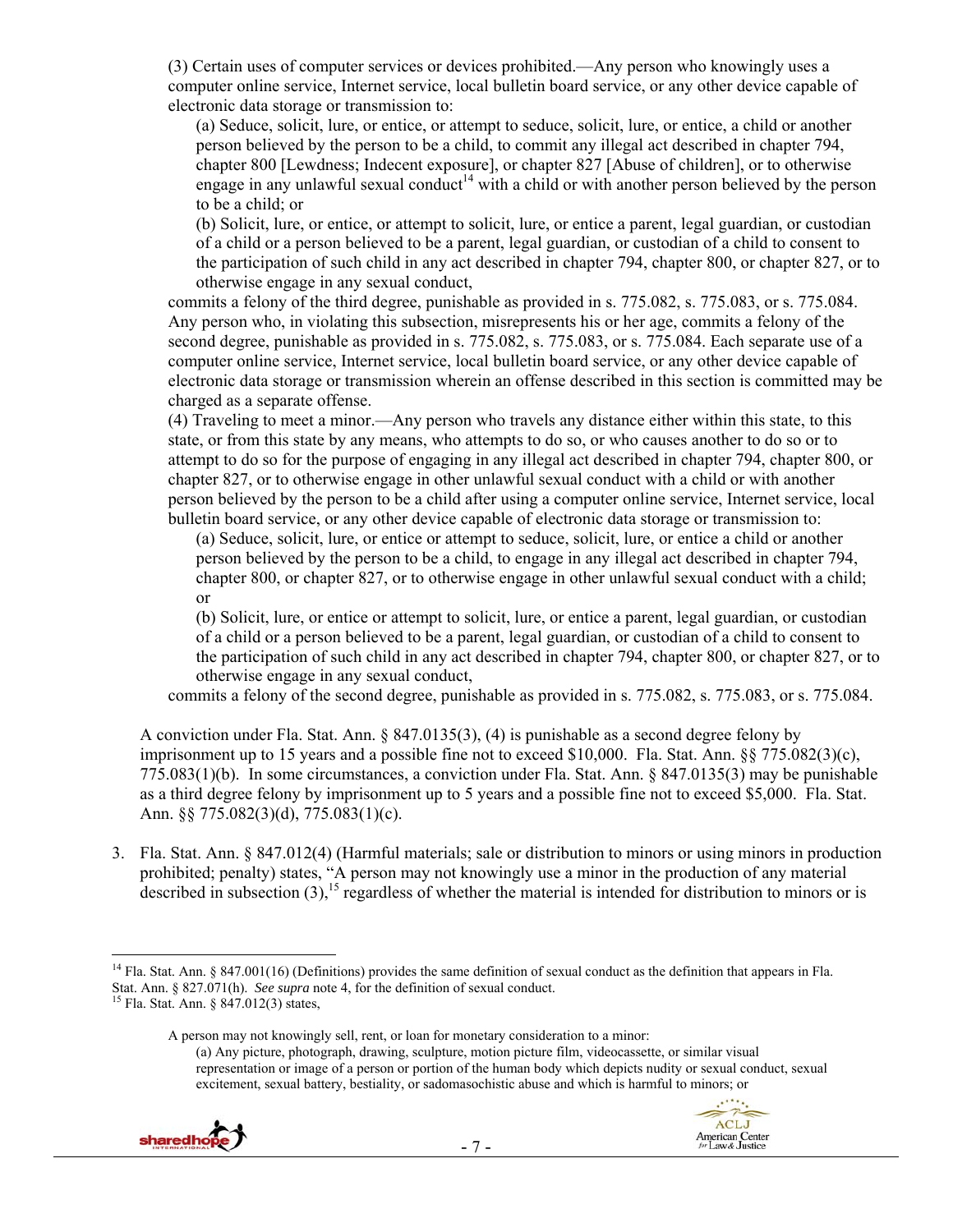actually distributed to minors." A conviction under Fla. Stat. Ann. § 847.012(5), is punishable as a third degree felony by imprisonment up to 5 years and a possible fine not to exceed \$5,000. Fla. Stat. Ann. §§ 775.082(3)(d), 775.083(1)(c).

- 4. Fla. Stat. Ann. § 794.05(1) (Unlawful sexual activity with certain minors) states in part, "A person 24 years of age or older who engages in sexual activity<sup>16</sup> with a person 16 or 17 years of age commits a felony of the second degree, punishable as provided in s. 775.082, s. 775.083, or s. 775.084." A conviction under Fla. Stat. Ann. § 794.05(1) is punishable as a second degree felony by imprisonment up to 15 years and a possible fine not to exceed \$10,000. Fla. Stat. Ann. §§ 775.082(3)(c), 775.083(1)(b).
- 5. Fla. Stat. Ann. § 800.04(5), (6) (Lewd or lascivious offenses committed upon or in the presence of persons less than 16 years of age) states,
	- (5) *Lewd or lascivious molestation*.

(a) A person who intentionally touches in a lewd or lascivious manner the breasts, genitals, genital area, or buttocks, or the clothing covering them, of a person less than 16 years of age, or forces or entices a person under 16 years of age to so touch the perpetrator, commits lewd or lascivious molestation.

(b) An offender 18 years of age or older who commits lewd or lascivious molestation against a victim less than 12 years of age commits a life felony, punishable as provided in s. 775.082(3)(a)4.  $(c)$ ...

2. An offender 18 years of age or older who commits lewd or lascivious molestation against a victim 12 years of age or older but less than 16 years of age commits a felony of the second degree, punishable as provided in s. 775.082, s. 775.083, or s. 775.084.

- (6) *Lewd or lascivious conduct*.
	- (a) A person who:
		- 1. Intentionally touches a person under 16 years of age in a lewd or lascivious manner; or
		- 2. Solicits a person under 16 years' of age to commit a lewd or lascivious act commits lewd or lascivious conduct.
	- (b) An offender 18 years of age or older who commits lewd or lascivious conduct commits a felony
	- of the second degree, punishable as provided in s. 775.082, s. 775.083, or s. 775.084.
	- . . . .

An offender's first conviction under Fla. Stat. Ann. § 800.04(5)(b) is punishable as a life felony by "(I) A term of imprisonment for life; or (II) A split sentence that is a term of not less than 25 years' imprisonment and not exceeding life imprisonment, followed by probation or community control for the remainder of the person's natural life . . . . .<sup>17</sup> Fla. Stat. Ann. § 775.082(3)(a)4.a. A subsequent conviction under Fla. Stat. Ann. § 800.04(5)(b) is punishable as a life felony by life imprisonment.<sup>18</sup> Fla. Stat. Ann. § 775.082(3)(a)4.b. A conviction under Fla. Stat. Ann. § 800.04(6)(b) is punishable as a second degree felony by imprisonment up to 15 years and a possible fine not to exceed \$10,000. Fla. Stat. Ann. §§ 775.082(3)(c), 775.083(1)(b).



 <sup>(</sup>b) Any book, pamphlet, magazine, printed matter however reproduced, or sound recording that contains any matter defined in s. 847.001 [Definitions], explicit and detailed verbal descriptions or narrative accounts of sexual

excitement, or sexual conduct and that is harmful to minors.<br><sup>16</sup> "As used in this section, 'sexual activity' means oral, anal, or vaginal penetration by, or union with, the sexual organ of another; however, sexual activity does not include an act done for a bona fide medical purpose." Fla. Stat. Ann. § 794.05(1).<br><sup>17</sup> For punishments of life felonies prior to September 1, 2005 see Fla. Stat. Ann. § 775.082(3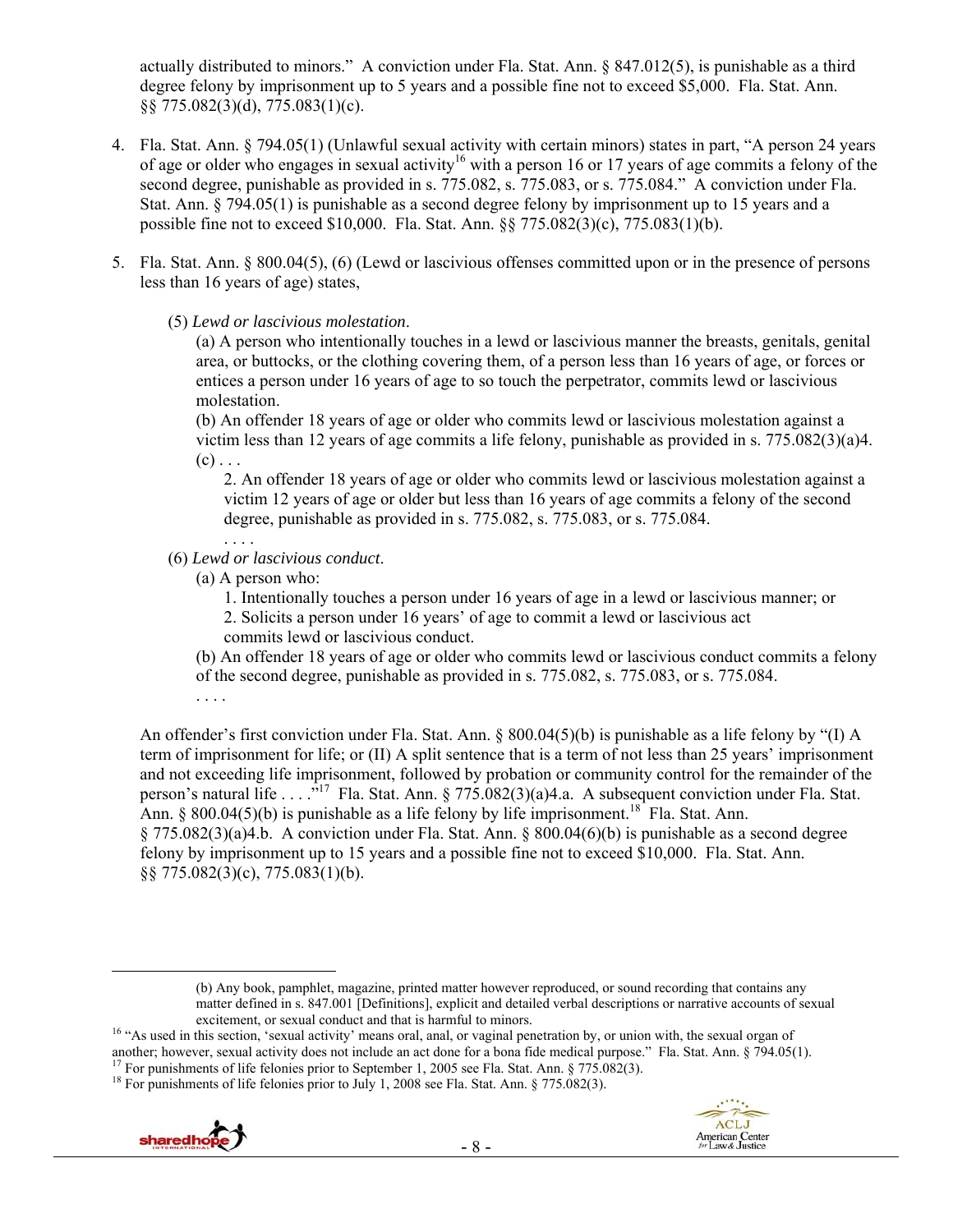*1.3 CSEC or prostitution statutes refer to the sex trafficking statute to identify the commercially sexually exploited minor as a trafficking victim.* 

The CSEC statutes (listed above) do not refer to Fla. Stat. Ann. § 796.045 (Sex trafficking; penalties).

1.3.1 Recommendation: Amend CSEC statutes to specifically refer to Fla. Stat. Ann. § 796.045 (Sex trafficking; penalties) to ensure CSEC victims are identified as sex trafficking victims.

## **Framework Issue 2: Criminal provisions for demand**

## *Legal Components:*

- *2.1 The state sex trafficking law can be applied to the buyers of commercial sex acts with a victim of domestic minor sex trafficking.*
- *2.2 Buyers of commercial sex acts with a minor can be prosecuted under CSEC laws.*
- *2.3 Solicitation laws differentiate buying sex acts with an adult and buying sex acts with a minor under 18.*
- *2.4 Penalties for buyers of commercial sex acts with minors are as high as federal penalties.*
- *2.5 Using the Internet to lure, entice, or purchase, or attempt to lure, entice, or purchase commercial sex acts with a minor is a separate crime or results in an enhanced penalty for buyers.*
- *2.6 No age mistake defense is permitted for a buyer of commercial sex acts with any minor under 18.*
- *2.7 Base penalties for buying sex acts with a minor are sufficiently high for all minors under 18 and not reduced for older minors.*
- *2.8 Financial penalties for buyers of commercial sex acts with minors are sufficiently high to make it difficult for buyers to hide the crime.*
- *2.9 Buying and possessing child pornography carries penalties as high as similar federal offenses.*
- *2.10 Convicted buyers of commercial sex acts with minors and child pornography are required to register as sex offenders.*

 $\_$ 

## *Legal Analysis:*

*2.1 The state sex trafficking law can be applied to the buyers of commercial sex acts with a victim of domestic minor sex trafficking.* 

Federal prosecutors, under the Trafficking Victims Protection Act (TVPA),<sup>19</sup> have applied the crime of human trafficking to attempted buyers of commercial sex with minors by charging that the buyers attempted to "obtain"<sup>20</sup> a person under 18 to engage in commercial sex.<sup>21</sup> It is unsettled whether the courts will uphold this interpretation of the TVPA. Although Fla. Stat. Ann. § 787.06(2)(c) uses the word "obtain" in its definition of "human trafficking," the full phrase is "obtaining another person for transport," making "obtain" clearly inapplicable to buyers. Furthermore, an offense under Fla. Stat. Ann. § 787.06(3) must be committed "knowingly" and "with the intent or knowledge that the trafficked person will be subjected to forced labor or services." Similarly, Fla. Stat. Ann. § 796.045 (Sex trafficking; penalties) includes the word "obtain," but it also requires that the person "know[] that force, fraud, or coercion will be used to cause that person to engage in prostitution . . . ."

<sup>21</sup> *See, e.g*., Indictment at 1, United States v. Oflyng, No. 09-00084-01-CR-W-SOW (W.D. Mo. Mar. 10, 2009); *see also* News Release, U.S. Department of Justice, Office of the Unites States Attorney for the Western District of Missouri, Human Trafficking Rescue Project, Operation Guardian Angel, Final Defendant Pleads Guilty to Sex Trafficking of a Child, (Dec. 18, 2009), http://www.justice.gov/usao/mow/news2009/mikoloyck.ple.htm.



<sup>&</sup>lt;sup>19</sup> Trafficking Victims Protection Act (TVPA) of 2000, Pub. L. No. 106-386, 114 Stat. 1464, 1466 (codified in scattered sections of 18 and 22 U.S.C.).

 $20$  18 U.S.C. § 1591(a).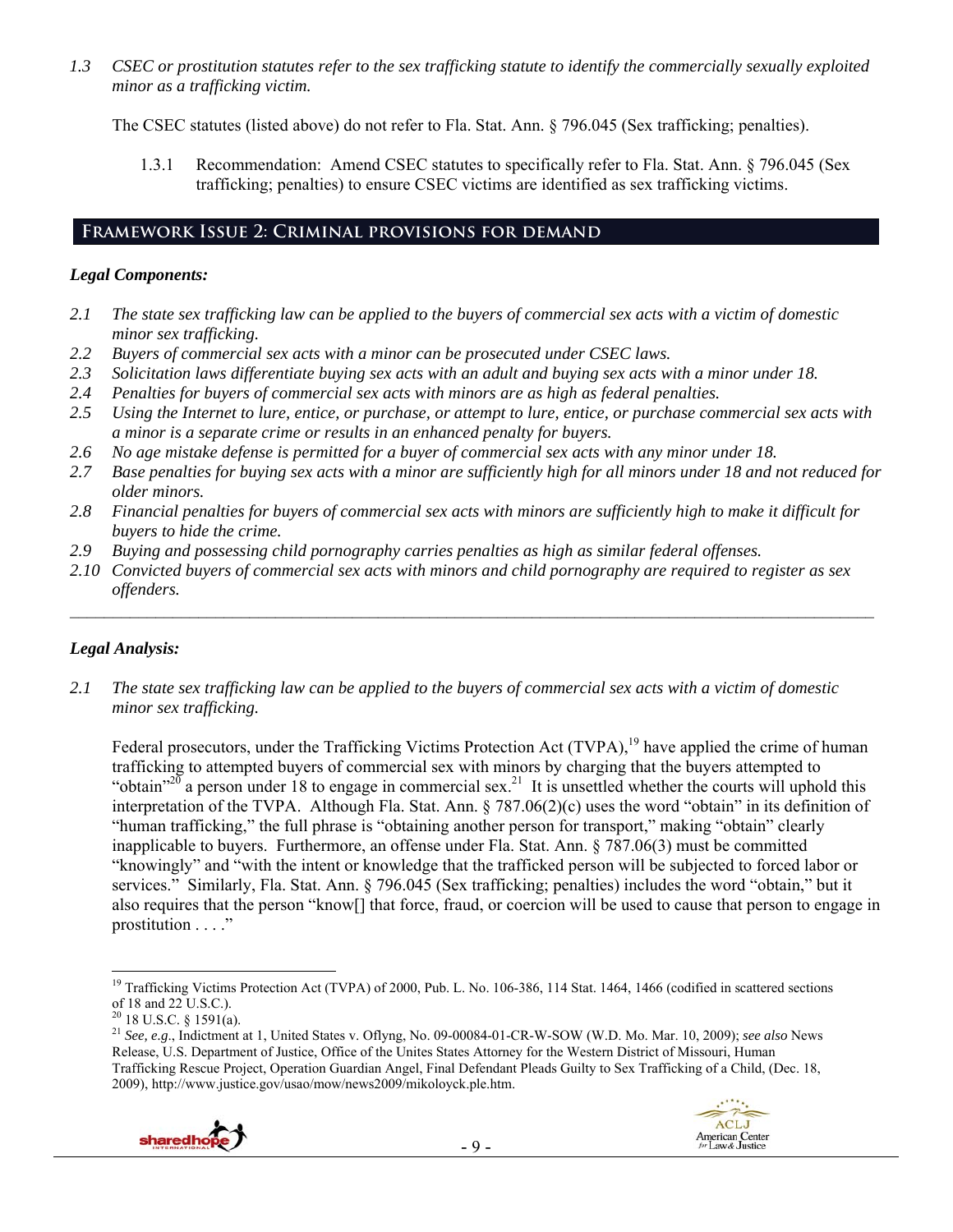- 2.1.1 Recommendation: Amend Fla. Stat. Ann. § 796.045 (Sex trafficking; penalties) to clarify that the statute is applicable to buyers of commercial sex with minors.
- *2.2 Buyers of commercial sex acts with a minor can be prosecuted under CSEC laws.*

Fla. Stat. Ann. § 800.04(4)(b) (Lewd or lascivious offenses committed upon or in the presence of persons less than 16 years of age), in part, may reach some buyers, stating,

(4) Lewd or lascivious battery.―A person who:

. . . (b) Encourages, forces, or entices any person less than 16 years of age to engage in sadomasochistic abuse, sexual bestiality, prostitution, or any other act involving sexual activity

commits lewd or lascivious battery, a felony of the second degree, punishable as provided in s. 775.082, s. 775.083, or s. 775.084.

Several other sexual offense statutes could be used to prosecute certain buyers of commercial sex acts with a minor but do not specifically criminalize the commercial sexual exploitation of the child and do not refer to the human trafficking statute. $^{22}$ 

- 2.2.1 Recommendation: Amend Fla. Stat. Ann. § 800.04(4)(b) (Lewd or lascivious offenses committed upon or in the presence of persons less than 16 years of age) to refer any case of commercial sexual exploitation of a child to § 796.045 (Sex trafficking of minors; penalties) for prosecution.
- *2.3 Solicitation laws differentiate buying sex acts with an adult and buying sex acts with a minor under 18.*

Fla. Stat. Ann. § 796.07(2)(f) (Prohibiting prostitution, etc.; evidence; penalties; definitions) does not distinguish between the offense of soliciting a minor and the offense of soliciting an adult for commercial sex acts. Fla. Stat. Ann. § 796.07(2)(f) states, "It is unlawful . . . (f) To solicit, induce, entice, or procure another to commit prostitution, lewdness, or assignation."

Fla. Stat. Ann. § 800.04(4)(b) (Lewd or lascivious offenses committed upon or in the presence of persons less than 16 years of age), in part, may reach solicitation of minors under 16 by buyers, stating, "A person who: . . . (b) Encourages, forces, or entices any person less than 16 years of age to engage in . . . prostitution . . . commits lewd or lascivious battery."

- 2.3.1 Recommendation: Amend Fla. Stat. Ann. § 796.07 (Prohibiting prostitution, etc.; evidence; penalties; definitions) to make the solicitation of a minor under 18 for prostitution or other commercial sex acts a crime under Fla. Stat. Ann. § 796.045 (Sex trafficking; penalties) to ensure that buyers of commercial sex acts with minors are charged with the crime of sex trafficking and penalized more severely.
- *2.4 Penalties for buyers of commercial sex acts with minors are as high as federal penalties.*

If applicable to buyers, Fla. Stat. Ann. § 800.04(4)(b) (Lewd or lascivious offenses committed upon or in the presence of persons less than 16 years of age) is a second degree felony punishable by imprisonment up to 15 years and a possible fine not to exceed \$10,000. Fla. Stat. Ann. §§ 775.082(3)(c), 775.083(1)(b). Additionally, a conviction under Fla. Stat. Ann. § 847.0135(2) or (3) (Computer pornography; traveling to meet minor; penalties)<sup>23</sup> is punishable as a third degree felony by imprisonment up to 5 years and a possible fine not to exceed \$5,000. Fla. Stat. Ann.  $\S$  775.082(3)(d), 775.083(1)(c). A conviction under subsection (4) of the





 $\overline{a}$ <sup>22</sup> *See supra* Section 1.2 for a full description of the sexual offense laws that may be used to prosecute certain buyers. <sup>23</sup> *See* discussion of relevant provisions *supra* Section 1.2.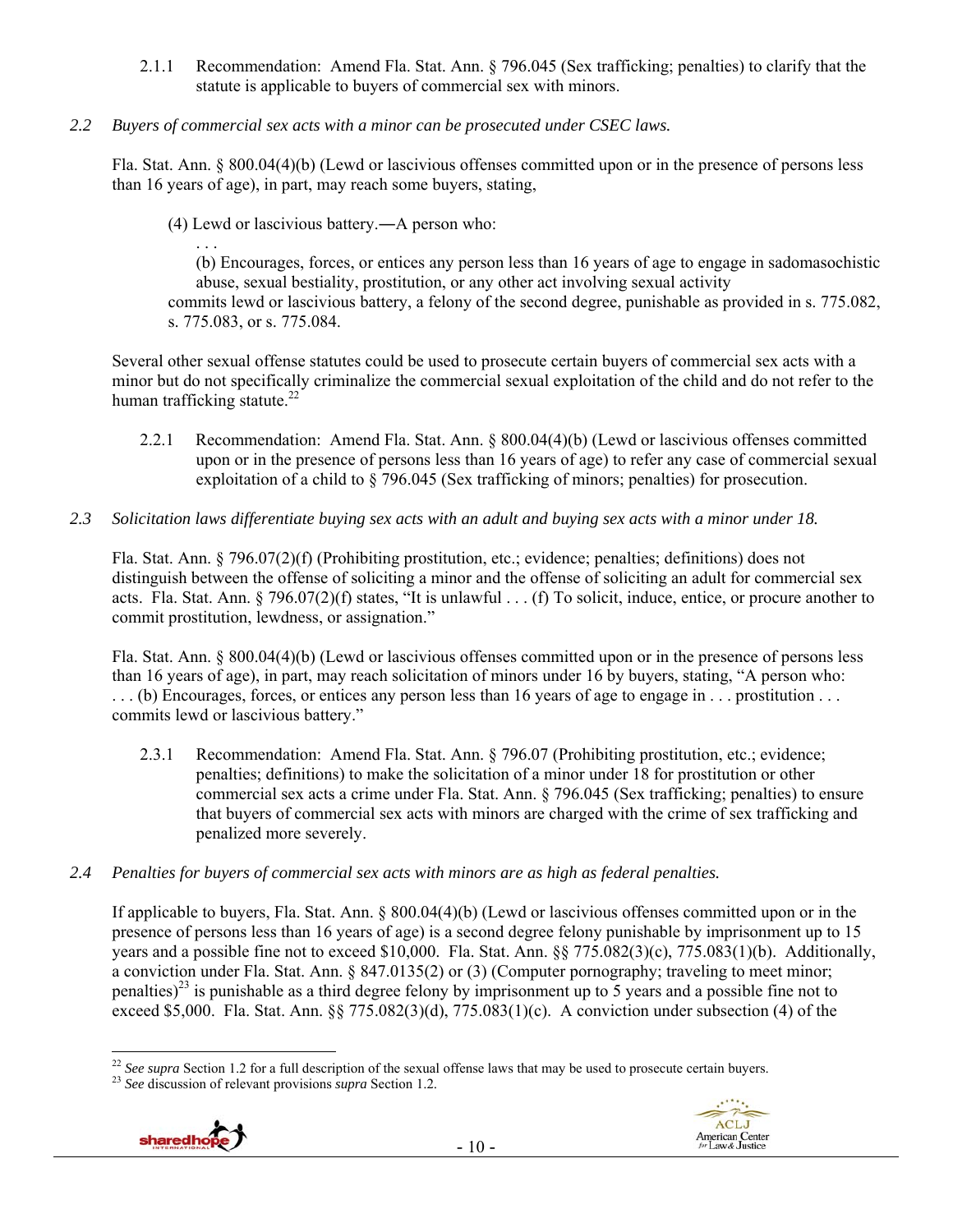previous statute, which addresses traveling to meet a minor, is punishable as a second degree by imprisonment up to 15 years and a possible fine not to exceed \$10,000. Fla. Stat. Ann.  $\S$   $\frac{\sqrt{5}}{2}$  775.082(3)(c), 775.083(1)(b).

Fla. Stat. Ann. § 847.0135(2) (Computer pornography; traveling to meet minor; penalties) may be used to prosecute buyers who buy "any notice, statement, or advertisement of any minor's name, telephone number, place of residence, physical characteristics, or other descriptive or identifying information for purposes of . . . soliciting sexual conduct of or with any minor, or the visual depiction of such conduct." A conviction under Fla. Stat. Ann. § 847.0135(2) is punishable as a third degree felony by imprisonment up to 5 years and a possible fine not to exceed \$5,000. Fla. Stat. Ann. §§ 775.082(3)(d), 775.083(1)(c).

Several other sexual offenses could be used to prosecute buyers of commercial sex acts with a minor but do not specifically criminalize the commercial sexual exploitation of a child and do not refer to the human trafficking statute to bring these criminal offenses within the ambit of human trafficking under Fla. Stat. Ann. § 796.045 (Sex trafficking; penalties). $^{24}$ 

In comparison, if the victim is under the age of 14, a conviction under the TVPA for child sex trafficking is punishable by 15 years to life imprisonment and a fine not to exceed \$250,000. 18 U.S.C. §§ 1591(b)(1), 3559(a)(1), 3571(b)(3). If the victim is between the ages of 14–17, a conviction is punishable by 10 years to life imprisonment and a fine not to exceed \$250,000. 18 U.S.C. §§ 1591(b)(2),  $3559(a)(1)$ ,  $3571(b)(3)$ . A conviction is punishable by mandatory life imprisonment, however, if the buyer has a prior conviction for a federal sex offense<sup>25</sup> against a minor. 18 U.S.C. § 3559(e)(1). To the extent buyers can be prosecuted under other federal CSEC laws,<sup>26</sup> a conviction is punishable by penalties ranging from a fine not to exceed \$250,000 to life imprisonment and a fine not to exceed \$250,000.<sup>27</sup>

*2.5 Using the Internet to lure, entice, or purchase, or attempt to lure, entice, or purchase commercial sex acts with a minor is a separate crime or results in an enhanced penalty for buyers.* 

Fla. Stat. Ann. § 847.0135(2)(d) (Computer pornography; traveling to meet minor; penalties), <sup>28</sup> applies to buyers who buy "any notice, statement, or advertisement of any minor's name, telephone number, place of residence, physical characteristics, or other descriptive or identifying information for purposes of facilitating, encouraging, offering, or soliciting sexual conduct of or with any minor. . ." Fla. Stat. Ann. § 847.0135(2)(d) is punishable as a third degree felony by imprisonment up to 5 years and a possible fine not to exceed \$5,000, and is subject to enhanced penalties for repeat offenders pursuant to Fla. Stat. Ann. § 775.084 (Violent career criminals; habitual felony offenders and habitual violent felony offenders; three-time violent felony offenders;

<sup>&</sup>lt;sup>27</sup> 18 U.S.C. §§ 2251A(b) (conviction punishable by imprisonment for 30 years to life and a fine), 2251(e) (conviction punishable by imprisonment for 15–30 years and a fine), 2423(a) (conviction punishable by imprisonment for 10 years to life and a fine),  $2422(a)$  (conviction punishable by a fine, imprisonment up to 20 years, or both),  $2252(a)(2)$ , (4) (stating that a conviction under subsection (a)(2) is punishable by imprisonment for  $5-20$  years and a fine, while a conviction under subsection (a)(4) is punishable by imprisonment up to 10 years, a fine, or both); *see also* 18 U.S.C. §§ 3559(a)(1) (classifying all of the above listed offenses as felonies),  $3571(b)(3)$  (providing a fine up to \$250,000 for any felony conviction).



 $\overline{a}$ <sup>24</sup> *See supra* Section 1.2 for a full description of the sexual offense laws that may be used to prosecute buyers. <sup>25</sup> Pursuant to 18 U.S.C. § 3559(e)(2), "federal sex offense" is defined as

an offense under section 1591 [18 USCS § 1591] (relating to sex trafficking of children), 2241 [18 USCS § 2241] (relating to aggravated sexual abuse),  $2242$  [18 USCS  $\S$  2242] (relating to sexual abuse),  $2244(a)(1)$  [18 USCS  $\S$ 2244(a)(1)] (relating to abusive sexual contact), 2245 [18 USCS

<sup>§ 2245] (</sup>relating to sexual abuse resulting in death), 2251 [18 USCS § 2251] (relating to sexual exploitation of children), 2251A [18 USCS § 2251A] (relating to selling or buying of children), 2422(b) [18 USCS § 2422(b)] (relating to coercion and enticement of a minor into prostitution), or  $2423(a)$  [18 USCS § 2423(a)] (relating to

transportation of minors). 26 18 U.S.C. §§ 2251A(b) (Selling or buying of children), 2251(a) (Sexual exploitation of children), 2423(a) (Transportation of a minor with intent for minor to engage in criminal sexual activity),  $2422(a)$  (Coercion and enticement),  $2252(a)(2)$ ,  $(a)(4)$  (Certain activities relating to material involving the sexual exploitation of minors).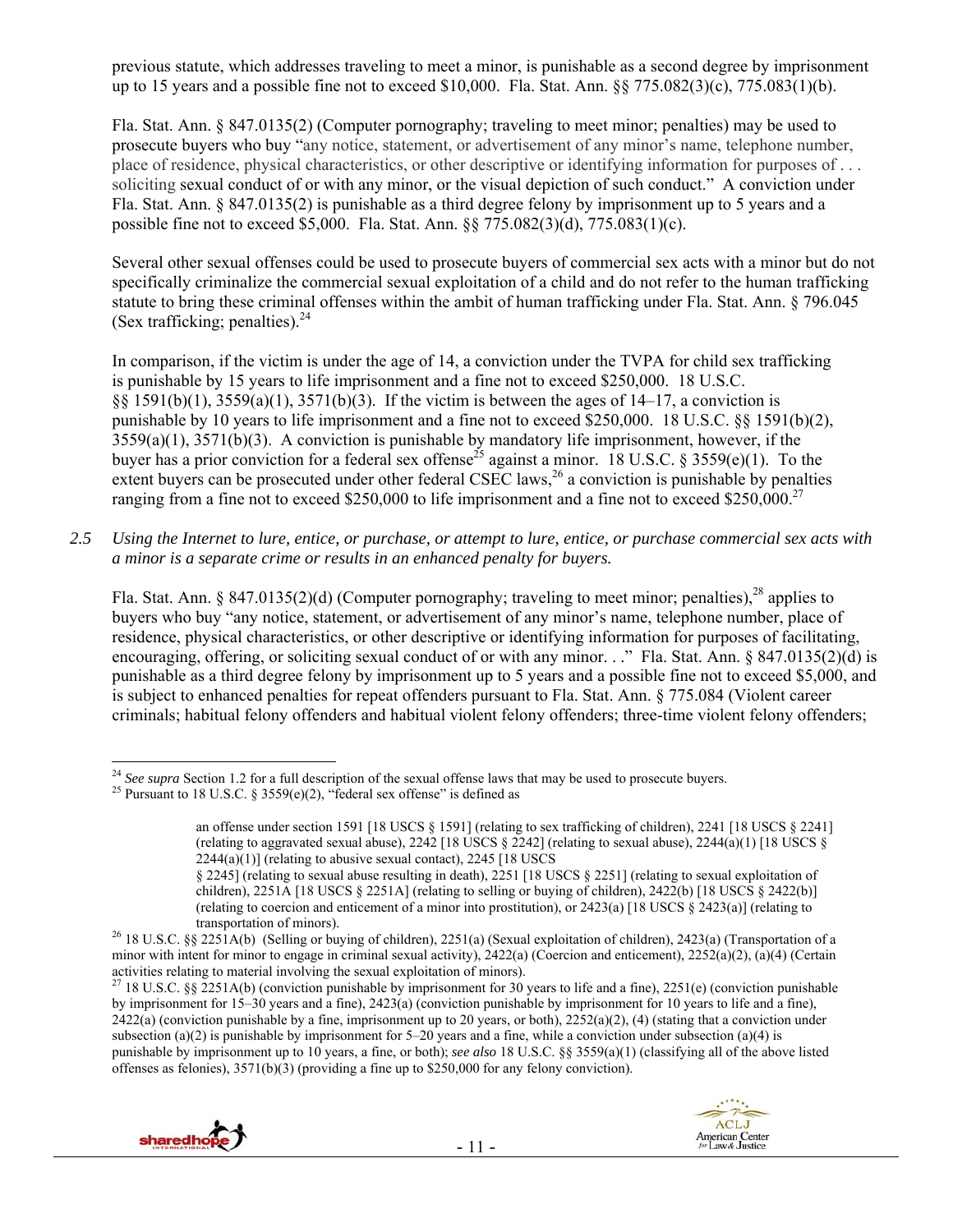definitions; procedure; enhanced penalties or mandatory minimum prison terms). Fla. Stat. Ann. §§ 775.082(3)(d), 775.083(1)(c).

Although not expressly commercial, Fla. Stat. Ann. § 847.0135(3) (Computer pornography; traveling to meet minor; penalties) reaches the conduct of buyers who use the Internet to solicit or purchase sex with minors.<sup>29</sup> Fla. Stat. Ann. § 847.0135(3)(a) states, "Any person who knowingly uses a computer online service [or] Internet service . . . [to] [s]educe, solicit, lure, or entice" or attempt to do the foregoing to secure a child "to commit any illegal act described in chapter 794 [Sexual battery], chapter 800 [Lewdness; Indecent exposure], or chapter 827 [Abuse of children], or to otherwise engage in any unlawful sexual conduct . . . ." A conviction under Fla. Stat. Ann. § 847.0135(3) is punishable as a third degree felony by imprisonment up to 5 years and a possible fine not to exceed \$5,000. Fla. Stat. Ann. §§ 775.082(3)(d), 775.083(1)(c). However, pursuant to Fla. Stat. Ann. § 847.0135(3), "[a]ny person who, in violating this subsection, misrepresents his or her age, commits a felony of the second degree," punishable by imprisonment up to15 years and a possible fine not to exceed \$10,000. Fla. Stat. Ann. §§ 775.082(3)(c), 775.083(1)(b).

Pursuant to Fla. Stat. Ann. § 847.0135(4)(a),<sup>30</sup> it is a second degree felony for a person to travel in or to Florida to engage in certain illegal acts after initially attempting to solicit the child via the Internet or through other specified electronic methods.

*2.6 No age mistake defense is permitted for a buyer of commercial sex acts with any minor under 18.* 

Fla. Stat. Ann. § 794.021 (Ignorance or belief as to victim's age no defense) states, "When, in this chapter [Sexual battery], the criminality of conduct depends upon the victim's being below a certain specified age, ignorance of the age is no defense. Neither shall misrepresentation of age by such person nor a bona fide belief that such person is over the specified age be a defense." Fla. Stat. Ann. § 847.011(1)(d) (Prohibition of certain acts in connection with obscene, lewd, etc., materials; penalty) states, "A person's ignorance of a minor's age, a minor's misrepresentation of his or her age, a bona fide belief of a minor's age, or a minor's consent may not be raised as a defense in a prosecution for one or more violations of . . . subsection (2)."

Although the following provisions may not be applicable to buyers, Fla. Stat. Ann. § 796.045 (Sex trafficking; penalties), § 796.035 (Selling or buying of minors into sex trafficking or prostitution; penalties), and § 800.04(4)(b) (Lewd or lascivious offenses committed upon or in the presence of persons less than 16 years of age) do not expressly prohibit a defense based on mistake of age.

- 2.6.1 Recommendation: Amend Fla. Stat. Ann. § 796.045 (Sex trafficking; penalties), § 796.035 (Selling or buying of minors into sex trafficking or prostitution; penalties), and § 800.04(4)(b) (Lewd or lascivious offenses committed upon or in the presence of persons less than 16 years of age) to expressly prohibit buyers of commercial sex with children from asserting a mistake in age as a defense.
- *2.7 Base penalties for buying sex acts with a minor are sufficiently high for all minors under 18 and not reduced for older minors.*

Fla. Stat. Ann. § 800.04(4)(b) (Lewd or lascivious offenses committed upon or in the presence of persons less than 16 years of age)<sup>31</sup> only applies to CSEC crimes against children under 16. However, Fla. Stat. Ann.  $§ 847.0135$  (Computer pornography; traveling to meet minor; penalties)<sup>32</sup> applies the same penalties if the victim is any minor under 18 years of age.





<sup>&</sup>lt;sup>29</sup> See discussion of relevant provisions *supra* Section 1.2.<br><sup>30</sup> See discussion of relevant provisions *supra* Section 1.2.<br><sup>31</sup> See discussion of relevant provisions *supra* Section 1.2.<br><sup>32</sup> See discussion of releva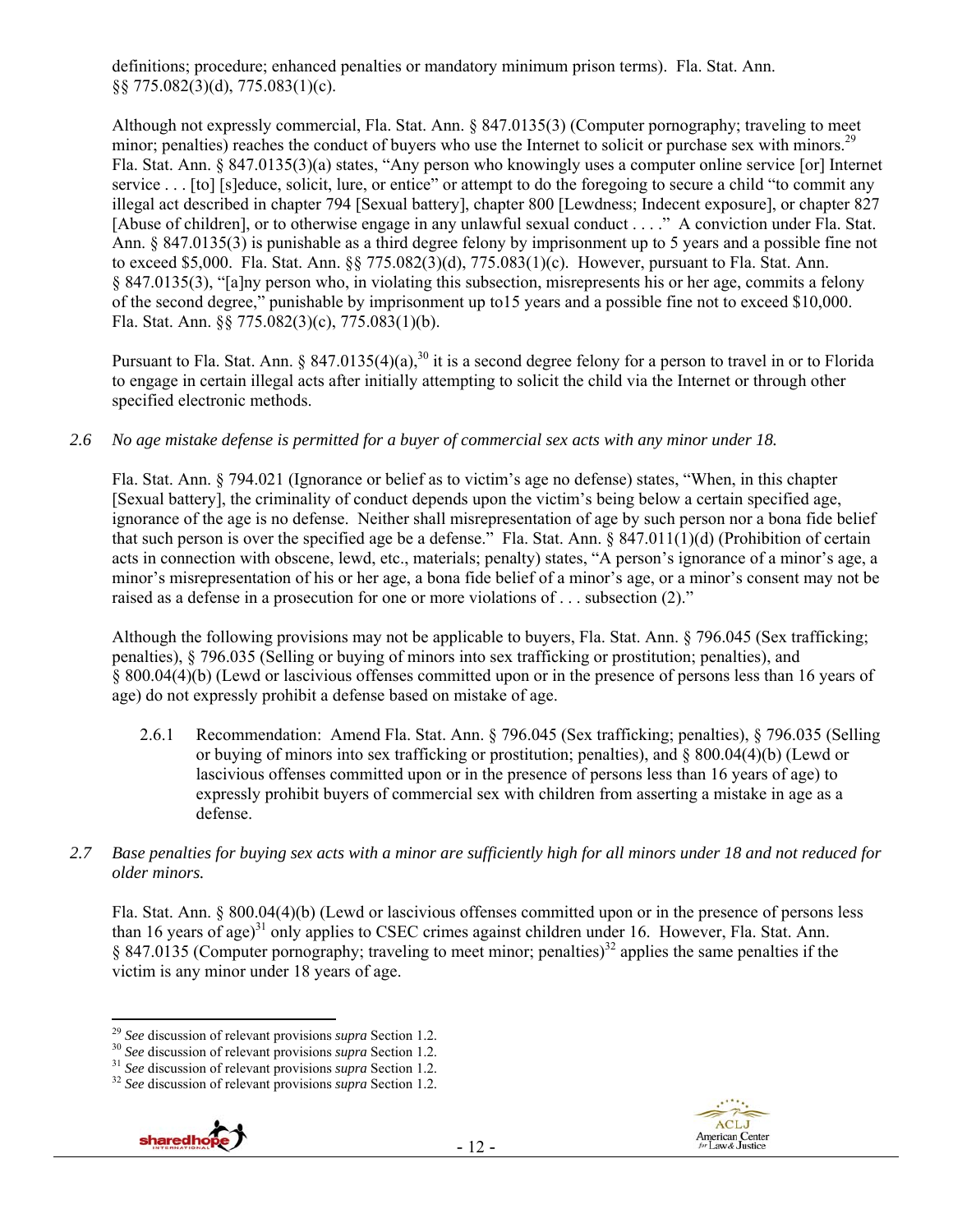- 2.6.2 Establish a law that addresses the buying of sex with minors who are 16–17 years of age and provides sufficiently high penalties for all minors under the age of 18.
- *2.8 Financial penalties for buyers of commercial sex acts with minors are sufficiently high to make it difficult for buyers to hide the crime.*

Buyers are subject to fines, restitution, and asset forfeiture for many of the offenses for which they can be prosecuted. The one CSEC offense that is applicable to buyers carries significant fines. If convicted under Fla. Stat. Ann. § 800.04(4)(b) (Lewd and lascivious offenses committed upon or in the presence of persons less than 16 years of age), the offender faces a possible fine not to exceed \$15,000. Fla. Stat. Ann. §§ 775.083(1)(b), 800.04(4)(b). A violation of Fla. Stat. Ann. § 847.0135(2) (Computer pornography; traveling to meet minors; penalties) is subject to a fine not to exceed \$5,000. Fla. Stat. Ann. § 775.083(1)(b).

Buyers convicted of sexual offenses that are not expressly commercial also may be required to pay fines.<sup>33</sup>

Additionally, Fla. Stat. Ann. §§ 932.701–932.706 (Florida Contraband Forfeiture Act) can be used to impose significant penalties on the buyer of commercial sex acts with minors if the buyer is charged with a felony. Fla. Stat. Ann. § 932.701(2)(a) (Short title; definitions) defines "contraband" in part to mean the following:

5. Any personal property, including, but not limited to, any vessel, aircraft, item, object, tool, substance, device, weapon, machine, vehicle of any kind, money, securities, books, records, research, negotiable instruments, or currency, which was used or was attempted to be used as an instrumentality in the commission of, or in aiding or abetting in the commission of, any felony, whether or not comprising an element of the felony, or which is acquired by proceeds obtained as a result of a violation of the Florida Contraband Forfeiture Act.

6. Any real property, including any right, title, leasehold, or other interest in the whole of any lot or tract of land, which was used, is being used, or was attempted to be used as an instrumentality in the commission of, or in aiding or abetting in the commission of, any felony, or which is acquired by proceeds obtained as a result of a violation of the Florida Contraband Forfeiture Act.

. . . .

Pursuant to Fla. Stat. Ann. § 932.702 (Unlawful to transport, conceal, or possess contraband articles or to acquire real or personal property with contraband proceeds; use of vessel, motor vehicle, aircraft, other personal property, or real property),

It is unlawful:

(1) To transport, carry, or convey any contraband article in, upon, or by means of any vessel, motor vehicle, or aircraft.

(2) To conceal or possess any contraband article.

(3) To use any vessel, motor vehicle, aircraft, other personal property, or real property to facilitate the transportation, carriage, conveyance, concealment, receipt, possession, purchase, sale, barter, exchange, or giving away of any contraband article.

(4) To conceal, or possess, or use any contraband article as an instrumentality in the commission of or in aiding or abetting in the commission of any felony or violation of the Florida Contraband Forfeiture Act.

(5) To acquire real or personal property by the use of proceeds obtained in violation of the Florida Contraband Forfeiture Act.

Subject to the provisions in Fla. Stat. Ann. § 932.703 (Forfeiture of contraband article; exceptions), subsection  $(1)(a)$  states,

 $\overline{a}$ <sup>33</sup> *See* discussion of relevant provisions *supra* Section 1.2.

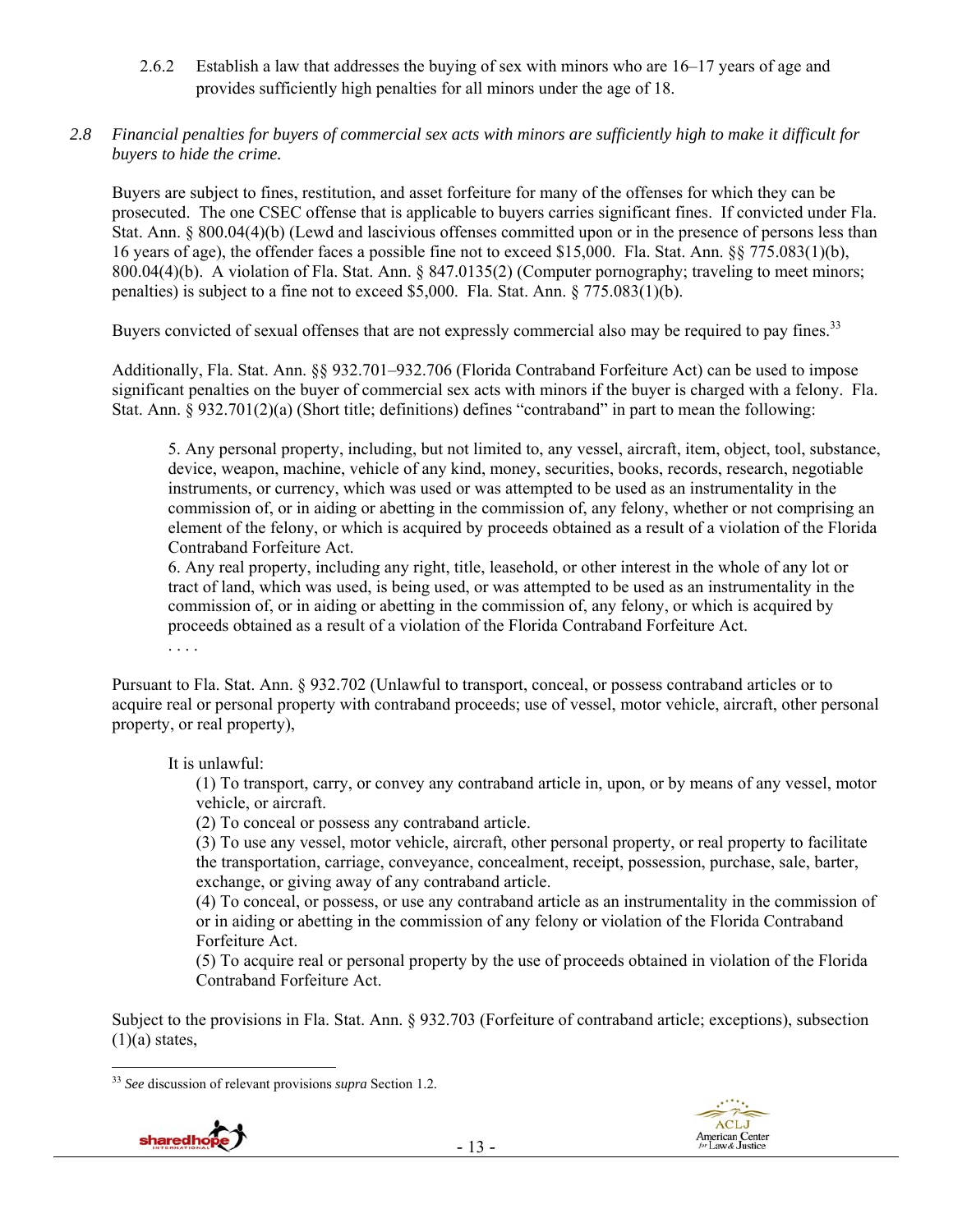Any contraband article, vessel, motor vehicle, aircraft, other personal property, or real property used in violation of any provision of the Florida Contraband Forfeiture Act, or in, upon, or by means of which any violation of the Florida Contraband Forfeiture Act has taken or is taking place, may be seized and shall be forfeited subject to the provisions of the Florida Contraband Forfeiture Act.

Pursuant to Fla. Stat. Ann. § 794.09 (Forfeiture of retirement benefits),

The retirement benefits of a person convicted of a felony committed on or after October 1, 2008, under this chapter [sexual battery] are subject to forfeiture in accordance with s. 112.3173 or s. 121.091 if the person is a public officer or employee when the offense occurs; the person commits the offense through the use or attempted use of power, rights, privileges, duties, or position of the person's public office or employment position; and the victim is younger than 18 years of age when the offense occurs.

Fla. Stat. Ann. § 775.089(1)(a) (Restitution) states in part,

In addition to any punishment, the court shall order the defendant to make restitution to the victim<sup>34</sup> for:

- 1. Damage or loss caused directly or indirectly by the defendant's offense; and
- 2. Damage or loss related to the defendant's criminal episode,

unless it finds clear and compelling reasons not to order such restitution. Restitution may be monetary or nonmonetary restitution. The court shall make the payment of restitution a condition of probation in accordance with s. 948.03. . . .

Pursuant to subsection (2),

(a) When an offense has resulted in bodily injury to a victim, a restitution order entered under subsection (1) shall require that the defendant:

1. Pay the cost of necessary medical and related professional services and devices relating to physical, psychiatric, and psychological care, including nonmedical care and treatment rendered in accordance with a recognized method of healing.

2. Pay the cost of necessary physical and occupational therapy and rehabilitation.

3. Reimburse the victim for income lost by the victim as a result of the offense.

4. In the case of an offense which resulted in bodily injury that also resulted in the death of a victim, pay an amount equal to the cost of necessary funeral and related services.

(b) When an offense has not resulted in bodily injury to a victim, a restitution order entered under subsection (1) may require that the defendant reimburse the victim for income lost by the victim as a result of the offense.

*2.9 Buying and possessing child pornography carries penalties as high as similar federal offenses.* 

Fla. Stat. Ann. § 827.071(5) (Sexual performance by a child; penalties [Effective October 1, 2011]) states in part,

It is unlawful for any person to knowingly possess, control, or intentionally view a photograph, motion picture, exhibition, show, representation, image, data, computer depiction, or other presentation which, in whole or in part, he or she knows to include any sexual conduct by a child. The possession, control, or intentional viewing of each such photograph, motion picture, exhibition, show, image, data, computer depiction, representation, or presentation is a separate offense.

<sup>&</sup>lt;sup>34</sup> Fla. Stat. Ann. § 775.089(1)(c) defines "victim" for this section and "any provision of law relating to restitution" as "each person who suffers property damage or loss, monetary expense, or physical injury or death as a direct or indirect result of the defendant's offense or criminal episode, and also includes the victim's estate if the victim is deceased, and the victim's next of kin if the victim is deceased as a result of the offense."

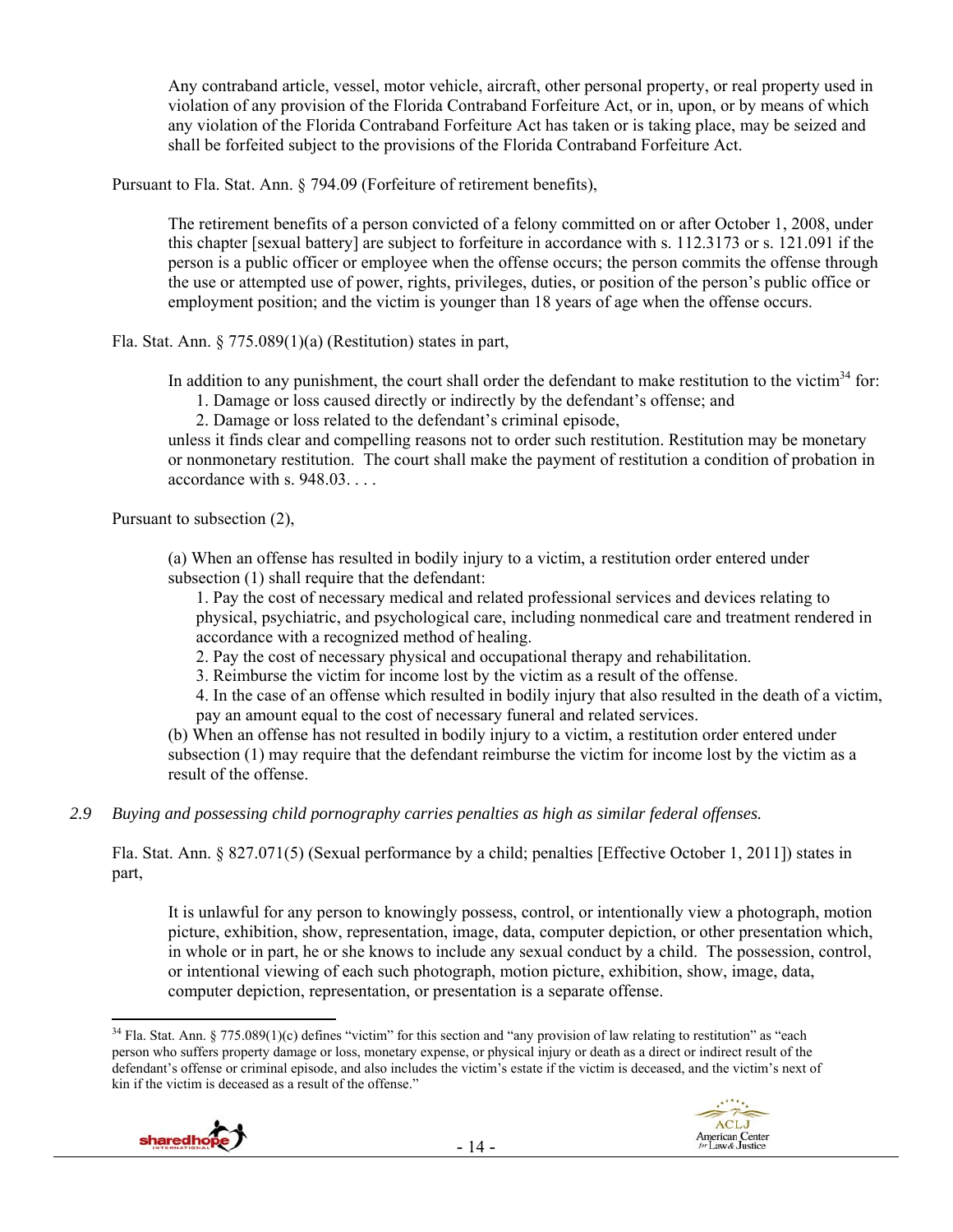A violation of this statute is punishable as a third degree felony by imprisonment up to 5 years and a possible fine not to exceed \$5,000. Fla. Stat. Ann. §§ 775.082(3)(d), 775.083(1)(c).

In addition, Fla. Stat. Ann. § 847.0137(2), (3) (Transmission of pornography by electronic device or equipment prohibited; penalties) states,

(2) Notwithstanding ss. 847.012 [Harmful materials; sale or distribution to minors or using minors in production prohibited; penalty ] and 847.0133 [Protection of minors; prohibition of certain acts in connection with obscenity; penalty], any person in this state who knew or reasonably should have known that he or she was transmitting child pornography, as defined in s.  $847.001<sup>35</sup>$  to another person in this state or in another jurisdiction commits a felony of the third degree, punishable as provided in s. 775.082, s. 775.083, or s. 775.084.

(3) Notwithstanding ss. 847.012 and 847.0133, any person in any jurisdiction other than this state who knew or reasonably should have known that he or she was transmitting child pornography, as defined in s. 847.001, to any person in this state commits a felony of the third degree, punishable as provided in s. 775.082, s. 775.083, or s. 775.084.

A conviction under Fla. Stat. Ann. § 847.0137(2) or (3) is punishable as a third degree felony by imprisonment up to 5 years and a possible fine not to exceed \$5,000. Fla. Stat. Ann. §§ 775.082(3)(d), 775.083(1)(c).

Fla. Stat. Ann. § 775.0847 (Possession or promotion of certain images of child pornography; reclassification), reclassifies violations of Fla. Stat. Ann. § 827.071, § 847.0135 (Computer pornography; traveling to meet minor; penalties), § 847.0137, or § 847.0138 (Transmission of material harmful to minors to a minor by electronic device or equipment prohibited; penalties) to the next highest felony degree if,

(2) (a) The offender possesses 10 or more images of any form of child pornography regardless of content; and

(b) The content of at least one image contains one or more of the following:

- 1. A child who is younger than the age of 5.
- 2. Sadomasochistic abuse involving a child.
- 3. Sexual battery involving a child.
- 4. Sexual bestiality involving a child.

5. Any movie involving a child, regardless of length and regardless of whether the movie contains sound.

In comparison, a federal conviction for possession of child pornography<sup>36</sup> is generally punishable by imprisonment for 5–20 years and a fine not to exceed  $$250,000.<sup>37</sup>$  Subsequent convictions, however, are punishable by imprisonment up to 40 years and a fine not to exceed  $$250,000$ <sup>38</sup>

 $38\,18\,$  U.S.C. §§ 2252(b) (stating if a person has a prior conviction under subsection (a)(2), or a list of other statutes, a conviction is punishable by a fine and imprisonment for 15–40 years, but if a person has a prior conviction under subsection (a)(4), or a list of other statutes, a conviction is punishable by a fine and imprisonment for  $10-20$  years),  $2252A(b)(1)$  (stating if a person has a



. . . .



 $35$  Fla. Stat. Ann. § 847.001(3) defines "child pornography" as "any image depicting a minor engaged in sexual conduct." <sup>36</sup> 18 U.S.C. §§ 2252(a)(2), (a)(4) (Certain activities relating to material involving the sexual exploitation of minors),

 $2252A(a)(2)$ –(3) (Certain activities relating to material constituting or containing child pornography), 1466A(a), (b) (Obscene visual representations of the sexual abuse of children).

 $37$  18 U.S.C. §§ 2252(b) (stating that a conviction under subsection (a)(2) is punishable by imprisonment for 5–20 years and a fine, while a conviction under subsection (a)(4) is punishable by imprisonment up to 10 years, a fine, or both),  $2252A(b)(1)$  (a conviction is punishable by imprisonment for  $5-20$  years and a fine),  $1466A(a)$ , (b) (stating that a conviction under subsection (a) is "subject to the penalties provided in section 2252A(b)(1)," imprisonment for 5–20 years and a fine, while a conviction under subsection (b) is "subject to the penalties provided in section 2252A(b)(2)," imprisonment up to 10 years, a fine, or both); *see also* 18 U.S.C. §§ 3559(a)(1) (classifying all of the above listed offenses as felonies), 3571(b)(3) (providing a fine up to \$250,000 for any felony conviction).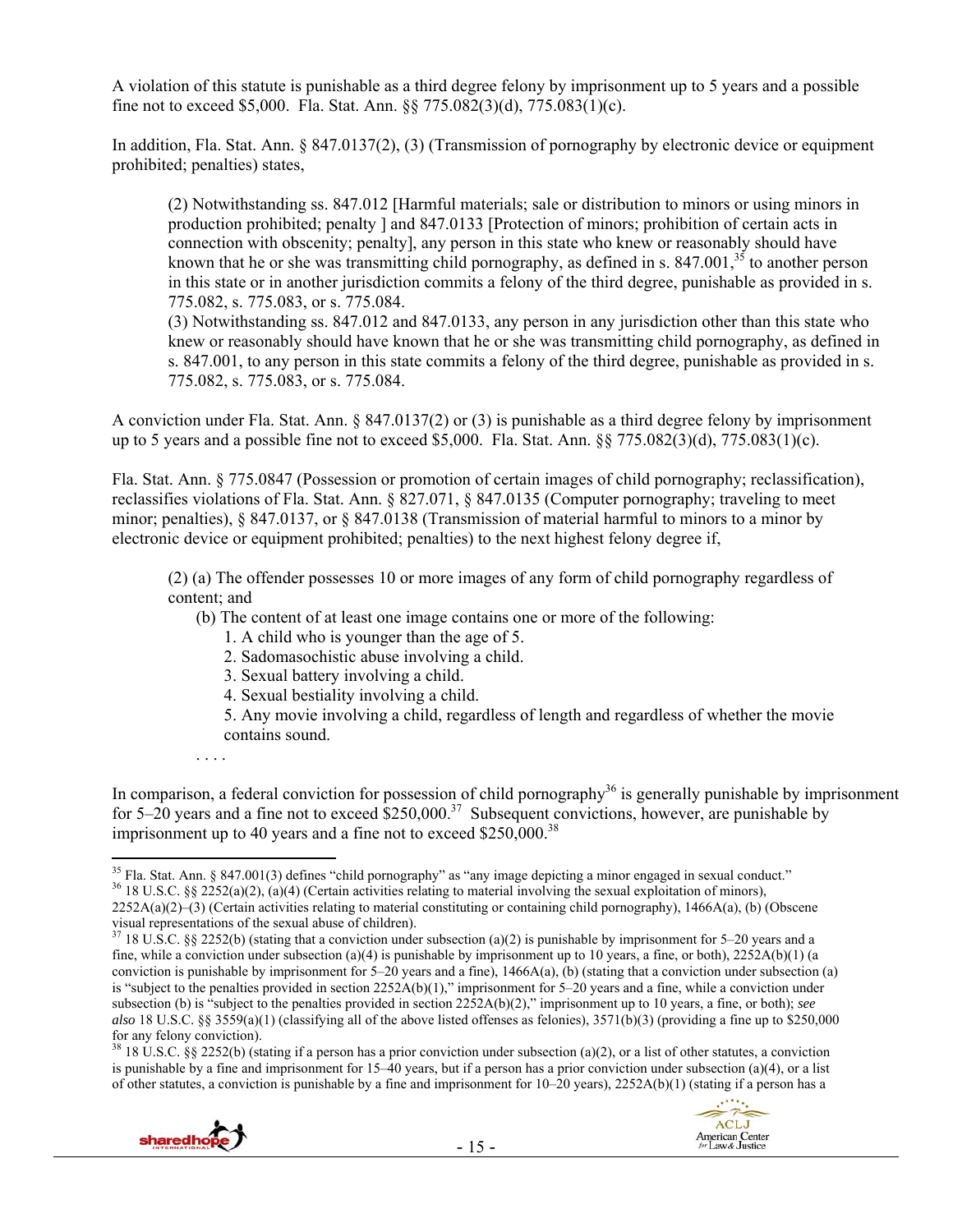*2.10 Convicted buyers of commercial sex acts with minors and child pornography are required to register as sex offenders.* 

Some convicted buyers of sex with minors, if they are convicted under the right statute, are required to register under Fla. Stat. Ann. § 775.21 (The Florida Sexual Predators Act). Pursuant to Fla. Stat. Ann. § 775.21(4)(a),

(a) For a current offense committed on or after October 1, 1993, upon conviction, an offender shall be designated as a "sexual predator" under subsection (5), and subject to registration under subsection (6) and community and public notification under subsection (7) if:

1. The felony is:

a. A capital, life, or first-degree felony violation, or any attempt thereof, of . . . s. 794.011 [Sexual battery], s. 800.04 [Lewd or lascivious offenses committed upon or in the presence of persons less than 16 years' of age], or a violation of a similar law of another jurisdiction; or b. Any felony violation, or any attempt thereof, of ... s.  $787.025(2)(c)$  [Luring or enticing a child], where the victim is a minor and the defendant is not the victim's parent or guardian; ... s. 794.011, excluding s. 794.011(10); s. 794.05 [Unlawful sexual activity with certain minors]; . . . s. 800.04; . . . or a violation of a similar law of another jurisdiction, and the offender has previously been convicted of or found to have committed, or has pled nolo contendere or guilty to, regardless of adjudication, any violation of  $\dots s$ . 787.025(2)(c), where the victim is a minor and the defendant is not the victim's parent or guardian; s. 794.011, excluding s. 794.011(10); s. 794.05; . . . s. 800.04 ; . . . s. 847.0135 [Computer pornography; traveling to meet minor; penalties], excluding s. 847.0135(6); . . . or a violation of a similar law of another jurisdiction;

2. The offender has not received a pardon for any felony or similar law of another jurisdiction that is necessary for the operation of this paragraph; and

3. A conviction of a felony or similar law of another jurisdiction necessary to the operation of this paragraph has not been set aside in any post conviction proceeding.

prior conviction under subsection (a)(2), (a)(3), or a list of other statutes, a conviction is punishable by a fine and imprisonment for 15–40 years), 1466A(a), (b) (stating that the penalty scheme for section 2252A(b) applies); *see also* 18 U.S.C. §§ 3559(a)(1) (classifying all of the above listed offenses as felonies),  $3571(b)(3)$  (providing a fine up to \$250,000 for any felony conviction).

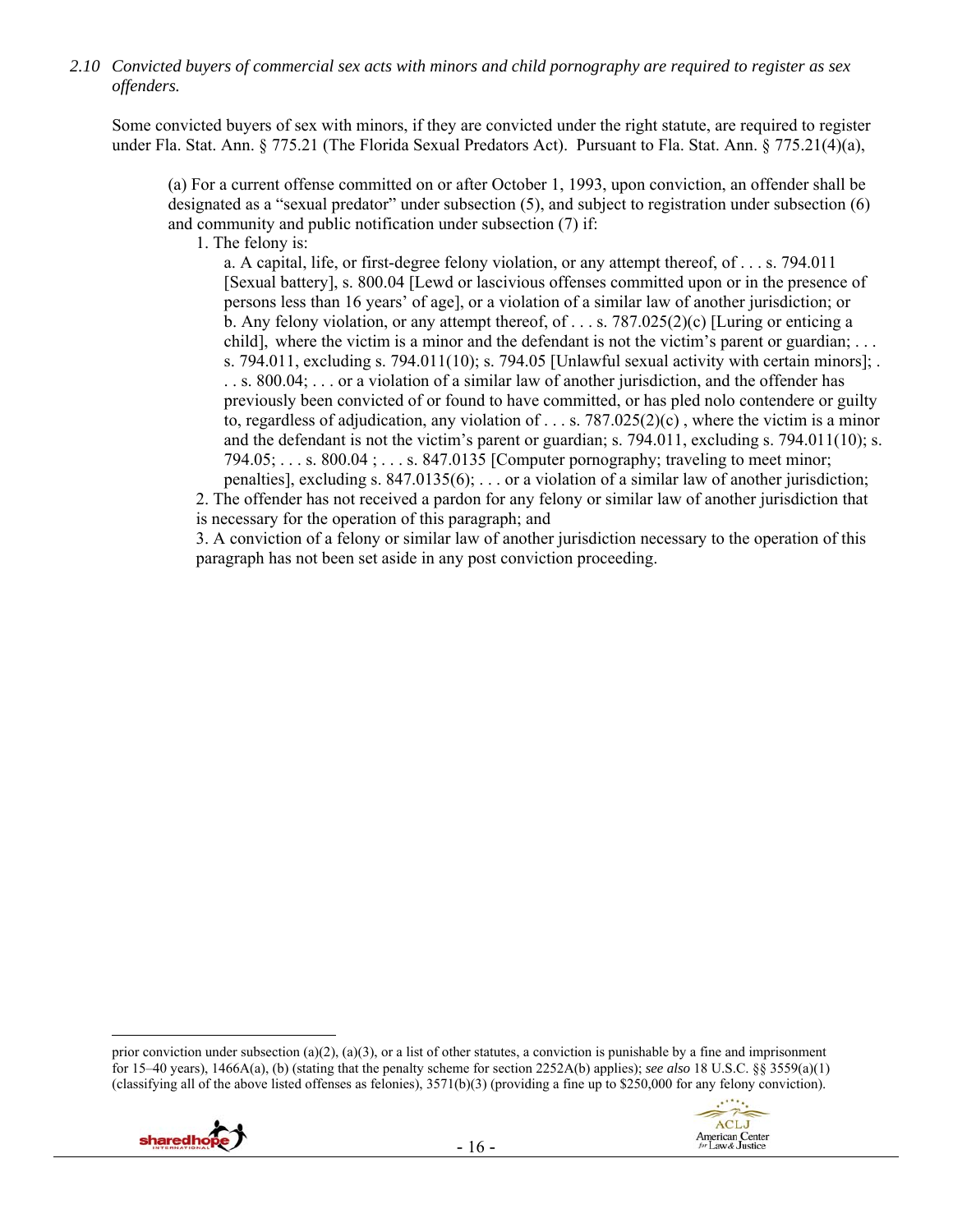## Framework Issue 3: Criminal provisions for traffickers

#### *Legal Components:*

- *3.1 Penalties for trafficking a child for sexual exploitation are as high as federal penalties.*
- *3.2 Creating and distributing child pornography carries penalties as high as similar federal offenses.*
- *3.3 Using the Internet to lure, entice, recruit or sell commercial sex acts with a minor is a separate crime or results in an enhanced penalty for traffickers.*
- *3.4 Financial penalties for traffickers, including asset forfeiture, are sufficiently high.*
- *3.5 Convicted traffickers are required to register as sex offenders.*
- *3.6 Laws relating to termination of parental rights for certain offenses include sex trafficking or CSEC offenses in order to remove the children of traffickers from their control and potential exploitation. \_\_\_\_\_\_\_\_\_\_\_\_\_\_\_\_\_\_\_\_\_\_\_\_\_\_\_\_\_\_\_\_\_\_\_\_\_\_\_\_\_\_\_\_\_\_\_\_\_\_\_\_\_\_\_\_\_\_\_\_\_\_\_\_\_\_\_\_\_\_\_\_\_\_\_\_\_\_\_\_\_\_\_\_\_\_\_\_\_\_\_\_\_\_*

## *Legal Analysis:*

*3.1 Penalties for trafficking a child for sexual exploitation are as high as federal penalties.* 

There are many crimes within the Florida statutes that may be applicable to traffickers. For ease of reading, these criminal provisions and corresponding penalties have been organized into a chart. Many of the crimes are subject to enhanced penalties.<sup>39</sup>

| Offense $40$                                                                                                                            | Crime classification                                                                       | Penalty (under Fla. Stat. Ann. § 775.082)                                                                                                                |
|-----------------------------------------------------------------------------------------------------------------------------------------|--------------------------------------------------------------------------------------------|----------------------------------------------------------------------------------------------------------------------------------------------------------|
| Fla. Stat. Ann. $\S 787.01(3)(a)$<br>(Kidnapping; kidnapping of<br>child under age 13,<br>aggravating circumstances)                    | Life felony                                                                                | "a term of imprisonment for life or by<br>imprisonment for a term of years<br>not exceeding life imprisonment"                                           |
| Fla. Stat. Ann. $\S 787.02(3)(a)$<br>(False imprisonment; false<br>imprisonment of child under<br>age 13, aggravating<br>circumstances) | First Degree Felony<br>punishable by life<br>imprisonment                                  | Imprisonment up to 30 years "or,<br>when specifically provided by<br>statute, by imprisonment for a term<br>of years not exceeding life<br>imprisonment" |
| Fla. Stat. Ann. § 787.06(3)<br>(Human trafficking)                                                                                      | Second Degree Felony                                                                       | Imprisonment up to 15 years                                                                                                                              |
| Fla. Stat. Ann. § 796.03<br>(Procuring person under<br>age of 18 for prostitution)                                                      | Second Degree Felony                                                                       | Imprisonment up to 15 years                                                                                                                              |
| Fla. Stat. Ann. § 796.035<br>(Selling or buying of<br>minors into sex trafficking or<br>prostitution; penalties)                        | <b>First Degree Felony</b>                                                                 | Imprisonment up to 30 years                                                                                                                              |
| Fla. Stat. Ann. § 796.045<br>(Sex trafficking; penalties)                                                                               | 1) First Degree Felony<br>(victim under 14 or<br>death results)<br>2) Second Degree Felony | 1) Imprisonment up to 30 years<br>2) Imprisonment up to 15 years                                                                                         |

 $^{39}$  See supra note 2.

<sup>&</sup>lt;sup>40</sup> See discussion of relevant provisions *supra* Sections 1.1, 1.2.

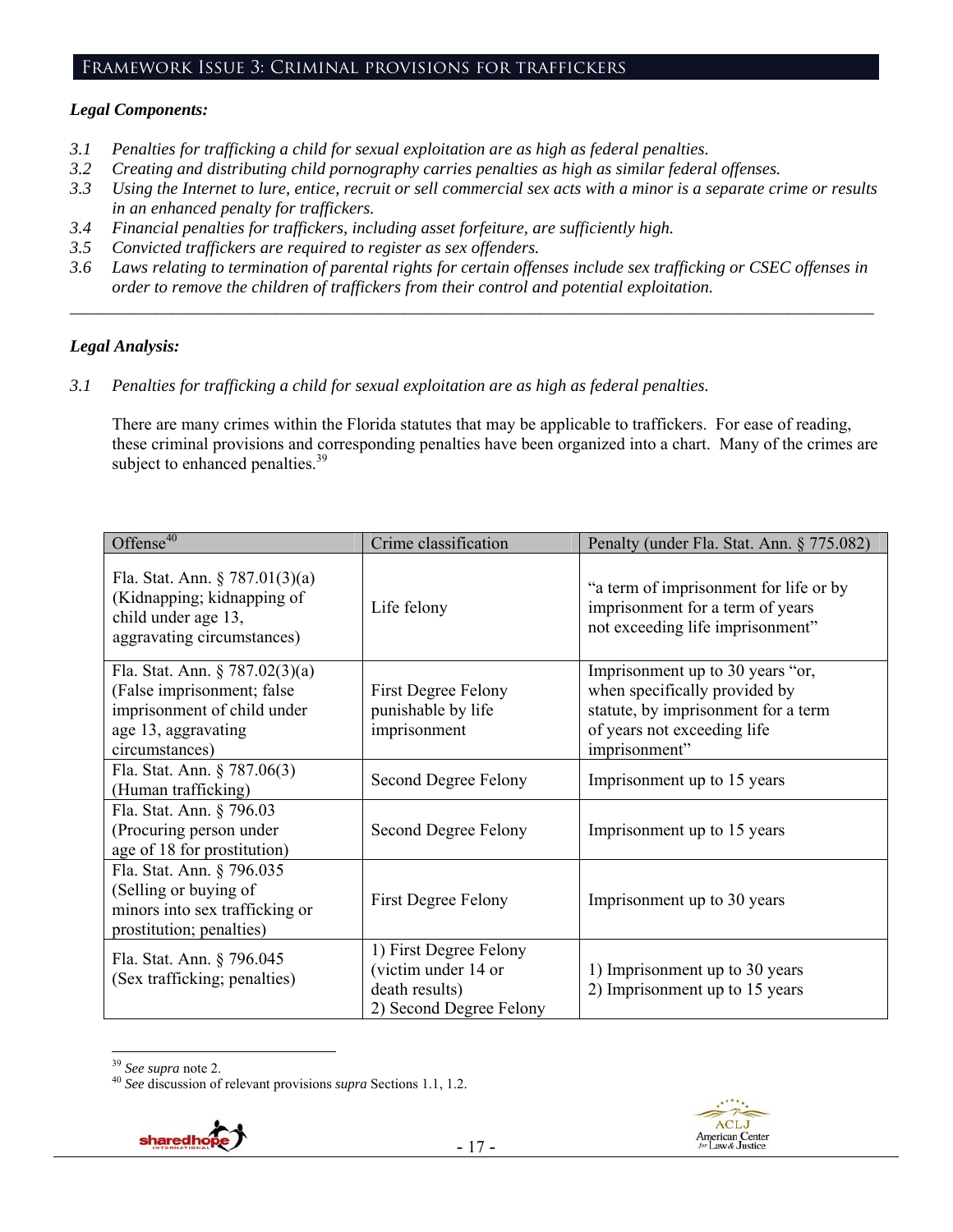| Fla. Stat. Ann. $\S 800.04(4)(b)$<br>(Lewd or lascivious<br>offenses committed upon or<br>in the presence of persons less<br>than 16 years of age)    | Second Degree Felony                              | Imprisonment up to 15 years                                     |
|-------------------------------------------------------------------------------------------------------------------------------------------------------|---------------------------------------------------|-----------------------------------------------------------------|
| Fla. Stat. Ann. § $827.071(2)–(4)$<br>(Sexual performance by)<br>a child; penalties)                                                                  | Second Degree Felony                              | Imprisonment up to 15 years                                     |
| Fla. Stat. Ann. § 847.012(4), $(5)$<br>(Harmful materials; sale or<br>distribution to minors or using<br>minors in production prohibited;<br>penalty) | Third Degree Felony                               | Imprisonment up to 5 years                                      |
| Fla. Stat. Ann. $\S 847.0135(2)–(4)$<br>(Computer pornography; traveling)<br>to meet minor; penalties)                                                | 1) Second Degree Felony<br>2) Third Degree Felony | 1) Imprisonment up to 15 years<br>2) Imprisonment up to 5 years |

Traffickers may also be punished under Florida's Racketeering Influenced and Corrupt Organization (RICO) statute. Fla. Stat. Ann. § 895.02(1) defines "racketeering activity" in part as the following:

to commit, to attempt to commit, to conspire to commit, or to solicit, coerce, or intimidate another person to commit:

(a) Any crime that is chargeable by petition, indictment, or information under the following provisions of the Florida Statutes:

. . . . 26. Chapter 787, relating to kidnapping or human trafficking.

. . . . 29. Section 796.03 , s. 796.035, s. 796.04 [Forcing, compelling, or coercing another to become a prostitute], s. 796.045 , s. 796.05 [Deriving support from the proceeds of prostitution], or s. 796.07 [Prohibiting prostitution, etc.; evidence; penalties; definitions], relating to prostitution and sex trafficking.

. . . . 43. Section 847.011 [Prohibition of certain acts in connection with obscene, lewd, etc., materials; penalty], s. 847.012, s. 847.013 [Exposing minors to harmful motion pictures, exhibitions, shows, presentations, or representations], s. 847.06 [Obscene matter; transportation into state prohibited; penalty], or s. 847.07 [Wholesale promotion of obscene materials; penalties], relating to obscene literature and profanity.

"Pattern of racketeering activity" is defined in Fla. Stat. Ann. § 895.02(4) as,

[E]ngaging in at least two incidents of racketeering conduct that have the same or similar intents, results, accomplices, victims, or methods of commission or that otherwise are interrelated by distinguishing characteristics and are not isolated incidents, provided at least one of such incidents occurred after the effective date of this act and that the last of such incidents occurred within 5 years after a prior incident of racketeering conduct..

Under Fla. Stat. Ann. § 895.03 (Prohibited activities and defense),

(1) It is unlawful for any person who has with criminal intent received any proceeds derived, directly or indirectly, from a pattern of racketeering activity or through the collection of an unlawful debt to use or invest, whether directly or indirectly, any part of such proceeds, or the proceeds derived from the investment or use thereof, in the acquisition of any title to, or any right, interest, or equity in, real



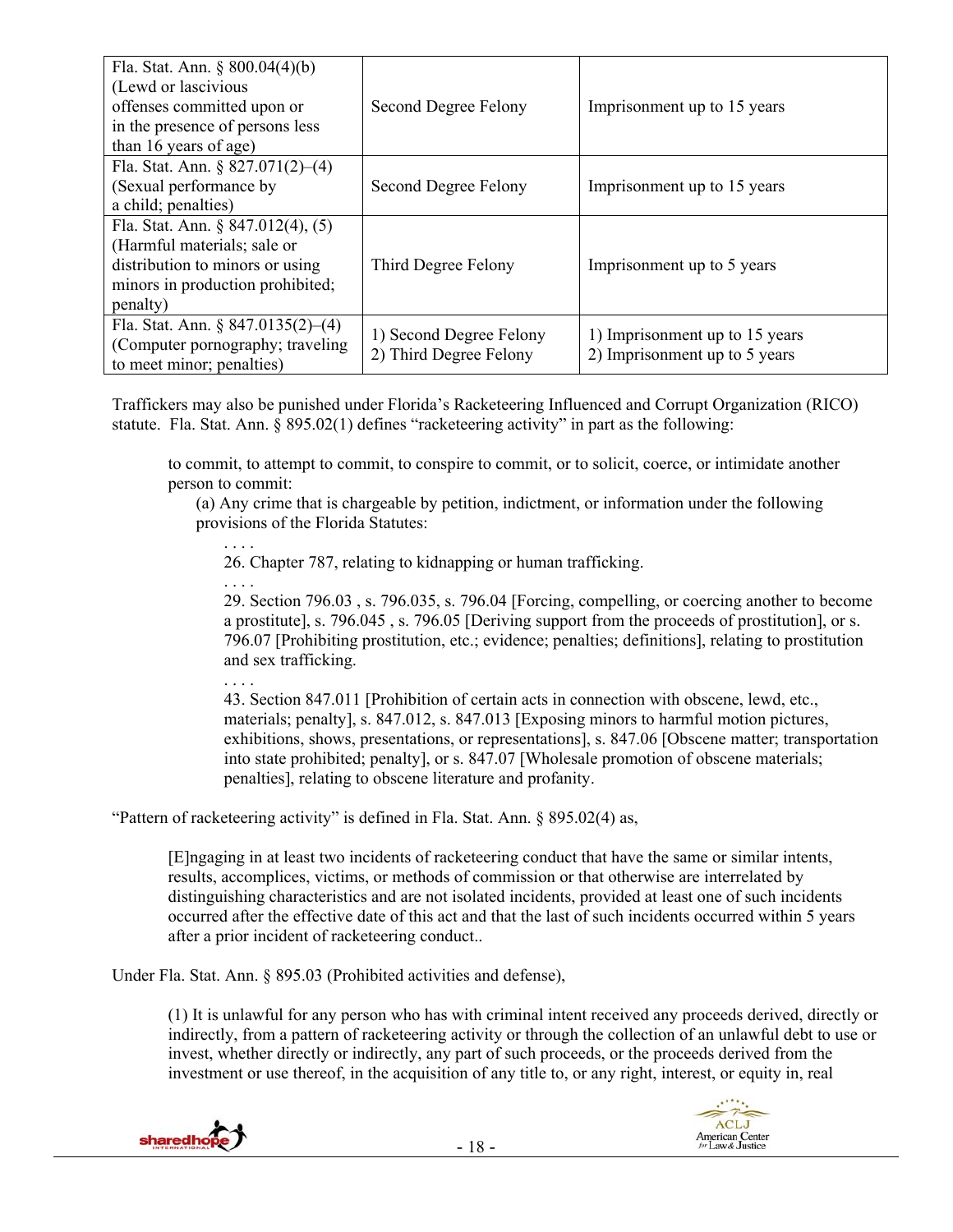property or in the establishment or operation of any enterprise.

(2) It is unlawful for any person, through a pattern of racketeering activity or through the collection of an unlawful debt, to acquire or maintain, directly or indirectly, any interest in or control of any enterprise or real property.

(3) It is unlawful for any person employed by, or associated with, any enterprise to conduct or participate, directly or indirectly, in such enterprise through a pattern of racketeering activity or the collection of an unlawful debt.

(4) It is unlawful for any person to conspire or endeavor to violate any of the provisions of subsection (1), subsection (2), or subsection (3).

Pursuant to Fla. Stat. Ann. § 895.04(1) (Criminal penalties and alternative fine), "[a]ny person convicted of engaging in activity in violation of the provisions of s. 895.03 is guilty of a felony of the first degree and shall be punished as provided in s. 775.082, s. 775.083, or s. 775.084." Instead of a traditional fine, a person convicted under Fla. Stat. Ann. § 895.03 who "derived pecuniary value" or "caused personal injury or property damage or other loss, may be sentenced to pay a fine that does not exceed 3 times the gross value gained or 3 times the gross loss caused, whichever is the greater, plus court costs and the costs of investigation and prosecution, reasonably incurred." Fla. Stat. Ann. § 895.04(2).

Similarly, traffickers may also be punished pursuant to Fla. Stat. Ann. § 896.101(3) (Florida money laundering act; definitions; penalties; injunctions; seizure warrants; immunity) if they engage in money laundering by doing the following:

(3) It is unlawful for a person:

(a) Knowing that the property involved in a financial transaction represents the proceeds of some form of unlawful activity, $41$  to conduct or attempt to conduct such a financial transaction which in fact involves the proceeds of specified unlawful activity<sup>42</sup>:

- 1. With the intent to promote the carrying on of specified unlawful activity; or
- 2. Knowing<sup>43</sup> that the transaction is designed in whole or in part:

a. To conceal or disguise the nature, the location, the source, the ownership, or the control of the proceeds of specified unlawful activity; or

b. To avoid a transaction reporting requirement or money transmitters' registration requirement under state law.

- (b) To transport or attempt to transport a monetary instrument or funds:
	- 1. With the intent to promote the carrying on of specified unlawful activity; or

2. Knowing that the monetary instrument $^{44}$  or funds involved in the transportation represent the proceeds of some form of unlawful activity and knowing that such

reporting requirement in accordance with law. 44 Pursuant to Fla. Stat. Ann. § 896.101(2)(e), "monetary instruments" means "coin or currency of the United States or of any other country, travelers' checks, personal checks, bank checks, money orders, investment securities in bearer form or otherwise in such form that title thereto passes upon delivery, and negotiable instruments in bearer form or otherwise in such form that title thereto passes upon delivery."



 $\overline{a}$  $41$  Fla. Stat. Ann. § 896.101(2)(a) provides.

<sup>&</sup>quot;Knowing that the property involved in a financial transaction represents the proceeds of some form of unlawful activity" means that the person knew the property involved in the transaction represented proceeds from some form, though not necessarily which form, of activity that constitutes a felony under state or federal law, regardless of whether

or not such activity is specified in paragraph (g).<br><sup>42</sup> Pursuant to Fla. Stat. Ann. § 896.101(2)(g), "specified unlawful activity" means "any 'racketeering activity' as defined in s. 895.02."

<sup>&</sup>lt;sup>43</sup> Pursuant to Fla. Stat. Ann. § 896.101(2)(h), "knowing" means,

<sup>[</sup>T]hat a person knew; or, with respect to any transaction or transportation involving more than \$10,000 in U.S. currency or foreign equivalent, should have known after reasonable inquiry, unless the person has a duty to file a federal currency transaction report, IRS Form 8300, or a like report under state law and has complied with that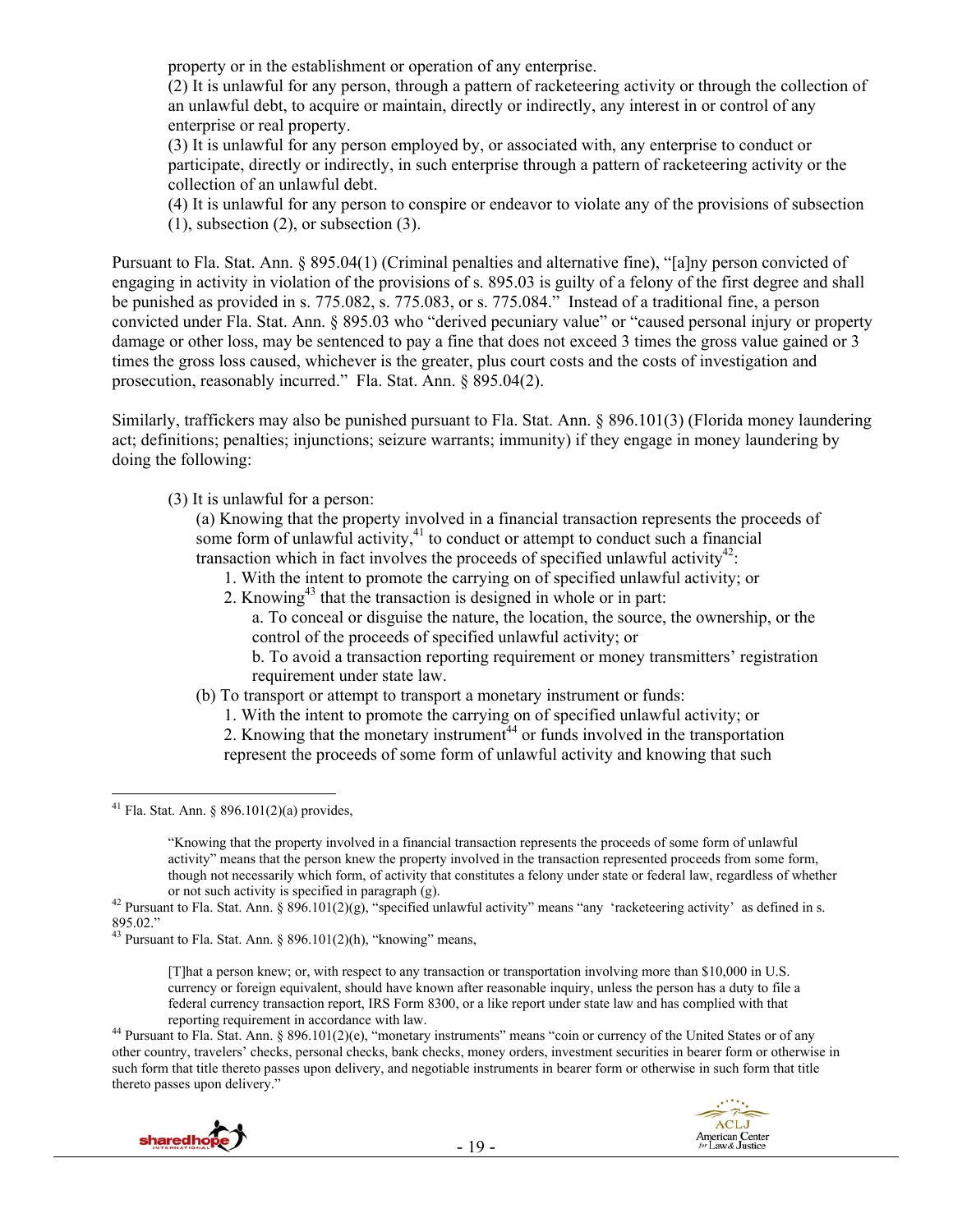transportation is designed in whole or in part:

a. To conceal or disguise the nature, the location, the source, the ownership, or the control of the proceeds of specified unlawful activity; or

b. To avoid a transaction reporting requirement or money transmitters' registration requirement under state law.

(c) To conduct or attempt to conduct a financial transaction which involves property or proceeds which an investigative or law enforcement officer, or someone acting under such officer's direction, represents as being derived from, or as being used to conduct or facilitate, specified unlawful activity, when the person's conduct or attempted conduct is undertaken with the intent:

1. To promote the carrying on of specified unlawful activity; or

2. To conceal or disguise the nature, the location, the source, the ownership, or the control of the proceeds or property believed to be the proceeds of specified unlawful activity; or

3. To avoid a transaction reporting requirement under state law.

. . . .

Pursuant to Fla. Stat. Ann. § 896.101(5), a conviction of laundering between \$300–\$19,999.99 in the course of a year is punishable as a third degree felony by imprisonment up to 5 years and a possible fine not to exceed \$5,000. Fla. Stat. Ann. §§ 896.101(5)(a), 775.082(3)(d), 775.083(1)(c). A conviction of laundering between \$20,000–\$99,999.99 in the course of a year is punishable as a second degree felony by imprisonment up to 15 years and a possible fine not to exceed \$10,000. Fla. Stat. Ann. §§ 896.101(5)(b), 775.082(3)(c), 775.083(1)(b). A conviction of laundering \$100,000 or more in the course of a year is punishable as a first degree felony by imprisonment up to 30 years and a possible fine not to exceed \$10,000. Fla. Stat. Ann. §§ 896.101(5)(c), 775.082(3)(b), 775.083(1)(b).

In comparison, if the victim is under the age of 14, a conviction under the Trafficking Victims Protection Act  $(TVPA)<sup>45</sup>$  for child sex trafficking is punishable by 15 years to life imprisonment and a fine not to exceed \$250,000. 18 U.S.C. §§ 1591(b)(1),  $3559(a)(1)$ ,  $3571(b)(3)$ . If the victim is between the ages of 14–17, a conviction is punishable by 10 years to life imprisonment and a fine not to exceed \$250,000. 18 U.S.C. §§ 1591(b)(2), 3559(a)(1), 3571(b)(3). A conviction is punishable by mandatory life imprisonment, however, if the trafficker has a prior conviction for a federal sex offense<sup>46</sup> against a minor.

*3.2 Creating and distributing child pornography carries penalties as high as similar federal offenses.* 

Creating or distributing child pornography is illegal in Florida under several statutes. Fla. Stat. Ann. § 827.071(2), (Sexual performance by a child [Effective October 1, 2011]) makes it illegal for a trafficker, "knowing the character and content thereof," to employ, authorize, or induce a child in "to engage in a sexual performance,"47 or, if the offender is the child's parent, to consent "to the participation by such child in a sexual performance." Fla. Stat. Ann. § 827.071(3) additionally criminalizes when a trafficker "produces, directs, or promotes<sup>48</sup> any performance which includes sexual conduct<sup>49</sup> by a child less than 18 years of age," while Fla. Stat. Ann. § 827.071(4) makes it illegal for a person to possess 3 or more copies of child pornography "with the intent to promote the child pornography."<sup>50</sup> A conviction under Fla. Stat. Ann. § 827.071(2)–(4) is punishable as a second degree felony by imprisonment up to 15 years and a possible not to exceed \$10,000. Fla. Stat. Ann. §§ 827.071(2)–(4), 775.082(3)(c), 775.083(1)(b).





<sup>&</sup>lt;sup>45</sup> See supra note 19.

<sup>&</sup>lt;sup>46</sup> See supra note 25 for the definition of "federal sex offense."<br>
<sup>47</sup> See supra note 11.<br>
<sup>48</sup> See supra note 12.<br>
<sup>49</sup> See supra note 13.<br>
<sup>50</sup> See discussion of relevant provisions *supra* Sections 1.2.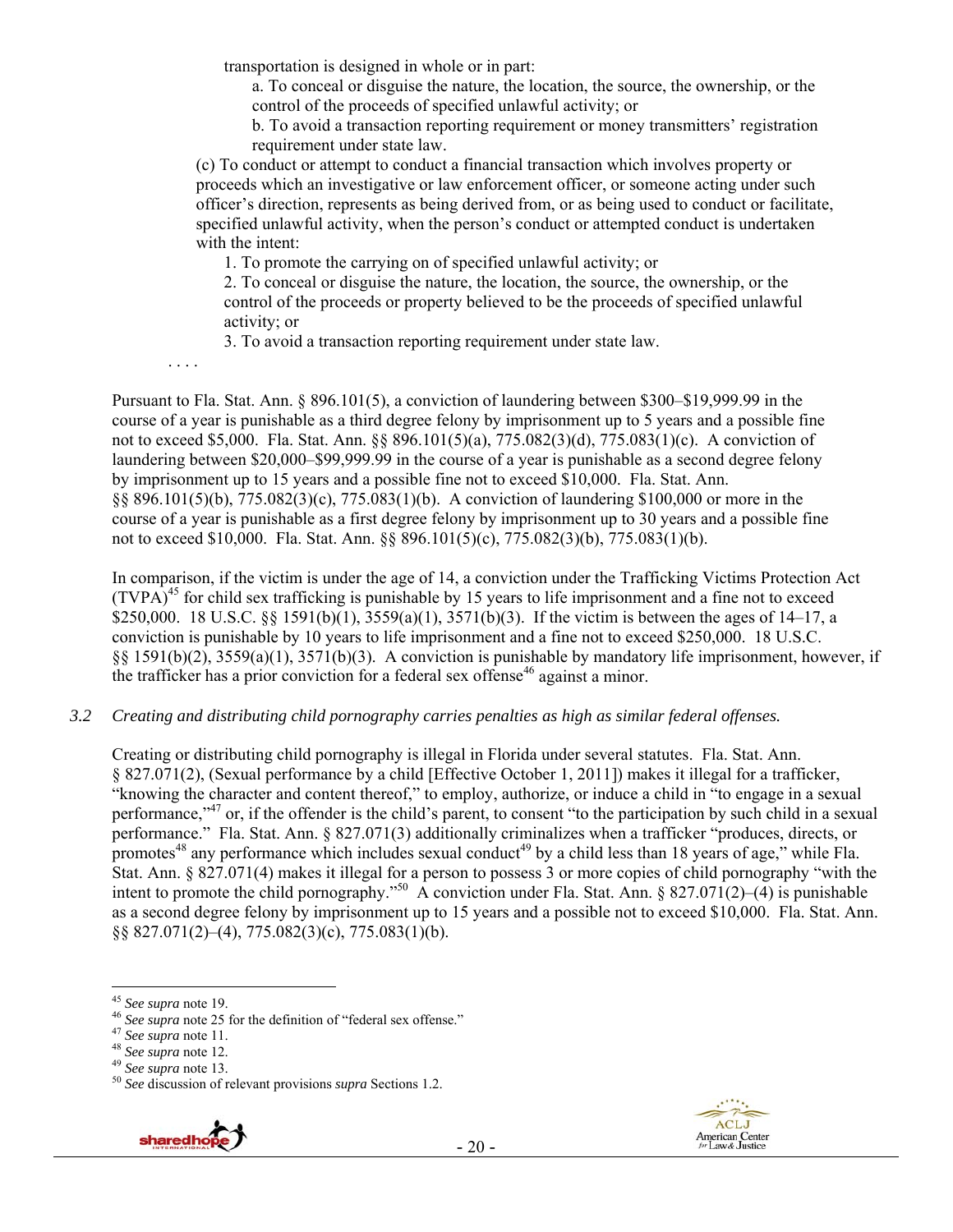Fla. Stat. Ann. § 847.011(1) (Prohibition of certain acts in connection with obscene, lewd, etc., materials; penalty) states in part,

(1) (a) Except as provided in paragraph (c), any person . . . who knowingly designs, copies, draws, photographs, poses for, writes, prints, publishes, or in any manner whatsoever manufactures or prepares any such material, matter, article, or thing of any such character [for obscene use, or purporting to be for obscene use or purpose]; . . . or who in any manner knowingly hires, employs, uses, or permits any person knowingly to do or assist in doing any act or thing mentioned above, commits a misdemeanor of the first degree . . . .

. . . . (c) A person who commits a violation of paragraph (a) or subsection  $(2)^{51}$  which is based on materials that depict a minor engaged in any act or conduct that is harmful to minors $52$ commits a felony of the third degree, punishable as provided in s. 775.082, s. 775.083, or s. 775.084.

. . . .

Fla. Stat. Ann. § 847.012(4) (Harmful materials; sale or distribution to minors or using minors in production prohibited) provides, "A person may not knowingly use a minor in the production of any material described in subsection  $(3)$ ,<sup>53</sup> regardless of whether the material is intended for distribution to minors or is actually distributed to minors." A conviction under this section is punishable as a third degree felony by imprisonment up to 5 years and a possible fine not to exceed \$5,000. Fla. Stat. Ann. §§ 847.012(5), 775.082(3)(d), 775.083(1)(c).

Fla. Stat. Ann. § 775.0847 (Possession or promotion of certain images of child pornography; reclassification) states,

 $\overline{a}$ 

"Harmful to minors" means any reproduction, imitation, characterization, description, exhibition, presentation, or representation, of whatever kind or form, depicting nudity, sexual conduct, or sexual excitement when it:

(a) Predominantly appeals to a prurient, shameful, or morbid interest;

(b) Is patently offensive to the prevailing standards in the adult community as a whole or with respect to what is suitable material or conduct for minors; and

(c) Taken as a whole, is without serious literary, artistic, political or scientific value for minors.

53 Fla. Stat. Ann. § 847.012(3) states,

A person may not knowingly sell, rent or loan doe monetary consideration to a minor:

(a) Any picture, photography, drawing, sculpture, motion picture film, videocassette, or similar visual representation or image of a person or portion of the human body which depicts nudity or sexual conduct, sexual excitement, bestiality, or sadomachistic abuse and which is harmful to minors; or

(b) Any book pamphlet, magazine, printed matter however reproduced, or sound recording that contains any matter defined in 847.001, explicit and detailed verbal descriptions or narrative accounts of sexual excitement, or sexual conduct that is harmful to minors.



<sup>51</sup> Fla. Stat. Ann. § 847.011(2) states,

Except as provided in paragraph  $(1)(c)$ , a person who knowingly has in his or her possession, custody, or control any obscene book, magazine, periodical, pamphlet, . . . photograph, motion picture film, film, . . . containing obscene descriptions, photographs, or depictions, any figure, image, phonograph record, or wire or tape or other recording, or any written, printed, or recorded matter of any such character which may or may not require mechanical or other means to be transmuted into auditory, visual, or sensory representations of such character, or any article or instrument for obscene use, or purporting to be for obscene use or purpose, without intent to sell, lend, give away, distribute, transmit, show, transmute, or advertise the same, commits a misdemeanor of the second degree, punishable as provided in s. 775.082 or s. 775.083. A person who, after having been convicted of violating this subsection, thereafter violates any of its provisions commits a misdemeanor of the first degree, punishable as provided in s. 775.082 or s. 775.083. In any prosecution for such possession, it is not necessary to allege or prove the absence of such intent. <sup>52</sup> Fla. Stat. Ann. § 847.001(6) (Definitions) states,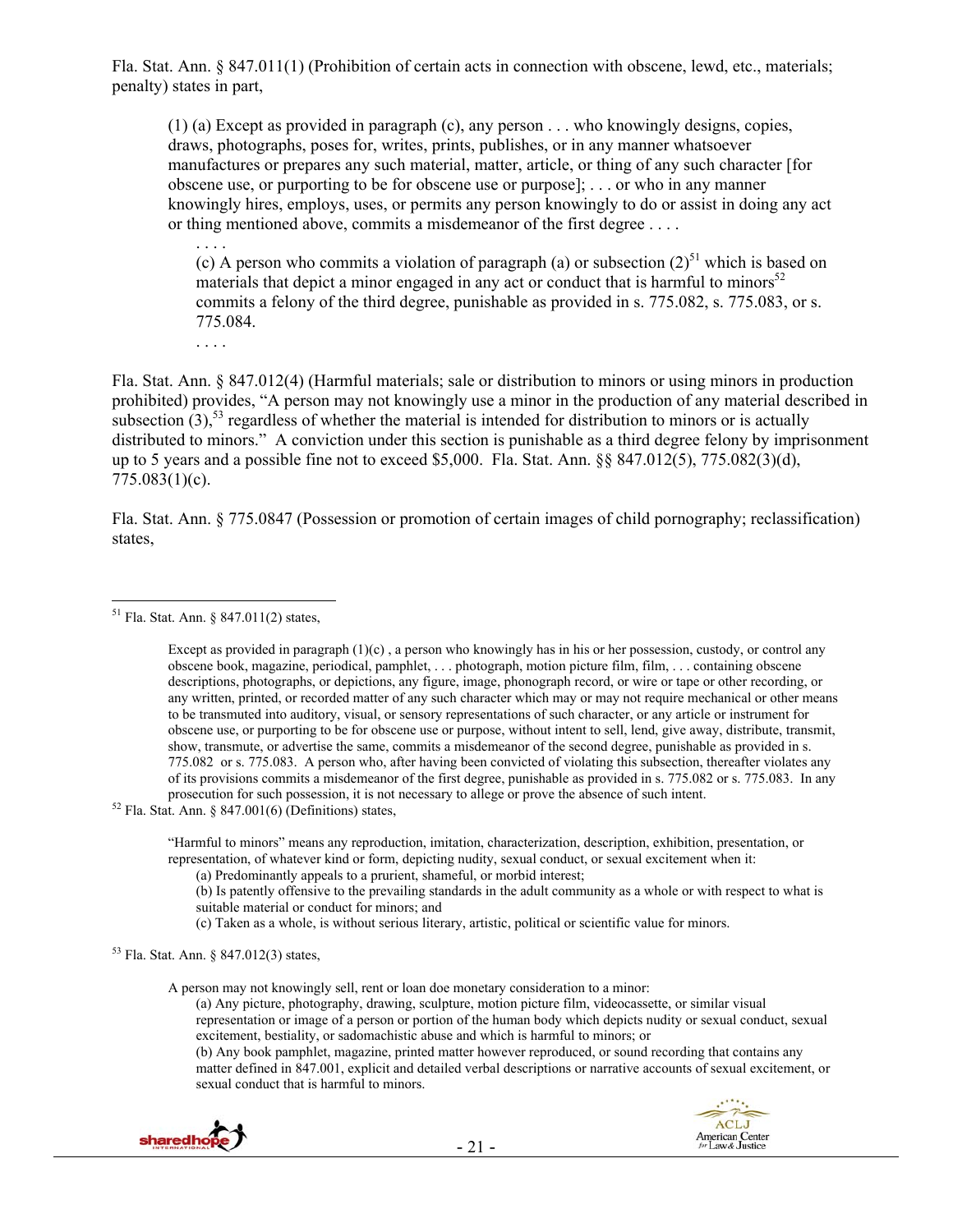(2) A violation of s. 827.071, s. 847.0135, s. 847.0137. . . shall be reclassified to the next higher degree . . . if:

(a) The offender possesses 10 or more images of any form of child pornography regardless of content; and

- (b) The content of at least one image contains one or more of the following:
	- 1. A child who is younger than the age of 5.
	- 2. Sadomasochistic abuse involving a child.
	- 3. Sexual battery involving a child.
	- 4. Sexual bestiality involving a child.

5. Any movie involving a child, regardless of length and regardless of whether the movie contains sound.

In comparison, if the victim is under the age of 14, a conviction under the TVPA for child sex trafficking is punishable by 15 years to life imprisonment and a fine not to exceed \$250,000. 18 U.S.C. §§ 1591(b)(1),  $3559(a)(1)$ ,  $3571(b)(3)$ . If the victim is between the ages of  $14-17$ , a conviction is punishable by 10 years to life imprisonment and a fine not to exceed \$250,000. 18 U.S.C. §§ 1591(b)(2), 3559(a)(1), 3571(b)(3). A conviction is punishable by mandatory life imprisonment, however, if the trafficker has a prior conviction for a federal sex offense<sup>54</sup> against a minor. Additionally, a federal conviction for distribution of child pornography<sup>55</sup> is generally punishable by imprisonment for  $5-20$  years and a fine not to exceed \$250,000.<sup>56</sup> Subsequent convictions, however, are punishable by imprisonment up to 40 years and a fine not to exceed \$250,000.<sup>57</sup>

*3.3 Using the Internet to lure, entice, recruit or sell commercial sex acts with a minor is a separate crime or results in an enhanced penalty for traffickers.* 

Under Fla. Ann. Stat. § 847.0135(2) (Computer pornography; traveling to meet minor; penalties) it is a crime if

- [a] person who:
	- (a) Knowingly compiles, enters into, or transmits by use of computer;
	- (b) Makes, prints, publishes, or reproduces by other computerized means;
	- (c) Knowingly causes or allows to be entered into or transmitted by use of computer; or
	- (d) Buys, sells, receives, exchanges, or disseminates,

any notice, statement, or advertisement of any minor's name, telephone number, place of residence, physical characteristics, or other descriptive or identifying information for purposes of facilitating, encouraging, offering, or soliciting sexual conduct of or with any minor, or the visual depiction of such conduct, commits a felony of the third degree, punishable as provided in s. 775.082 [Penalties; applicability of sentencing structures; mandatory minimum sentences for certain reoffenders previously released from prison], s. 775.083 [Fines], or s. 775.084 [Violent career criminals; habitual felony

<sup>&</sup>lt;sup>57</sup> 18 U.S.C. §§ 2252(b) (stating if a person has a prior conviction under subsection (a)(1), (a)(2), or (a)(3) or a list of other statutes, a conviction is punishable by a fine and imprisonment for 15–40 years), 2252A(b)(1) (stating if a person has a prior conviction under subsection (a)(2), (a)(3), or a list of other statutes, a conviction is punishable by a fine and imprisonment for  $15-$ 40 years), 1466A(a), (b) (stating that the penalty scheme for section 2252A(b) applies); *see also* 18 U.S.C. §§ 3559(a)(1) (classifying all of the above listed offenses as felonies), 3571(b)(3) (providing a fine up to \$250,000 for any felony conviction).





 $54$  See supra note 25 for the definition of "federal sex offense."

<sup>&</sup>lt;sup>55</sup> 18 U.S.C. §§ 2252(a)(1), (a)(2), (a)(3) (Certain activities relating to material involving the sexual exploitation of minors),  $2252A(a)(2)$ , (a)(3) (Certain activities relating to material constituting or containing child pornography), 1466A(a) (Obscene visual representations of the sexual abuse of children).

<sup>&</sup>lt;sup>56</sup> 18 U.S.C. §§ 2252(b) (stating that a conviction under subsection (a)(1), (a)(2), or (a)(3) is punishable by imprisonment for 5– 20 years and a fine),  $2252A(b)(1)$  (a conviction is punishable by imprisonment for 5–20 years and a fine),  $1466A(a)$ , (b) (stating that a conviction under subsection (a) is "subject to the penalties provided in section 2252A(b)(1)," imprisonment for 5–20 years and a fine, while a conviction under subsection (b) is "subject to the penalties provided in section  $2252A(b)(2)$ ," imprisonment up to 10 years, a fine, or both); *see also* 18 U.S.C.

<sup>§§ 3559(</sup>a)(1) (classifying all of the above listed offenses as felonies), 3571(b)(3) (providing a fine up to \$250,000 for any felony conviction).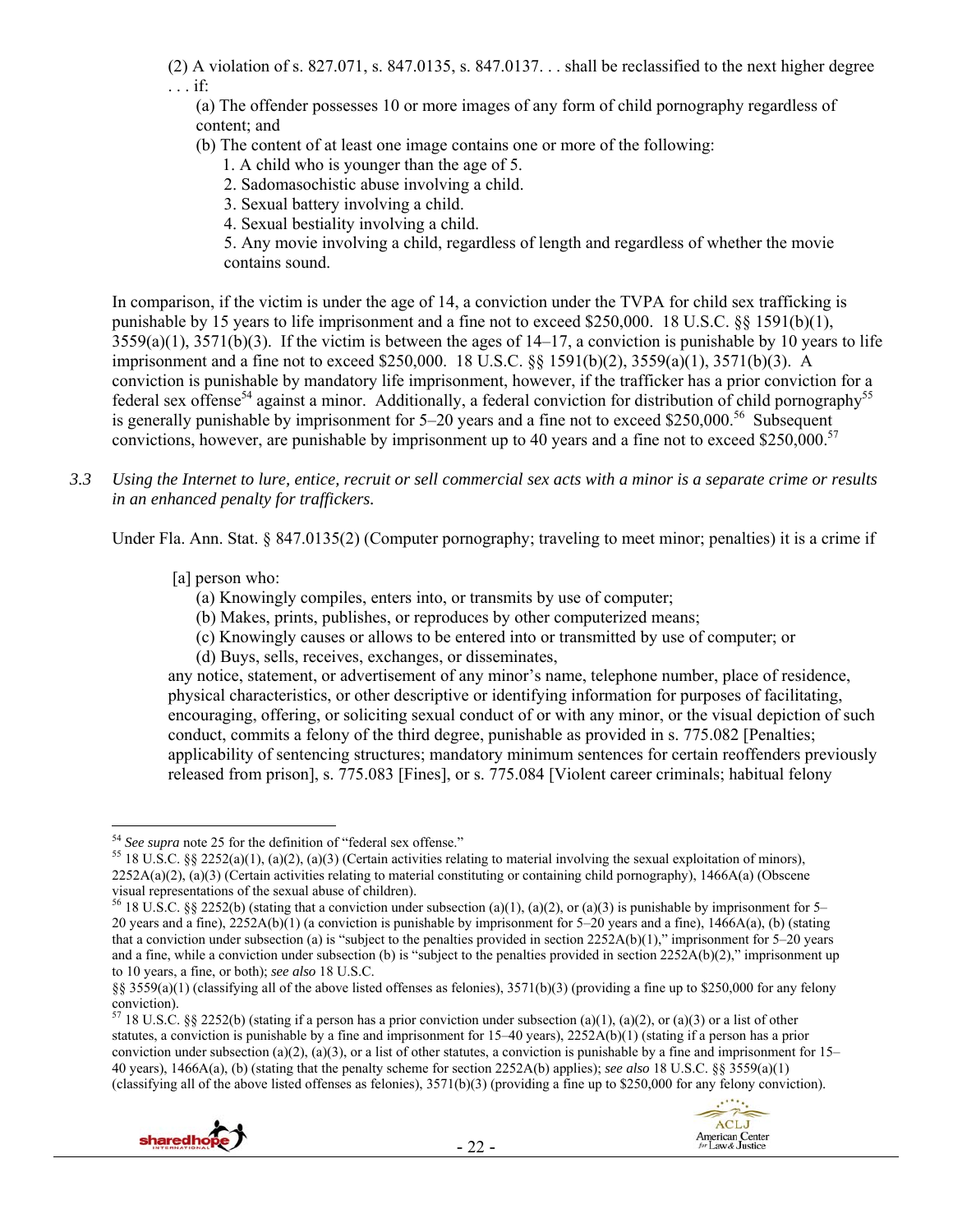offenders and habitual violent felony offenders; three-time violent felony offenders; definitions; procedure; enhanced penalties or mandatory minimum prison terms]. . . .

A conviction under Fla. Stat. Ann. § 847.0135(2) is punishable as a third degree felony by imprisonment up to 5 years and a possible fine not to exceed \$5,000. Fla. Stat. Ann. §§ 775.082(3)(d), 775.083(1)(c).

Fla. Stat. Ann. § 847.0135(3)(a), prohibits any person from, among other things, knowingly using a computer or any type of Internet service to do the following:

Seduce, solicit, lure, or entice, or attempt to seduce, solicit, lure, or entice, a child or another person believed by the person to be a child, to commit any illegal act described in chapter 794, chapter 800, or chapter 827, or to otherwise engage in any unlawful sexual conduct with a child or with another person believed by the person to be a child.

A violation of this statute is punishable as a third degree felony. Any person who misrepresents his or her age in the course of violating this subsection may be convicted of a second degree felony punishable by imprisonment up to 15 years and a possible fine not to exceed \$10,000. Fla. Stat. Ann. §§ 775.082(3)(c), 775.083(1)(b).

*3.4 Financial penalties for traffickers, including asset forfeiture, are sufficiently high.* 

The trafficking, CSEC and sex offense statutes under which traffickers may be prosecuted carry possible fines ranging from \$5,000 to \$15,000.<sup>58</sup>

In addition to the fines set out in Fla. Stat. Ann. § 775.083, if the trafficker is convicted of laundering money in violation of Fla. Stat. Ann. § 896.101 (Florida money laundering act; definitions; penalties; injunctions; seizure warrants; immunity), he may be fined up to "\$ 250,000 or twice the value of the financial transactions, whichever is greater" for a first time violation and "up to \$500,000 or quintuple the value of the financial transactions, whichever is greater" for any subsequent violation. Fla. Stat. Ann. § 896.101(6). Also, the trafficker who violates the money laundering statute may be "liable for a civil penalty of not more than the value of the financial transactions involved or \$ 25,000, whichever is greater." Fla. Stat. Ann. § 896.101(7).

Additionally, Fla. Stat. Ann. §§ 932.701–932.706 (Florida Contraband Forfeiture Act) can be used to impose significant penalties including forfeiture of contraband<sup>59</sup> on traffickers charged with felonies.<sup>60</sup> Subject to certain provisions in Fla. Stat. Ann. § 932.703 (Forfeiture of contraband article; exceptions), subsection (1)(a) states,

Any contraband article, vessel, motor vehicle, aircraft, other personal property, or real property used in violation of any provision of the Florida Contraband Forfeiture Act, <sup>61</sup> or in, upon, or by means of which

<sup>59</sup> See supra Section 2.8 for the definition of "contraband" pursuant to Fla. Stat. Ann. § 932.701(2)(a) (Short title; definitions).<br><sup>60</sup> Among the statutes for which a trafficker could be charged with a felony are the f

<sup>61</sup> *See supra* Section 2.8 for the text of Fla. Stat. Ann. § 932.702 (Unlawful to transport, conceal, or possess contraband articles or to acquire real or personal property with contraband proceeds; use of vessel, motor vehicle, aircraft, other personal property, or real property), which describes ways that an offender may violate the Florida Contraband Forfeiture Act.





 $58$  See supra penalties chart in Section 3.1.

<sup>§ 787.06 (</sup>Human trafficking); § 796.035 (Selling or buying of minors into sex trafficking or prostitution; penalties); § 796.03 (Procuring person under age of 18 for prostitution); § 827.071 (Sexual performance by a child; penalties); § 787.01 (Kidnapping; kidnapping of child under age 13, aggravating circumstances); § 787.02 (False imprisonment; false imprisonment of child under age 13, aggravating circumstances); § 787.025 (Luring or enticing a child); § 796.045 (Sex trafficking; penalties); § 800.04 (Lewd or lascivious offenses committed upon or in the presence of persons less than 16 years of age); § 827.04 (Contributing to the delinquency or dependency of a child; penalty); § 827.071 (Sexual performance by a child; penalties); § 847.0145 (Selling or buying of minors; penalties).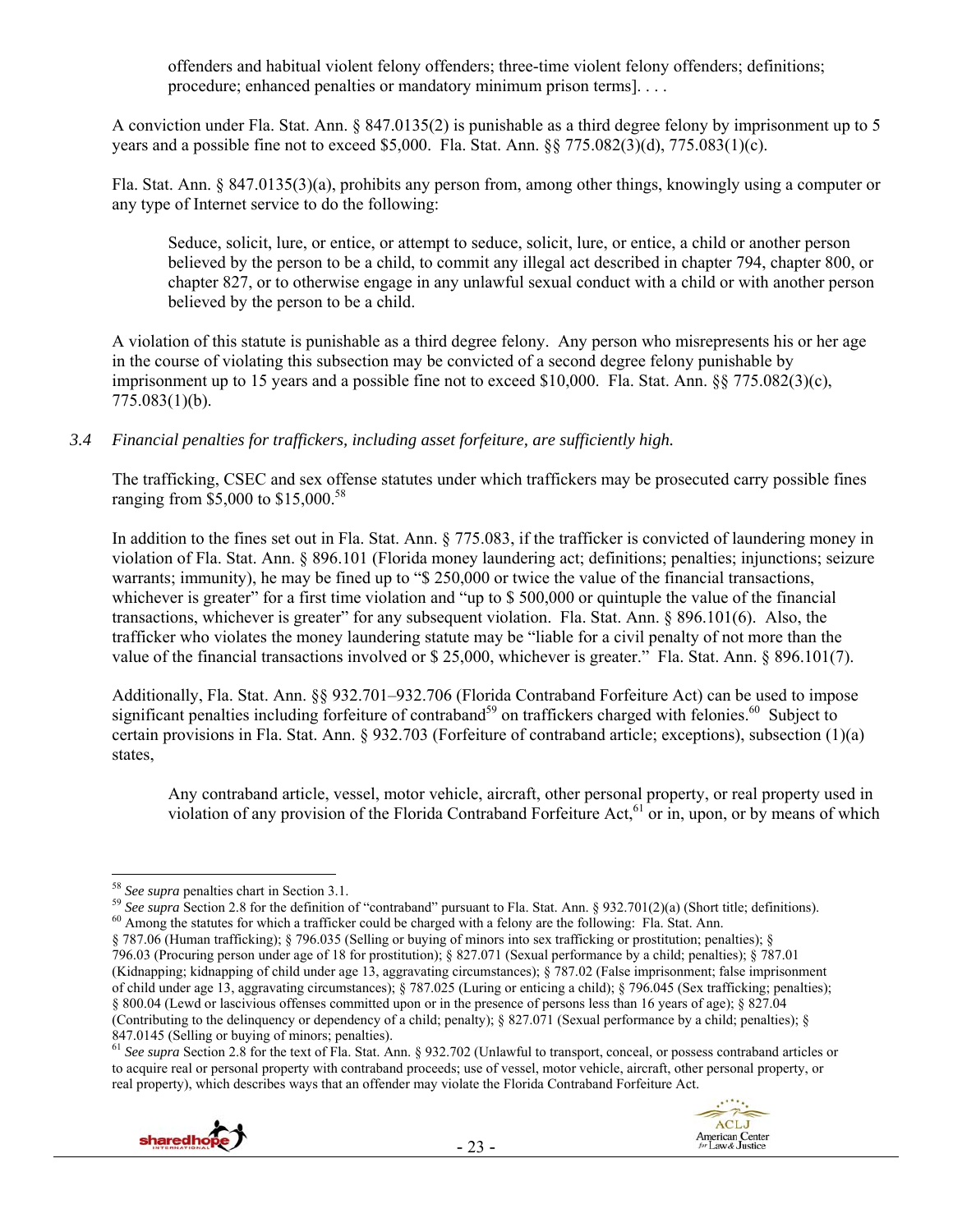any violation of the Florida Contraband Forfeiture Act has taken or is taking place, may be seized and shall be forfeited subject to the provisions of the Florida Contraband Forfeiture Act.

Fla. Stat. Ann. § 775.089(1)(a) (Restitution)<sup>62</sup> provides that "the court shall order the defendant to make [monetary or nonmonetary] restitution to the victim<sup>63</sup> for  $\ldots$  " loss or damage caused or related to the trafficker's criminal episode, "unless it finds clear and compelling reasons not to order such restitution. . . ." If the offense "resulted in bodily injury to a victim," the restitution shall include "the cost of necessary medical and related professional services" including services for therapy and rehabilitation, the victim's income lost as a result of the crime, and if the crime resulted in the victim's death, "the cost of necessary funeral and related services." Fla. Stat. Ann. § 775.089(2)(a). If the victim was not physically injured by the offense, the restitution "may require that the defendant reimburse the victim for income lost by the victim as a result of the offense." Fla. Stat. Ann. § 775.089(2)(b).

Traffickers convicted under the racketeering statute also face stiff penalties. Fla. Stat. Ann. § 895.04(2) (Criminal penalties and alternative fine) states in part,

(2) In lieu of a fine otherwise authorized by law, any person convicted of engaging in conduct in violation of the provisions of s. 895.03 [Prohibited activities and defenses], through which the person derived pecuniary value,  $64$  or by which he or she caused personal injury or property damage or other loss, may be sentenced to pay a fine that does not exceed 3 times the gross value gained or 3 times the gross loss caused, whichever is the greater, plus court costs and the costs of investigation and prosecution, reasonably incurred.

In addition to fines for racketeering violations, traffickers who violate Fla. Stat. Ann. § 895.03 are subject to civil forfeiture pursuant to Fla. Stat. Ann. § 895.05(2)(a) (Civil remedies), which states, "All property, real or personal, including money, used in the course of, intended for use in the course of, derived from, or realized through conduct in violation of a provision of ss. 895.01–895.05 is subject to civil forfeiture to the state."

Furthermore, Fla. Stat. Ann. § 895.05(6) (Civil remedies) vests any aggrieved person with standing to seek "injunctive relief from threatened loss or damage in other civil cases," under subsection (1) and grants the circuit court authority to enjoin a defendant's racketeering violations without a "showing of special or irreparable damage."

#### *3.5 Convicted traffickers are required to register as sex offenders.*

Perpetrators of domestic minor sex trafficking are required to register under Fla. Stat. Ann. § 775.21 (The Florida Sexual Predators Act). Pursuant to Fla. Stat. Ann. § 775.21(4),

(a) For a current offense committed on or after October 1, 1993, upon conviction, an offender shall be designated as a "sexual predator" under subsection (5), and subject to registration under subsection (6) and community and public notification under subsection (7) if:

1. The felony is:

a. A capital, life, or first-degree felony violation, or any attempt thereof, of s. 787.01 [Kidnapping; kidnapping of child under age 13, aggravating circumstances] or s. 787.02 [False imprisonment; false imprisonment of child under age 13, aggravating circumstances], where the victim is a minor and the defendant is not the victim's parent or guardian, or . . . s. 800.04 [Lewd or lascivious offenses committed upon or in the presence of persons less than 16 years'

<sup>&</sup>lt;sup>63</sup> See supra note 34.<br><sup>64</sup> Pecuniary value is defined in Fla. Stat. Ann. § 895.04(4) for the purposes of subsection (2) as "(a) Anything of value in the form of money, a negotiable instrument, or a commercial interest or anything else the primary significance of which is economic advantage; or (b) Any other property or service that has a value in excess of \$ 100."



 $62$  See discussion of relevant provisions supra Section 2.8.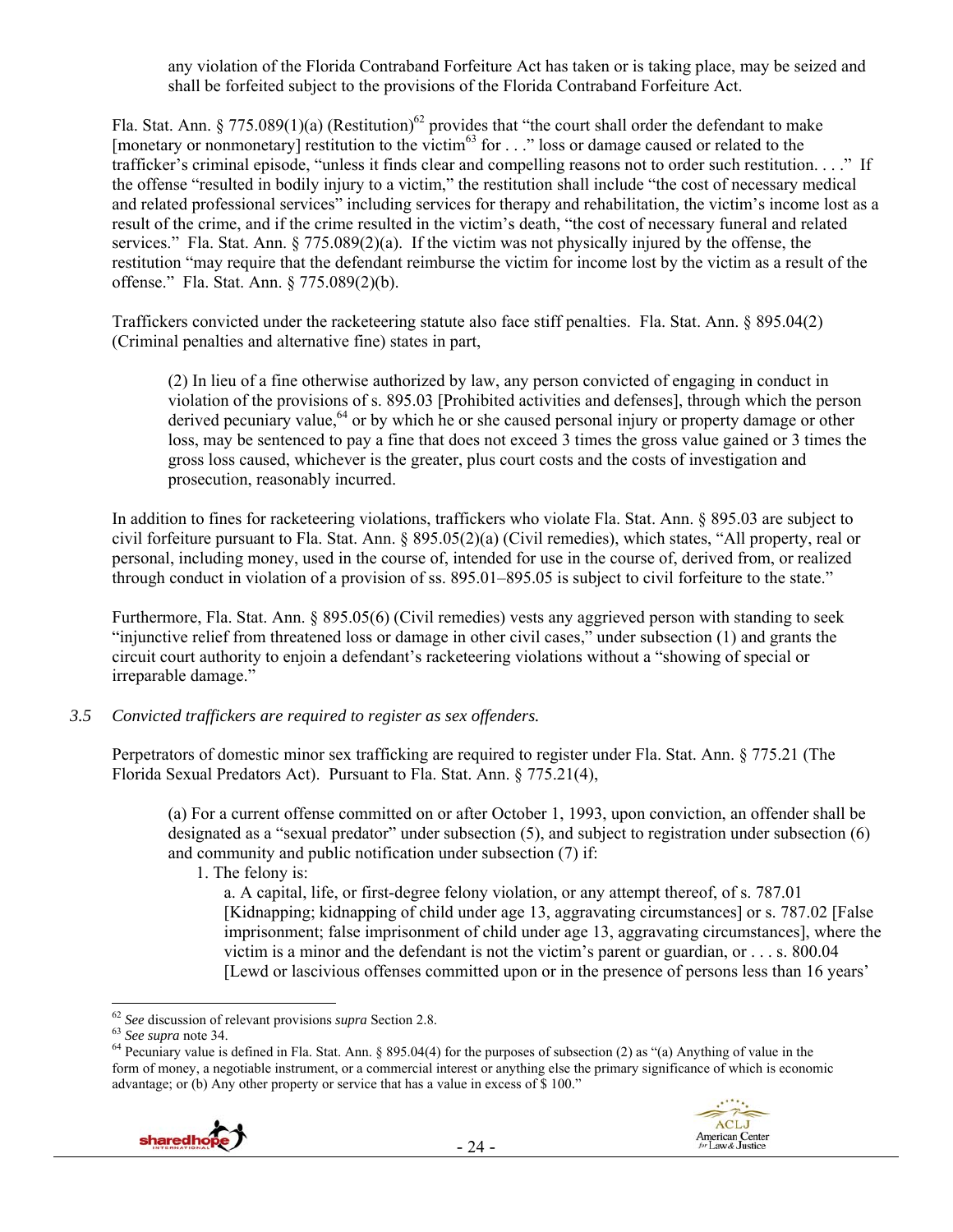of age], or s. 847.0145 [Selling or buying of minors; penalties], or a violation of a similar law of another jurisdiction; or

b. Any felony violation, or any attempt thereof, of s.  $787.01$ , s.  $787.02$ , or s.  $787.025(2)(c)$ [Luring or enticing a child], $65$  where the victim is a minor and the defendant is not the victim's parent or guardian. . . s. 796.03 [Procuring person under age of 18 for prostitution]; s. 796.035 [Selling or buying of minors into sex trafficking or prostitution; penalties]; s. 800.04; . . . s.  $827.071; \ldots$  s.  $847.0145; \ldots$  or a violation of a similar law of another jurisdiction, and the offender has previously been convicted of or found to have committed, or has pled nolo contendere or guilty to, regardless of adjudication, any violation of s. 787.01, s. 787.02, or s. 787.025(2)(c), where the victim is a minor and the defendant is not the victim's parent or guardian; . . .s. 796.03; s. 796.035; s. 800.04; . . . s. 827.071 [Sexual performance by a child; penalties]; s. 847.0133 [Protection of minors; prohibition of certain acts in connection with obscenity; penalty]; s. 847.0135 [Computer pornography; traveling to meet minor; penalties], . . . or a violation of a similar law of another jurisdiction;

2. The offender has not received a pardon for any felony or similar law of another jurisdiction that is necessary for the operation of this paragraph; and

3. A conviction of a felony or similar law of another jurisdiction necessary to the operation of this paragraph has not been set aside in any postconviction proceeding.

*3.6 Laws relating to termination of parental rights for certain offenses include sex trafficking or CSEC offenses in order to remove the children of traffickers from their control and potential exploitation.* 

Fla. Stat. Ann. § 39.806 (Grounds for termination of parental rights) states in part,

(1) Grounds for the termination of parental rights may be established under any of the following circumstances:

(c) When the parent or parents engaged in conduct toward the child or toward other children that demonstrates that the continuing involvement of the parent or parents in the parent-child relationship threatens the life, safety, well-being, or physical, mental, or emotional health of the child irrespective of the provision of services. Provision of services may be evidenced by proof that services were provided through a previous plan or offered as a case plan from a child welfare agency.

(d) When the parent of a child is incarcerated in a state or federal correctional institution and either: 1. The period of time for which the parent is expected to be incarcerated will constitute a substantial portion of the period of time before the child will attain the age of 18 years; 2. The incarcerated parent has been determined by the court to be a violent career criminal as defined in s. 775.084,<sup>66</sup> a habitual violent felony offender as defined in s. 775.084,<sup>67</sup> or a sexual

<sup>. . .</sup>  e. Lewd or lascivious battery, lewd or lascivious molestation, lewd or lascivious conduct, or lewd or lascivious exhibition, as described in s. 800.04 or s. 847.0135(5) [Computer pornography; traveling to meet minors; penalties];



. . .



 $\overline{a}$ <sup>65</sup> Fla. Stat. Ann. § 787.025(2)(c) specifies, "A person 18 years of age or older who, having been previously convicted of a violation of chapter 794, s. 800.04, or s. 847.0135(5), or a violation of a similar law of another jurisdiction, intentionally lures or entices, or attempts to lure or entice, a child under the age of 12 into a structure, dwelling, or conveyance for other than a lawful purpose . . . ."

 $66$  Pursuant to Fla. Stat. Ann. § 775.084(d), the defendant is a violent career criminal when,

<sup>1.</sup> The defendant has previously been convicted as an adult three or more times for an offense in this state or other qualified offense that is:

<sup>. . .</sup>  c. Aggravated child abuse, as described in s. 827.03(2);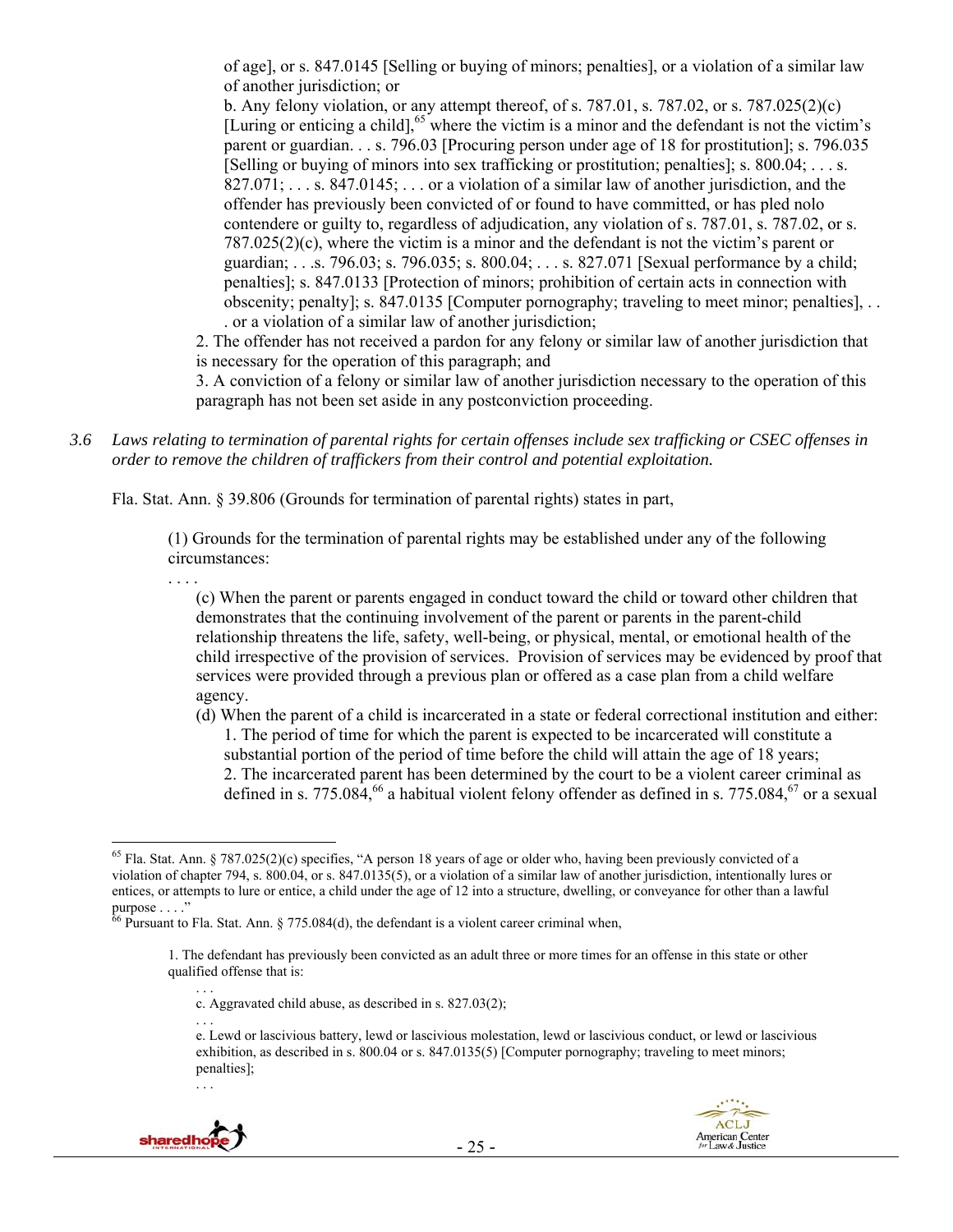predator as defined in s. 775.21;<sup>68</sup> has been convicted of first degree or second degree murder in violation of s. 782.04 or a sexual battery that constitutes a capital, life, or first degree felony violation of s. 794.011;<sup>69</sup> or has been convicted of an offense in another jurisdiction which is substantially similar to one of the offenses listed in this paragraph. As used in this section, the term "substantially similar offense" means any offense that is substantially similar in elements and penalties to one of those listed in this subparagraph, and that is in violation of a law of any other jurisdiction, whether that of another state, the District of Columbia, the United States or any possession or territory thereof, or any foreign jurisdiction; or

3. The court determines by clear and convincing evidence that continuing the parental relationship with the incarcerated parent would be harmful to the child and, for this reason, that termination of the parental rights of the incarcerated parent is in the best interest of the child.

(e) When a child has been adjudicated dependent, a case plan has been filed with the court, and: 1. The child continues to be abused, neglected, or abandoned by the parent or parents. . . .

2. The parent or parents have materially breached the case plan. . . .

(f) The parent or parents engaged in egregious conduct or had the opportunity and capability to prevent and knowingly failed to prevent egregious conduct that threatens the life, safety, or physical, mental, or emotional health of the child or the child's sibling.

. . . 2. As used in this subsection, the term "egregious conduct" means abuse, abandonment, neglect, or any other conduct that is deplorable, flagrant, or outrageous by a normal standard of conduct. Egregious conduct may include an act or omission that occurred only once but was of such intensity, magnitude, or severity as to endanger the life of the child.

4. The defendant has not received a pardon for any felony or other qualified offense that is necessary for the operation of this paragraph.

5. A conviction of a felony or other qualified offense necessary to the operation of this paragraph has not been set aside

in any postconviction proceeding.<br><sup>67</sup> Pursuant to Fla. Stat. Ann. § 775.084(b), the defendant is a habitual violent felony offender when,

1. The defendant has previously been convicted of a felony or an attempt or conspiracy to commit a felony and one or more of such convictions was for:

 . . . b. Sexual battery;

. . . d. Kidnapping:

e. Aggravated child abuse;

. . .

2. The felony for which the defendant is to be sentenced was committed:

a. While the defendant was serving a prison sentence or other sentence, or court-ordered or lawfully imposed supervision that is imposed as a result of a prior conviction for an enumerated felony; or

b. Within 5 years of the date of the conviction of the last prior enumerated felony, or within 5 years of the defendant's release from a prison sentence, probation, community control, control release, conditional release, parole, or court-ordered or lawfully imposed supervision or other sentence that is imposed as a result of a prior conviction for an enumerated felony, whichever is later.

3. The defendant has not received a pardon on the ground of innocence for any crime that is necessary for the operation of this paragraph.

4. A conviction of a crime necessary to the operation of this paragraph has not been set aside in any postconviction

<sup>68</sup> *See supra* Section 3.5 for the criteria that defines a sexual predator.<br><sup>69</sup> *See supra* Section 1.2 for details on the sexual batteries that result in capital, life, or first degree felonies.





 <sup>2.</sup> The defendant has been incarcerated in a state prison or a federal prison.

<sup>3.</sup> The primary felony offense for which the defendant is to be sentenced is a felony enumerated in subparagraph 1. and was committed on or after October 1, 1995, and:

a. While the defendant was serving a prison sentence or other sentence, or court-ordered or lawfully imposed supervision that is imposed as a result of a prior conviction for an enumerated felony; or

b. Within 5 years after the conviction of the last prior enumerated felony, or within 5 years after the defendant's release from a prison sentence, probation, community control, control release, conditional release, parole, or courtordered or lawfully imposed supervision or other sentence that is imposed as a result of a prior conviction for an enumerated felony, whichever is later.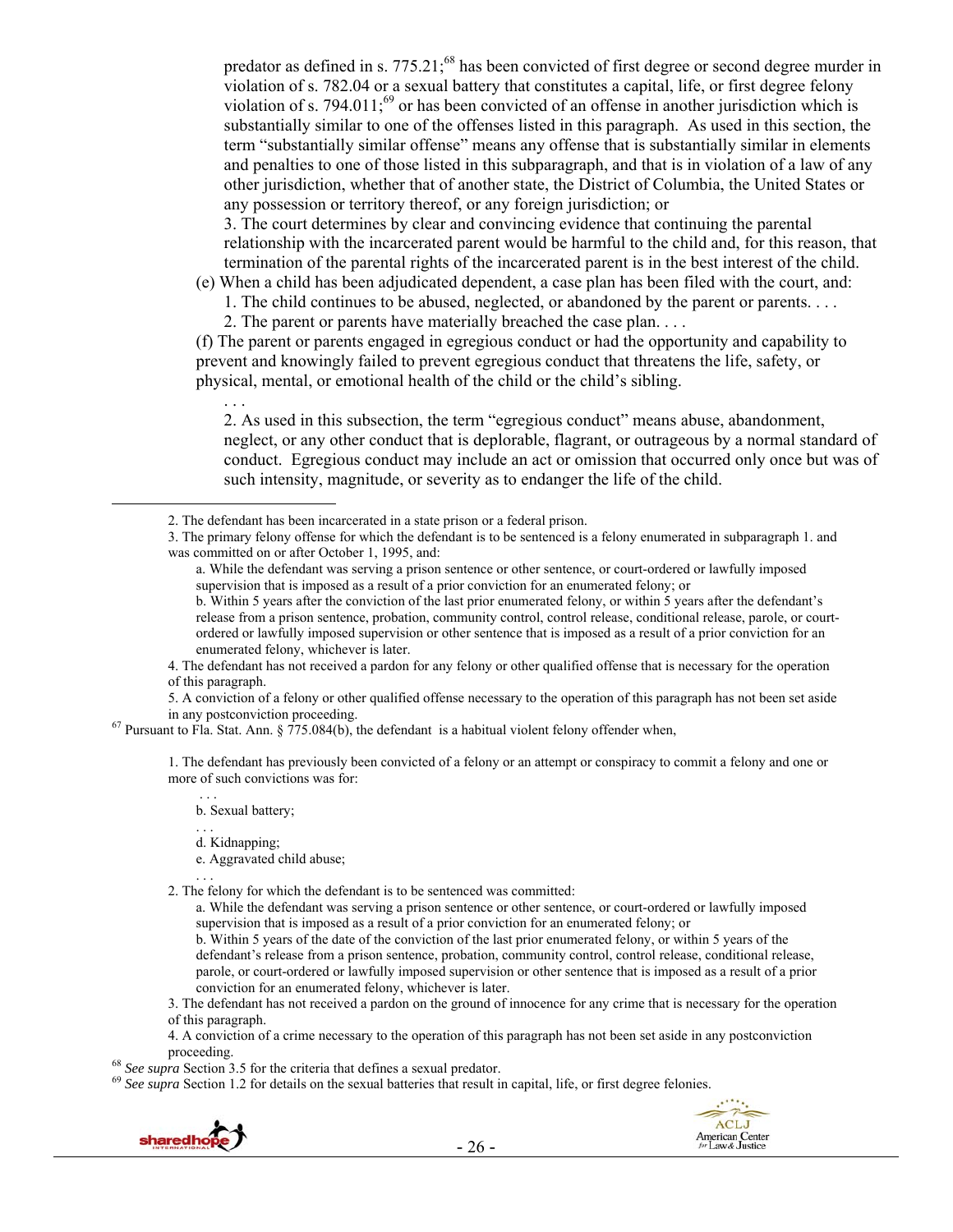(g) The parent or parents have subjected the child or another child to aggravated child abuse as defined in s. 827.03, sexual battery or sexual abuse as defined in s. 39.01, or chronic abuse. . . . .

## Framework Issue 4: Criminal provisions for facilitators

#### *Legal Components:*

- *4.1 The acts of assisting, enabling, or financially benefitting from child sex trafficking are included as criminal offenses in the state sex trafficking statute.*
- *4.2 Financial penalties, including asset forfeiture laws, are in place for those who benefit financially from or aid and assist in committing domestic minor sex trafficking.*

*\_\_\_\_\_\_\_\_\_\_\_\_\_\_\_\_\_\_\_\_\_\_\_\_\_\_\_\_\_\_\_\_\_\_\_\_\_\_\_\_\_\_\_\_\_\_\_\_\_\_\_\_\_\_\_\_\_\_\_\_\_\_\_\_\_\_\_\_\_\_\_\_\_\_\_\_\_\_\_\_\_\_\_\_\_\_\_\_\_\_\_\_\_\_* 

- *4.3 Promoting and selling child sex tourism is illegal.*
- *4.4 Promoting and selling child pornography is illegal.*

#### *Legal Analysis:*

*4.1 The acts of assisting, enabling, or financially benefitting from child sex trafficking are included as criminal offenses in the state sex trafficking statute.* 

The act of assisting or facilitating the crime of sex trafficking is criminalized by the state human trafficking law. Fla. Stat. Ann. § 787.06(3) (Human trafficking) states, "Any person who knowingly . . . (b) Benefits financially by receiving anything of value from participation in a venture that has subjected a person to forced labor or services" is guilty of a second degree felony. A conviction under this section is punishable by imprisonment up to 15 years and a possible fine not to exceed \$10,000. Fla. Stat. Ann. §§ 775.082(3)(c), 775.083(1)(b). However, under this provision, the victim would need to be subjected to "forced labor or services," which may limit its applicability to facilitators of domestic minor sex trafficking.

Additionally, Fla. Stat. Ann. § 796.045 (Sex trafficking; penalties) covers some facilitators by stating in part, "Any person who knowingly recruits, entices, harbors, transports, provides, or obtains by any means a person, knowing that force, fraud, or coercion will be used to cause that person to engage in prostitution, commits the offense of sex trafficking, a felony of the second degree, punishable as provided in s. 775.082, s. 775.083, or s. 775.084." A conviction under Fla. Stat. Ann. § 796.045 is punishable as a second degree felony by imprisonment up to 15 years and a possible fine not to exceed \$10,000. Fla. Stat. Ann. §§ 775.082(3)(c), 775.083(1)(b). If the victim is under 14 or the offense results in death, then a conviction is punishable as a first degree felony. Fla. Stat. Ann. § 796.045. A first degree felony is punishable by imprisonment up to 30 years and a possible fine not to exceed \$10,000. Fla. Stat. Ann. §§ 775.082(3)(b), 775.083(1)(b). There is, however, still a force requirement.

A facilitator may also be guilty of money laundering in violation of Fla. Stat. Ann. § 896.101(3) (Florida money laundering act; definitions; penalties; injunctions; seizure warrants; immunity). Depending on the amount of money the facilitator helped to conceal, the facilitator may be convicted of a first, second, or third degree felony. Fla. Stat. Ann. § 896.101(5). Additional and more substantial fines may be demanded of the facilitator convicted of money laundering. Fla. Stat. Ann.  $\frac{896.101(6)}{7}$ .<sup>70</sup>

Facilitators may also be punished under Florida's Racketeering Influenced and Corrupt Organization (RICO) statute for participating in the racketeering enterprise through a pattern of racketeering activity.<sup>71</sup> Pursuant to Fla. Stat. Ann. § 895.04(1) (Criminal penalties and alternative fine), "Any person convicted of engaging in





 $\overline{a}$ <sup>70</sup> *See supra* Section 3.4 for a detailed explanation of the fines specifically applicable to money laundering. 71 *See supra* Section 3.1 for a detailed explanation of the racketeering provisions.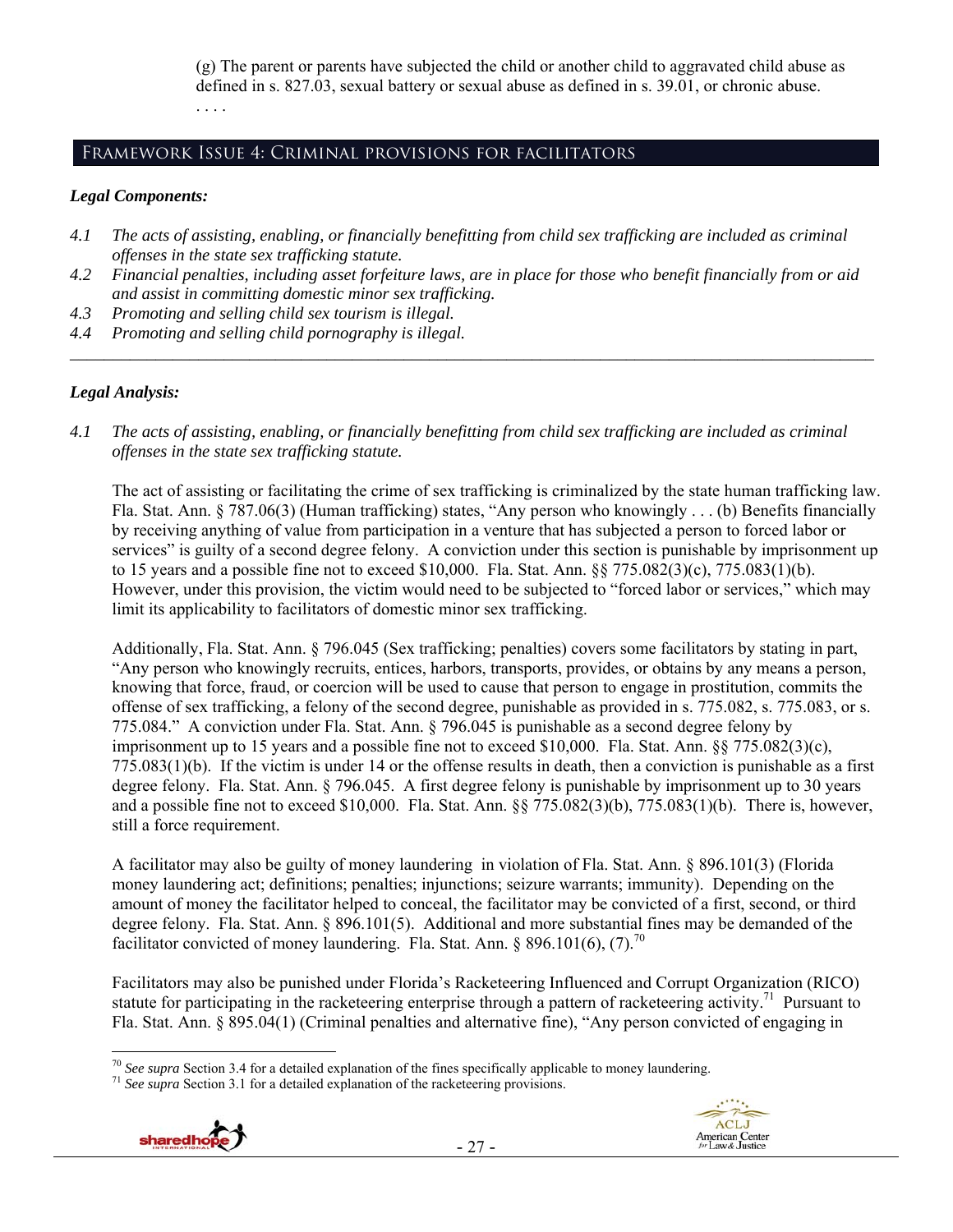activity in violation of the provisions of s. 895.03 is guilty of a felony of the first degree and shall be punished as provided in s. 775.082, s. 775.083, or s. 775.084."

*4.2 Financial penalties, including asset forfeiture laws, are in place for those who benefit financially from or aid and assist in committing domestic minor sex trafficking.* 

Facilitators may be subject to fines for convictions related to their activities. A second degree felony conviction under Fla. Stat. Ann. § 787.06 (Human trafficking) is punishable by a possible fine of up to \$10,000. Fla. Stat. Ann. § 775.083(1)(b). A violation of Fla. Stat. Ann. § 796.045 (Sex trafficking; penalties) is either a first or second degree felony, which are both punishable by a possible fine not to exceed \$10,000. Fla. Stat. Ann.  $§ 775.083(1)(b).$ 

Additionally, Fla. Stat. Ann. §§ 932.701–932.706 (Florida Contraband Forfeiture Act) can be used to impose significant penalties including forfeiture of contraband<sup>72</sup> on facilitators charged with felonies. Subject to certain provisions in Fla. Stat. Ann. § 932.703 (Forfeiture of contraband article; exceptions), subsection (1)(a) states,

Any contraband article, vessel, motor vehicle, aircraft, other personal property, or real property used in violation of any provision of the Florida Contraband Forfeiture Act,<sup>73</sup> or in, upon, or by means of which any violation of the Florida Contraband Forfeiture Act has taken or is taking place, may be seized and shall be forfeited subject to the provisions of the Florida Contraband Forfeiture Act.

Fla. Stat. Ann. § 775.089(1)(a) (Restitution)<sup>74</sup> provides that "the court shall order the defendant to make [monetary or nonmonetary] restitution to the victim<sup>75</sup> for  $\ldots$  " loss or damage caused or related to the trafficker's criminal episode, "unless it finds clear and compelling reasons not to order such restitution. . . ." If the offense "resulted in bodily injury to a victim," the restitution shall include "the cost of necessary medical and related professional services" including services for therapy and rehabilitation, the victim's income lost as a result of the crime, and if the crime resulted in the victim's death, "the cost of necessary funeral and related services." Fla. Stat. Ann. § 775.089(2)(a). If the victim was not physically injured by the offense, the restitution "may require that the defendant reimburse the victim for income lost by the victim as a result of the offense." Fla. Stat. Ann. § 775.089(2)(b).

Facilitators who allow their premises to be used for sex trafficking face loss of their property if it is declared a nuisance under Fla. Stat. Ann. § 823.05(1) (Places and groups engaged in criminal gang-related activity declared a nuisance; may be abated and enjoined), which states,

Whoever shall erect, establish, continue, or maintain, own or lease any building, booth, tent or place which tends to annoy the community or injure the health of the community, or become manifestly injurious to the morals or manners of the people as described in s. 823.01, or any house or place of prostitution, assignation, lewdness or place . . . or any place where any law of the state is violated, shall be deemed guilty of maintaining a nuisance, and the building, erection, place, tent or booth and the furniture, fixtures, and contents are declared a nuisance. All such places or persons shall be abated or enjoined as provided in ss.  $60.05^{76}$  and  $60.06^{77}$ 

On trial if the existence of a nuisance is shown, the court shall issue a permanent injunction and order the costs to be paid by the persons establishing or maintaining the nuisance and shall adjudge that the costs are a lien on all personal property found in the place of the nuisance and on the failure of the property to bring enough to pay the costs, then on



 $\overline{a}$ <sup>72</sup> See supra Section 2.8 for the definition of "contraband" pursuant to Fla. Stat. Ann. § 932.701(2)(a) (Short title; definitions).<br><sup>73</sup> See supra Section 2.8 for the text of Fla. Stat. Ann. § 932.702 (Unlawful to trans to acquire real or personal property with contraband proceeds; use of vessel, motor vehicle, aircraft, other personal property, or real property), which describes ways that an offender may violate the Florida Contraband Forfeiture Act.<br><sup>74</sup> See discussion of relevant provisions *supra* Section 2.8.<br><sup>75</sup> See supra note 34.<br><sup>76</sup> Fla. Stat. Ann. § 60.05(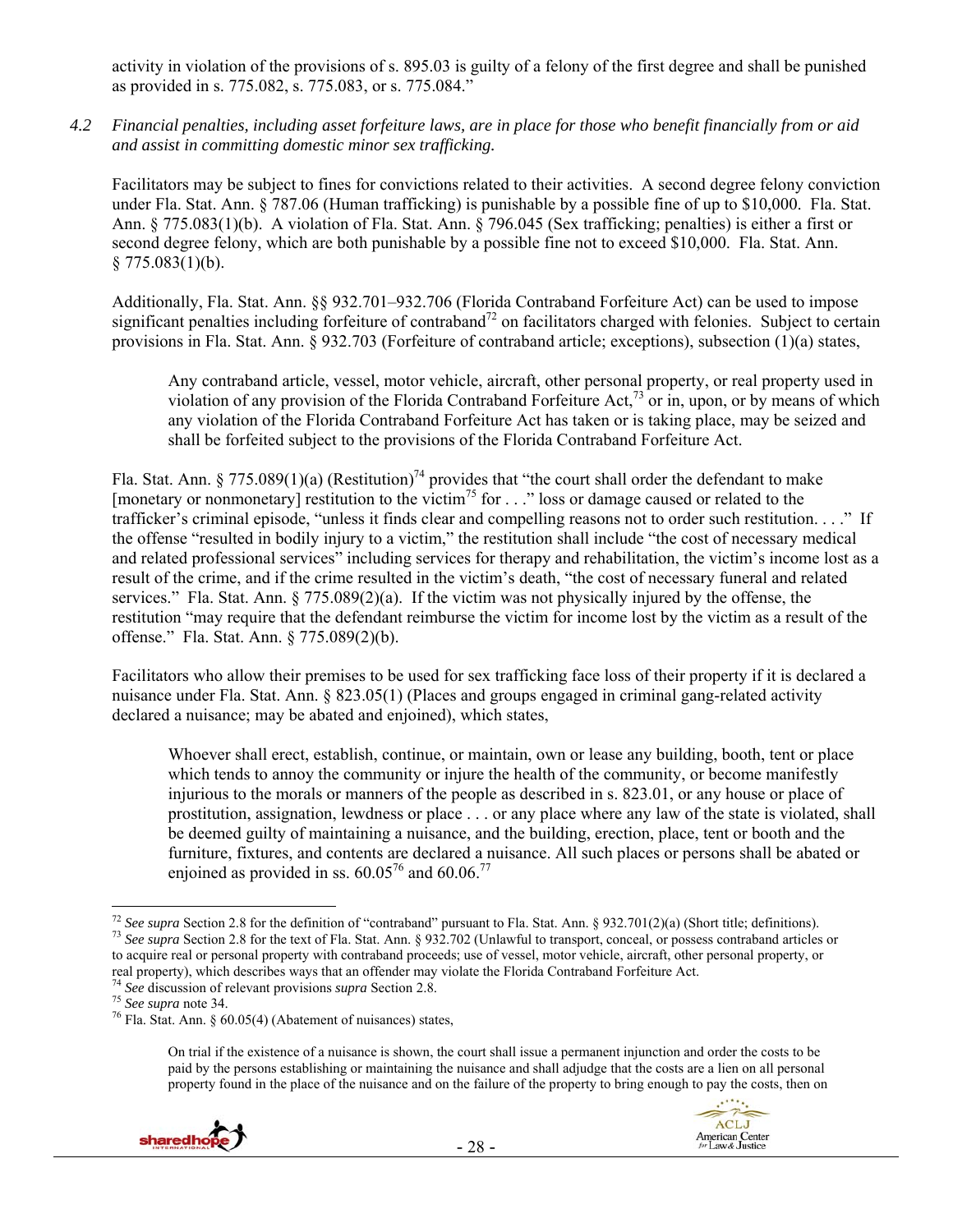Facilitators convicted under the racketeering statute also face stiff penalties. Fla. Stat. Ann. § 895.04(2) (Criminal penalties and alternative fine) states,

(2) In lieu of a fine otherwise authorized by law, any person convicted of engaging in conduct in violation of the provisions of s. 895.03 [Prohibited activities and defenses], through which the person derived pecuniary value,<sup>78</sup> or by which he or she caused personal injury or property damage or other loss, may be sentenced to pay a fine that does not exceed 3 times the gross value gained or 3 times the gross loss caused, whichever is the greater, plus court costs and the costs of investigation and prosecution, reasonably incurred.

In addition to fines for racketeering violations, facilitators who violate Fla. Stat. Ann. § 895.03 are subject to civil forfeiture pursuant to Fla. Stat. Ann. § 895.05(2)(a) (Civil remedies), which states, "All property, real or personal, including money, used in the course of, intended for use in the course of, derived from, or realized through conduct in violation of a provision of ss. 895.01–895.05 is subject to civil forfeiture to the state."

Furthermore, Fla. Stat. Ann. § 895.05(6) (Civil remedies) vests any aggrieved person with standing to seek "injunctive relief from threatened loss or damage in other civil cases," under subsection (1) and grants the circuit court authority to enjoin a defendant's racketeering violations without a "showing of special or irreparable damage."

## *4.3 Promoting and selling child sex tourism is illegal.*

There is no specific provision in the Florida statutes that prohibits child sex tourism. Fla. Stat. Ann. § 847.0135(4) (Computer pornography; traveling to meet minor) may apply where a person travels to or within Florida for the purpose of engaging in certain illegal sex acts with children, but does not specifically address sex tourism.

4.3.1 Recommendation: Enact a law that specifically prohibits selling or offering to sell travel services that include or facilitate travel for the purpose of engaging in commercial sexual exploitation of a minor or prostitution of a minor, if the travel occurs in Florida.

#### *4.4 Promoting and selling child pornography is illegal.*

Promoting or selling child pornography is illegal in Florida under several statutes. Fla. Stat. Ann. § 847.011 (Prohibition of certain acts in connection with obscene, lewd, etc., materials; penalty) states in part,

(1) (a) Except as provided in paragraph (c), any person who knowingly sells, lends, gives away, distributes, transmits, shows, or transmutes, or offers to sell, lend, give away, distribute, transmit, show, or transmute, or has in his or her possession, custody, or control with intent to sell, lend, give away, distribute, transmit, show, transmute, or advertise in any manner, any obscene book, magazine,

See supra note 64.





the real estate occupied by the nuisance. No lien shall attach to the real estate of any other than said persons unless 5 days' written notice has been given to the owner or his or her agent who fails to begin to abate the nuisance within said 5 days. In a proceeding abating a nuisance pursuant to s. 823.10 or s. 823.05, if a tenant has been convicted of an offense under chapter 893 or s. 796.07, the court may order the tenant to vacate the property within 72 hours if the tenant and owner of the premises are parties to the nuisance abatement action and the order will lead to the abatement of the nuisance.<br><sup>77</sup> Fla. Stat. Ann. § 60.06 (Abatement of nuisances; enforcement) states, "The court shall make such orders on proper proof as

will abate all nuisances mentioned in s. 823.05, and has authority to enforce injunctions by contempt but the jurisdiction hereby granted does not repeal or alter s. 823.01."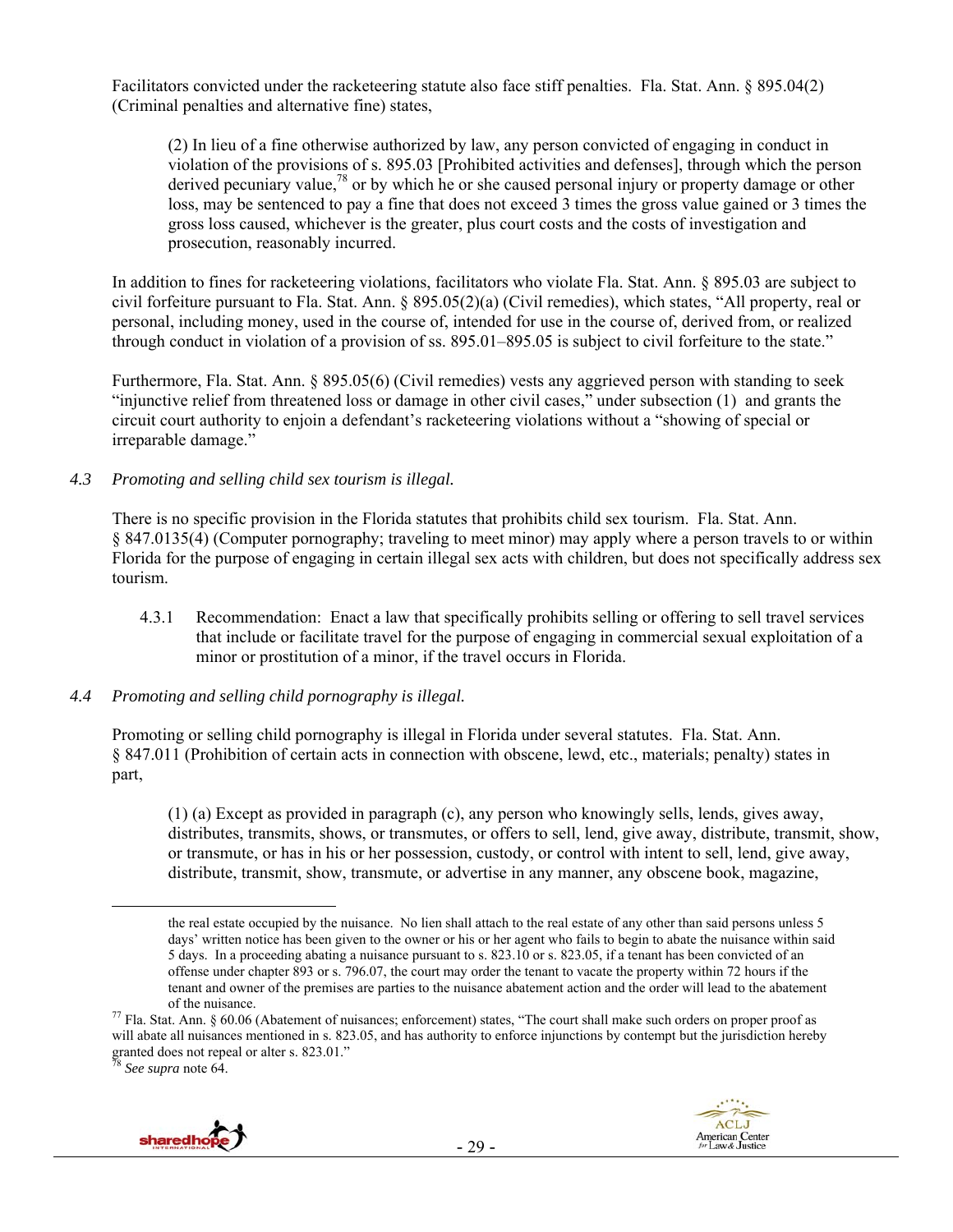periodical, pamphlet, newspaper, . . . picture, drawing, photograph, motion picture film, figure, image, phonograph record, or wire or tape or other recording, or any written, printed, or recorded matter of any such character which may or may not require mechanical or other means to be transmuted into auditory, visual, or sensory representations of such character, or any article or instrument for obscene use, or purporting to be for obscene use or purpose; . . . commits a misdemeanor of the first degree . . . .

(c) A person who commits a violation of paragraph (a) or subsection (2) which is based on materials that depict a minor engaged in any act or conduct that is harmful to minors<sup>79</sup> commits a felony of the third degree, punishable as provided in s. 775.082, s. 775.083, or s. 775.084.

. . . .

. . . .

(4) Any person who knowingly promotes, conducts, performs, or participates in an obscene show, exhibition, or performance by live persons or a live person before an audience is guilty of a misdemeanor of the first degree, . . . . Any person who, after having been convicted of violating this subsection, thereafter violates any of its provisions and is convicted thereof is guilty of a felony of the third degree, . . . .

A conviction under Fla. Stat. Ann. § 847.011(1)(a), (4) is punishable as a first degree misdemeanor by imprisonment up to 1 year and a possible fine not to exceed \$1,000. Fla. Stat. Ann. §§ 775.082(4)(a), 775.083(1)(d). A conviction under Fla. Stat. Ann.  $\S 847.011(1)(c)$ , (4) is punishable as a third degree felony by imprisonment up to 5 years and a possible fine not to exceed \$5,000. Fla. Stat. Ann. §§ 775.082(3)(d), 775.083(1)(c).

Facilitators could also be convicted of violating Fla. Stat. Ann. § 847.0135(2)<sup>80</sup> (Computer pornography; traveling to meet minor; penalties), which is punishable as a third degree felony by imprisonment up to 5 years and a possible fine not to exceed \$5,000. Fla. Stat. Ann. §§ 775.082(3)(d), 775.083(1)(c).

Fla. Stat. Ann. § 847.0137 (Transmission of pornography by electronic device or equipment prohibited; penalties), states,

(2) Notwithstanding ss. 847.012 [Harmful materials; sale or distribution to minors or using minors in production prohibited; penalty] and 847.0133 [Protection of minors; prohibition of certain acts in connection with obscenity; penalty], any person in this state who knew or reasonably should have known that he or she was transmitting child pornography, as defined in s.  $847.001$ ,<sup>81</sup> to another person in this state or in another jurisdiction commits a felony of the third degree, punishable as provided in s. 775.082, s. 775.083, or s. 775.084.

(3) Notwithstanding ss. 847.012 and 847.0133, any person in any jurisdiction other than this state who knew or reasonably should have known that he or she was transmitting child pornography, as defined in s. 847.001, to any person in this state commits a felony of the third degree, punishable as provided in s. 775.082, s. 775.083, or s. 775.084.

A conviction under Fla. Stat. Ann. § 847.0137(2), (3) is punishable as a third degree felony by imprisonment up to 5 years and a possible fine not to exceed \$5,000. Fla. Stat. Ann. §§ 775.082(3)(d), 775.083(1)(c).

Fla. Stat. Ann. § 775.0847(2) (Possession or promotion of certain images of child pornography; reclassification), reclassifies violations of Fla. Stat. Ann. § 827.071, § 847.0135 (Computer pornography; traveling to meet minor; penalties), § 847.0137, and § 847.0138 (Transmission of material harmful to minors to a minor by electronic device or equipment prohibited; penalties) to the next highest felony degree if,



<sup>&</sup>lt;sup>79</sup> *See supra* note 52.<br><sup>80</sup> *See* discussion of relevant provisions *supra* Section 1.2. <sup>81</sup> *See supra* note 35.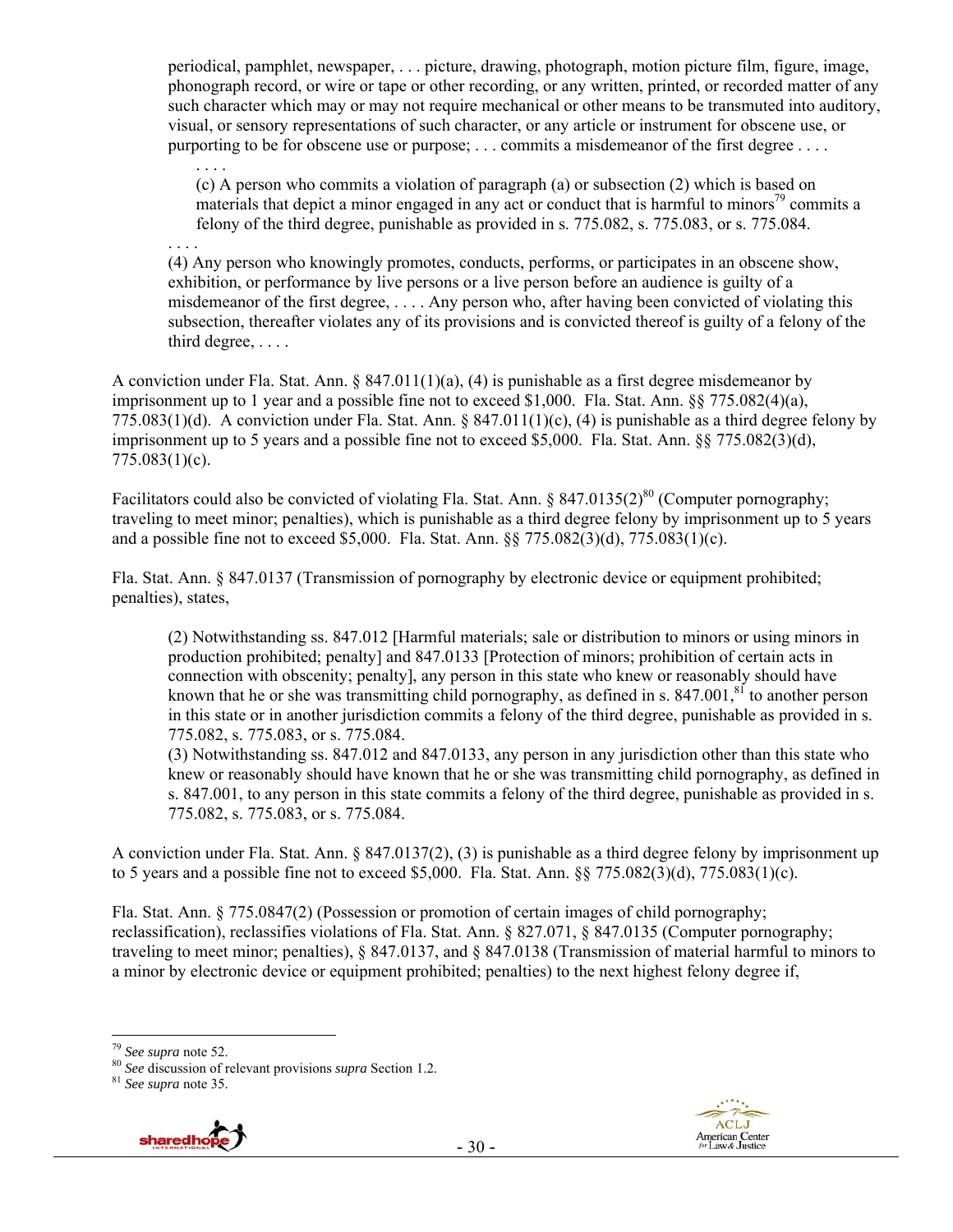(2) (a) The offender possesses 10 or more images of any form of child pornography regardless of content; and

(b) The content of at least one image contains one or more of the following:

- 1. A child who is younger than the age of 5.
- 2. Sadomasochistic abuse involving a child.
- 3. Sexual battery involving a child.
- 4. Sexual bestiality involving a child.

5. Any movie involving a child, regardless of length and regardless of whether the movie contains sound.

## Framework Issue 5: Protective provisions for the child victims

#### *Legal Components:*

- *5.1 A victim of domestic minor sex trafficking or CSEC is defined as a victim for purposes of qualifying for crime victims' compensation and other victim benefits.*
- *5.2 The state sex trafficking statute expressly prohibits a defendant from raising consent of the minor to the commercial sex acts as a defense.*
- *5.3 Prostitution laws apply only to adults, making minors under 18 specifically immune from this offense.*
- *5.4 Commercially sexually exploited children are provided with a child protection response, including specialized shelter and services, and are not detained in juvenile detention facilities.*
- *5.5 Commercial sexual exploitation is identified as a type of abuse and neglect within child protection statutes.*
- *5.6 The definition of "caregiver" (or similar term) in the child welfare statutes is broad enough to include a trafficker who has custody or control of a child in order to bring a trafficked child into protection of child protective services.*
- *5.7 Crime victims' compensation is specifically available to a child victim of sex trafficking or CSEC without regard to ineligibility factors.*
- *5.8 Victim-friendly procedures and protections are provided in the trial process for minors under 18.*
- *5.9 Expungement or sealing of juvenile arrest or criminal records resulting from arrests or adjudications for prostitution-related offenses committed as a result of, or in the course of, the commercial sexual exploitation of a minor is available within a reasonable time after turning 18.*
- *5.10 Victim restitution and civil remedies are authorized by law for minor victims of sex trafficking or CSEC.*
- *5.11 Statutes of limitations for civil and criminal actions for child sex trafficking or CSEC offenses are eliminated or lengthened sufficiently to allow prosecutors and victims a realistic opportunity to pursue criminal actions and legal remedies.*

*\_\_\_\_\_\_\_\_\_\_\_\_\_\_\_\_\_\_\_\_\_\_\_\_\_\_\_\_\_\_\_\_\_\_\_\_\_\_\_\_\_\_\_\_\_\_\_\_\_\_\_\_\_\_\_\_\_\_\_\_\_\_\_\_\_\_\_\_\_\_\_\_\_\_\_\_\_\_\_\_\_\_\_\_\_\_\_\_\_\_\_\_\_\_* 

## *Legal Analysis:*

 $\overline{a}$ 

*5.1 A victim of domestic minor sex trafficking or CSEC is defined as a victim for purposes of qualifying for crime victims' compensation and other victim benefits.* 

Fla. Stat. Ann. § 39.01(76) (Definitions) defines "victim" for the chapter on judicial proceedings related to children as "any child who has sustained or is threatened with physical, mental, or emotional injury identified in a report involving child abuse,<sup>82</sup> neglect, or abandonment, or child-on-child sexual abuse." Pursuant to Fla. Stat. Ann. § 39.01(67), "sexual abuse of a child" means, in part,

<sup>(</sup>a) Any penetration, however slight, of the vagina or anal opening of one person by the penis of another person, whether or not there is the emission of semen.





 $82$  Fla. Stat. Ann. § 39.01(67) also describes non-commercial sexual offenses in its definition of "sexual abuse of a child," including the following: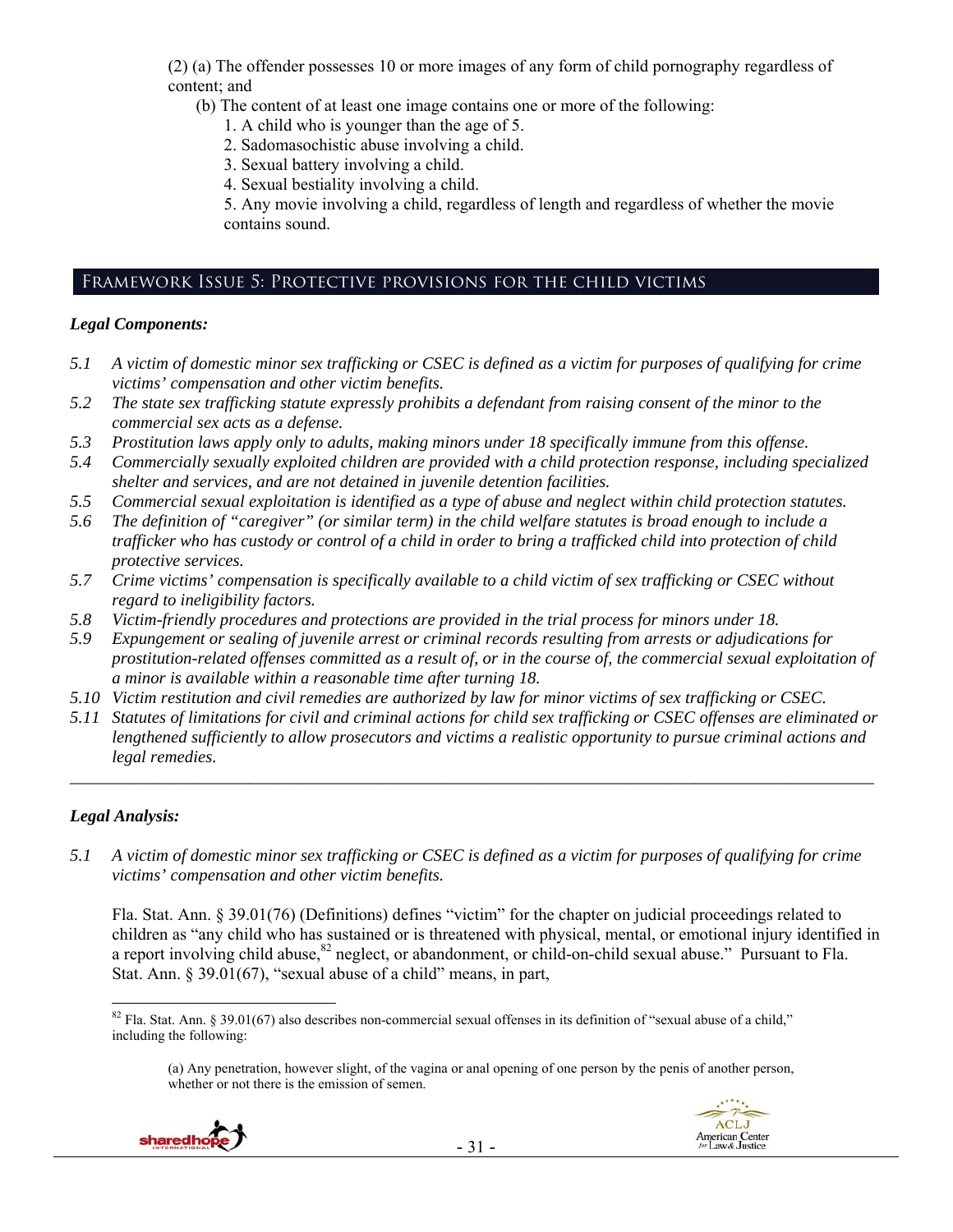- (g) The sexual exploitation of a child, which includes allowing, encouraging, or forcing a child to:
	- 1. Solicit for or engage in prostitution; or
	- 2. Engage in a sexual performance, as defined by chapter 827 [Abuse of children].

For the purpose of the Florida Crimes Compensation Act, Fla. Stat. Ann. § 960.03(14) (Definitions) defines "victim" as

(a) A person who suffers personal physical injury or death as a direct result of a crime; (b) A person younger than 18 years of age who was present at the scene of a crime, saw or heard the crime, and suffered a psychiatric or psychological injury because of the crime, but who was not physically injured; or

(c) A person against whom a forcible felony was committed and who suffers a psychiatric or psychological injury as a direct result of that crime but who does not otherwise sustain a personal physical injury or death.

Under Fla. Stat. Ann. § 960.03(3), crime is defined as,

(a) A felony or misdemeanor offense committed by either an adult or a juvenile which results in physical injury or death. The term also includes any such criminal act which is committed within this state but which falls exclusively within federal jurisdiction.

. . . .

(d) Any violation of s. 827.071 [Sexual performance by a child; penalties], s. 847.0135 [Computer pornography; traveling to meet minor; penalties], s. 847.0137 [Transmission of pornography by electronic device or equipment prohibited; penalties], or s. 847.0138 [Transmission of material harmful to a minor by electronic device or equipment prohibited; penalties], related to online sexual exploitation and child pornography.

Furthermore, Fla. Stat. Ann. § 960.03(10) defines "identified victim of child pornography" as "any person who, while under the age of 18, is depicted in any image or movie of child pornography and who is identified through a report generated by a law enforcement agency and provided to the National Center for Missing and Exploited Children's Child Victim Identification Program."

5.1.1 Recommendation: Amend the definition of "crime" in Fla. Stat. Ann. § 960.03(3) (Definitions) to include violations of Fla. Stat. Ann. § 787.06 (Human trafficking) or other CSEC so that the victims of these crimes are included in the definition of "victim" pursuant to Fla. Stat. Ann. § 960.03(14).

<sup>(</sup>f) The intentional exposure of the perpetrator's genitals in the presence of a child, or any other sexual act intentionally perpetrated in the presence of a child, if such exposure or sexual act is for the purpose of sexual arousal or gratification, aggression, degradation, or other similar purpose.



 <sup>(</sup>b) Any sexual contact between the genitals or anal opening of one person and the mouth or tongue of another person. (c) Any intrusion by one person into the genitals or anal opening of another person, including the use of any object for this purpose, except that this does not include any act intended for a valid medical purpose.

<sup>(</sup>d) The intentional touching of the genitals or intimate parts, including the breasts, genital area, groin, inner thighs, and buttocks, or the clothing covering them, of either the child or the perpetrator, except that this does not include:

<sup>1.</sup> Any act which may reasonably be construed to be a normal caregiver responsibility, any interaction with, or affection for a child; or

<sup>2.</sup> Any act intended for a valid medical purpose.

<sup>(</sup>e) The intentional masturbation of the perpetrator's genitals in the presence of a child.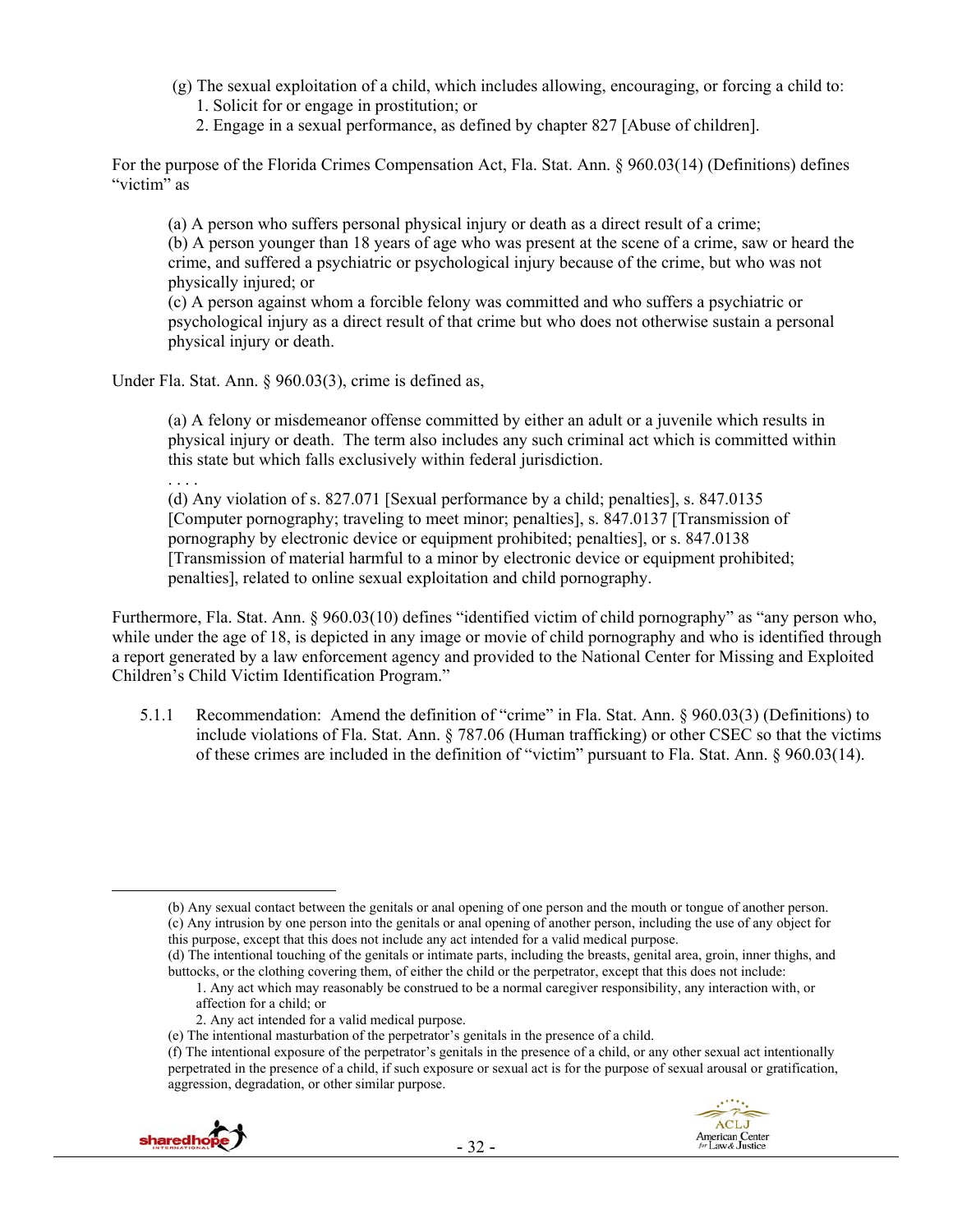*5.2 The state sex trafficking statute expressly prohibits a defendant from raising consent of the minor to the commercial sex acts as a defense.* 

Fla. Stat. Ann. § 800.04(2) (Lewd or lascivious offenses committed upon or in the presence of persons less than 16 years of age) explicitly precludes consent as a defense and states, "[n]either the victim's lack of chastity nor the victim's consent is a defense to the crimes proscribed by" the statute.

- 5.2.1 Recommendation: Enact a provision, within Fla. Stat. Ann. § 796.045 (Sex trafficking) and § 787.06 (Human trafficking), as well as CSEC laws, § 796.035 (Selling or buying of minors into sex trafficking or prostitution) and § 847.0145 (Selling or buying of minors), and the pornography offenses, § 847.011(d) (Prohibition of certain acts in connection with obscene, lewd, etc., materials), § 847.012(2) (Harmful materials; sale or distribution to minors or using minors in production prohibited), and  $\S$  847.013(2) (Exposing minors to harmful motion pictures, exhibitions, shows, presentations, or representations) to specifically prohibit a defense to any commercial sexual offense against a minor under 18 based on the child's consent to the sex act.
- *5.3 Prostitution laws apply only to adults, making minors under 18 specifically immune from this offense.*

Fla. Stat. Ann. § 796.07 (Prohibiting prostitution, etc.; evidence; penalties; definitions) does not exclude minors from prosecution for prostitution offenses.

- 5.3.1 Recommendation: Amend Fla. Stat. Ann. § 796.07 (Prohibiting prostitution, etc.; evidence; penalties; definitions) to exclude minors under 18 and to refer cases of minors under 18 used in prostitution to Fla. Stat. Ann. § 787.06 (Human trafficking), § 796.035 (Selling or buying of minors into sex trafficking or prostitution; penalties), and § 796.045 (Sex trafficking; penalties) for prosecution of the perpetrators in cases involving minors.
- *5.4 Commercially sexually exploited children are provided with a child protection response, including specialized shelter and services, and are not detained in juvenile detention facilities.*

Pursuant to Fla. Stat. Ann. § 39.401(1)(b)(1) (Taking a child alleged to be a dependent into custody; law enforcement officers and authorized agents of the department),

A child may only be taken into custody:

(b) By a law enforcement officer, or an authorized agent of the department, if the officer or authorized agent has probable cause to support a finding:

1. That the child has been abused, neglected, or abandoned, or is suffering from or is in imminent danger of illness or injury as a result of abuse, neglect, or abandonment.

Fla. Stat. Ann. § 39.402(1)(a) (Placement in a shelter) allows a child taken into custody to be placed in a shelter prior to a hearing when there is probable cause to believe that "(a) The child has been abused, neglected, or abandoned, or is suffering from or is in imminent danger of illness or injury as a result of abuse, neglect, or abandonment . . . ." Fla. Stat. Ann. § 39.01(2) (Definitions) defines "abuse" in part as "any willful act or threatened act that results in any physical, mental, or sexual injury or harm that causes or is likely to cause the child's physical, mental, or emotional health to be significantly impaired." "Harm" is defined in Fla. Stat. Ann. § 39.402(32) in part as the following:

"Harm" to a child's health or welfare can occur when any person:

. . .

. . .



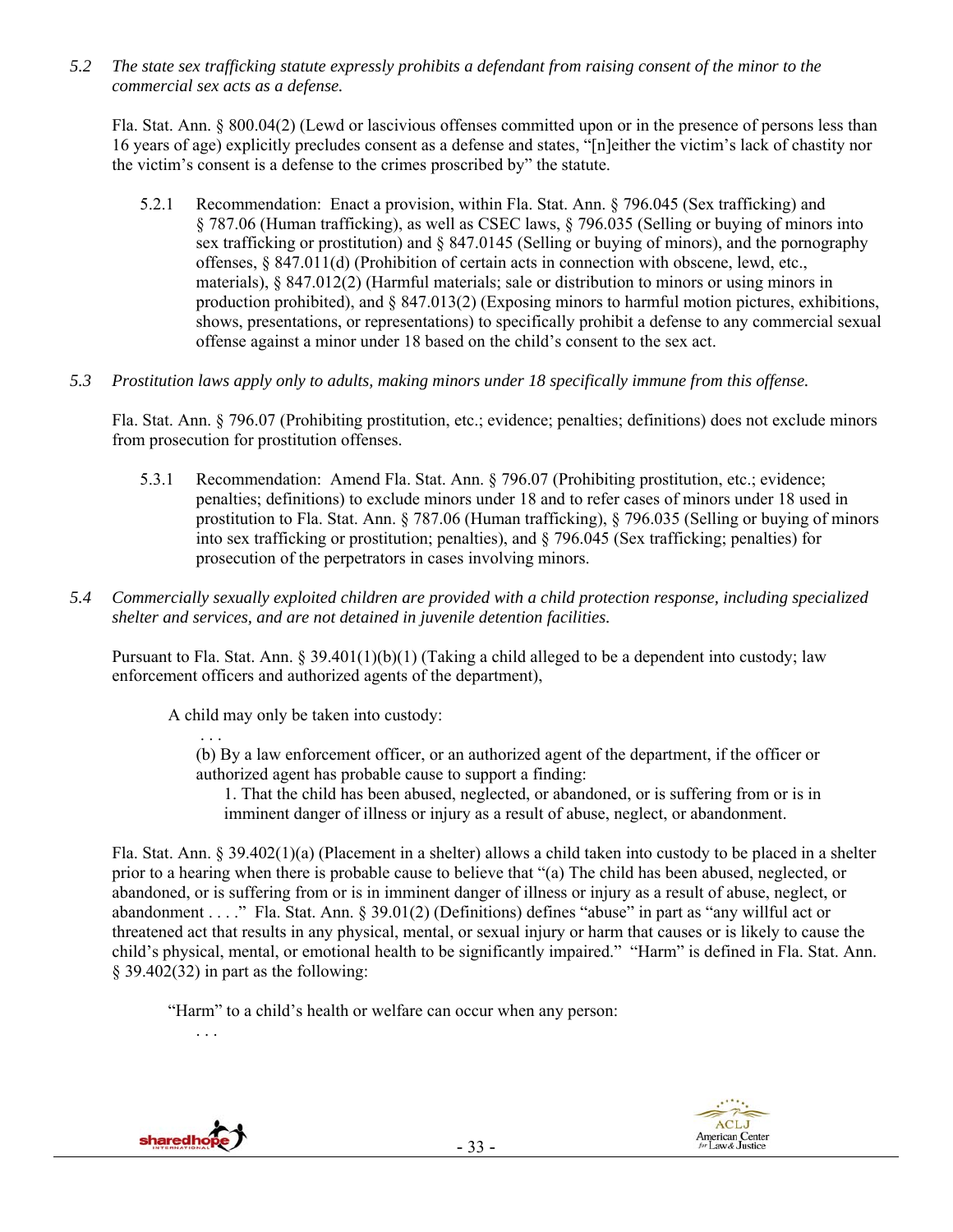(b) Commits, or allows to be committed, sexual battery, as defined in chapter 794 [Sexual battery], or lewd or lascivious acts, as defined in chapter 800 [Lewdness; indecent exposure], against the child.

(c) Allows, encourages, or forces the sexual exploitation of a child, which includes allowing, encouraging, or forcing a child to:

1. Solicit for or engage in prostitution; or

2. Engage in a sexual performance, as defined by chapter 827 [Abuse of children].

(j) Negligently fails to protect a child in his or her care from inflicted physical, mental, or sexual injury caused by the acts of another.

. . . .

. . . .

An exploited child may initially come to the attention of law enforcement as an abused and neglected child through the filing of a mandatory report of abuse pursuant to Fla. Stat. Ann.  $\S 39.201(1)(a)$  (Mandatory reports of child abuse, abandonment, or neglect; mandatory reports of death; central abuse hotline), which provides,

Any person who knows, or has reasonable cause to suspect, that a child is abused, abandoned, or neglected by a parent, legal custodian, caregiver, or other person responsible for the child's welfare, as defined in this chapter, or that a child is in need of supervision and care and has no parent, legal custodian, or responsible adult relative immediately known and available to provide supervision and care shall report such knowledge or suspicion to the department in the manner prescribed in subsection (2).

Once the child is taken into custody based on a finding that he or she has been abused or neglected, pursuant to Fla. Stat. Ann. § 39.401(1)(b)(1), the child must either be released to his or her parents or another responsible adult or delivered to an agent of the department to determine whether a shelter petition should be filed. Fla. Stat. Ann. § 39.401(2)(a), (b). Pursuant to Fla. Stat. Ann. § 39.401(3)(b),

If the facts are sufficient and the child has not been returned to the custody of the parent or legal custodian, the department shall file the petition and schedule a hearing, and the attorney representing the department shall request that a shelter hearing be held within 24 hours after the removal of the child. While awaiting the shelter hearing, the authorized agent of the department may place the child in licensed shelter care or may release the child to a parent or legal custodian or responsible adult relative or the adoptive parent of the child's sibling who shall be given priority consideration over a licensed placement, or a responsible adult approved by the department if this is in the best interests of the child. Placement of a child which is not in a licensed shelter must be preceded by a criminal history records check as required under s. 39.0138. In addition, the department may authorize placement of a housekeeper/homemaker in the home of a child alleged to be dependent until the parent or legal custodian assumes care of the child.

A victim of domestic minor sex trafficking might also be brought into custody and placed through the "[c]hild in need of services" procedures. Flat. Stat. Ann. § 984.03(9) (Definitions) defines a "child in need of services" as one who is found by the court to have persistently run away from home, habitually absent from school, or consistently disobedient to the reasonable demands of the parent or guardian. A "child in need of services" may not be the subject of an investigation regarding "abuse,<sup>83</sup> neglect, or abandonment," may not have a pending

<sup>[</sup>A]ny willful act that results in any physical, mental, or sexual injury that causes or is likely to cause the child's physical, mental, or emotional health to be significantly impaired. Corporal discipline of a child by a parent or guardian for disciplinary purposes does not in itself constitute abuse when it does not result in harm to the child as defined in s. 39.01.



 $\overline{a}$  $83$  Flat. Stat. Ann. § 984.03(2) defines "abuse" as,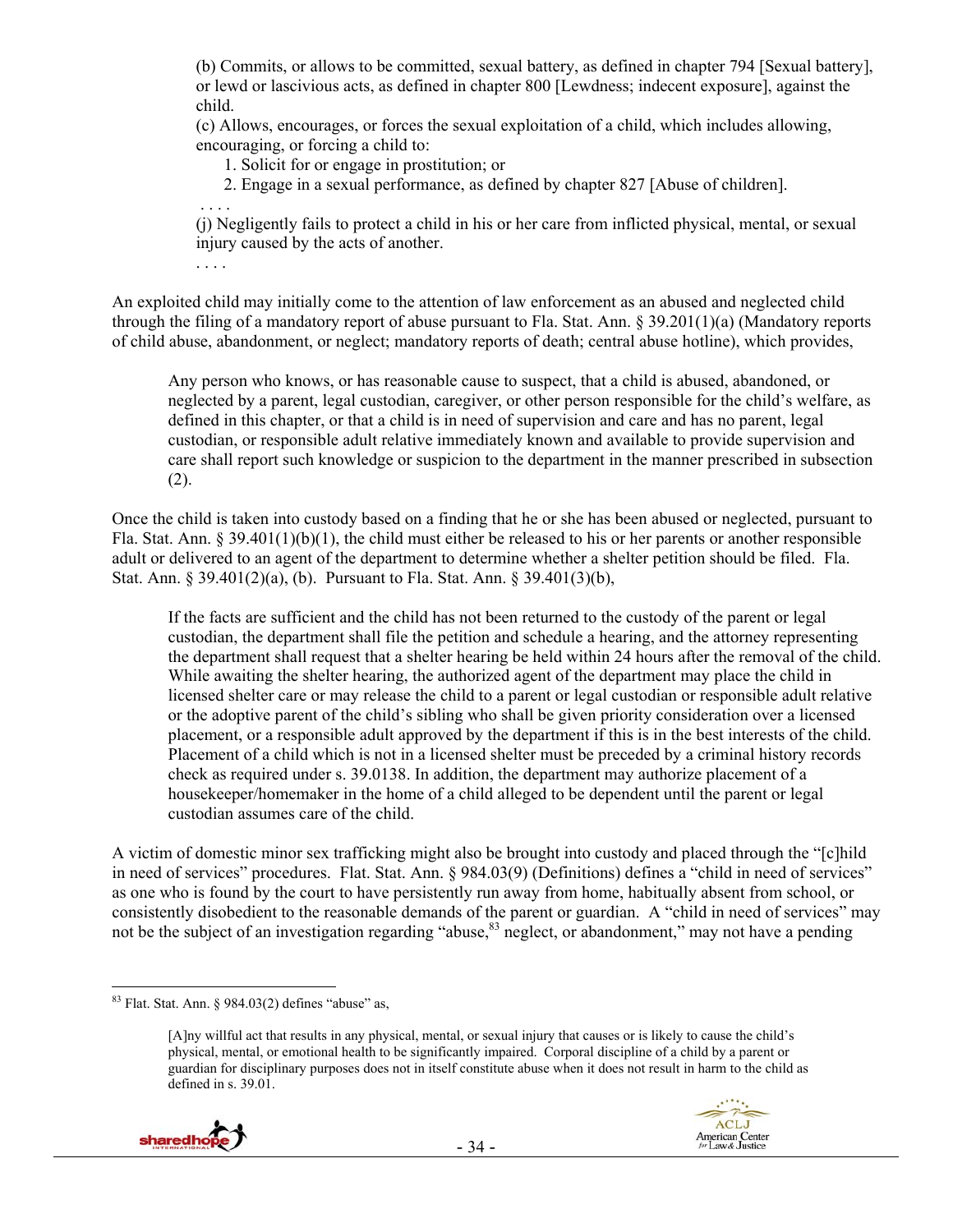referral that the child is delinquent, and cannot be under supervision "for an adjudication of dependency or delinquency." Fla. Stat. Ann. § 984.03(9).

Pursuant to Fla. Stat. Ann. § 984.13 (Taking into custody a child alleged to be from a family in need of services or to be a child in need of services),

(1) A child may be taken into custody:

(a) By a law enforcement officer when the officer has reasonable grounds to believe that the child has run away from his or her parents, guardian, or other legal custodian.

. . . .

(c) Pursuant to an order of the circuit court based upon sworn testimony before or after a petition is filed under s. 984.15.

(d) By a law enforcement officer when the child voluntarily agrees to or requests services pursuant to this chapter or placement in a shelter.

Under subsection (2),

The person taking the child into custody shall:

(a) Release the child to a parent, guardian, legal custodian, or responsible adult relative or to a department-approved family-in-need-of-services and child-in-need-of-services provider if the person taking the child into custody has reasonable grounds to believe the child has run away from a parent, guardian, or legal custodian; is truant; or is beyond the control of the parent, guardian, or legal custodian; . . . or

(b) Deliver the child to the department, stating the facts by reason of which the child was taken into custody and sufficient information to establish probable cause that the child is from a family in need of services.

Pursuant to Fla. Stat. Ann. § 984.13(3),

If the child is taken into custody by, or is delivered to, the department, the appropriate representative of the department shall review the facts and make such further inquiry as necessary to determine whether the child shall remain in custody or be released. Unless shelter is required as provided in s. 984.14(1), the department shall:

(a) Release the child to his or her parent, guardian, or legal custodian . . . or to a departmentapproved family-in-need-of-services and child-in-need-of-services provider; or

(b) Authorize temporary services and treatment that would allow the child alleged to be from a family in need of services to remain at home.

Pursuant to Fla. Stat. Ann. § 984.14(1), children are not ordinarily placed in shelters prior to a hearing. However, placement in a shelter without a hearing is appropriate when it is determined that placement in a shelter is necessary because the "parent, custodian, or guardian is unavailable" or to give time to the child and family to agree to "conditions for the child's return home, when immediate placement in the home would result in a substantial likelihood that the child and family would not reach an agreement . . . ." Fla. Stat. Ann.  $§$  984.14(1)(a). The child will be placed in a shelter "specifically for runaways and troubled youth . . . ." Fla. Stat. Ann. § 984.14(2). A child who has been involuntarily placed in a shelter must be given a hearing within 24 hours after being taken into custody, Fla. Stat. Ann. § 984.14(3), and must be released after 24 hours "unless an order so directing is made by the court after a shelter hearing finding that placement in a shelter is necessary based on the criteria in subsection (1) and that the department has made reasonable efforts to prevent or eliminate the need for removal of the child from the home." Fla. Stat. Ann. § 984.14(4). The child may not



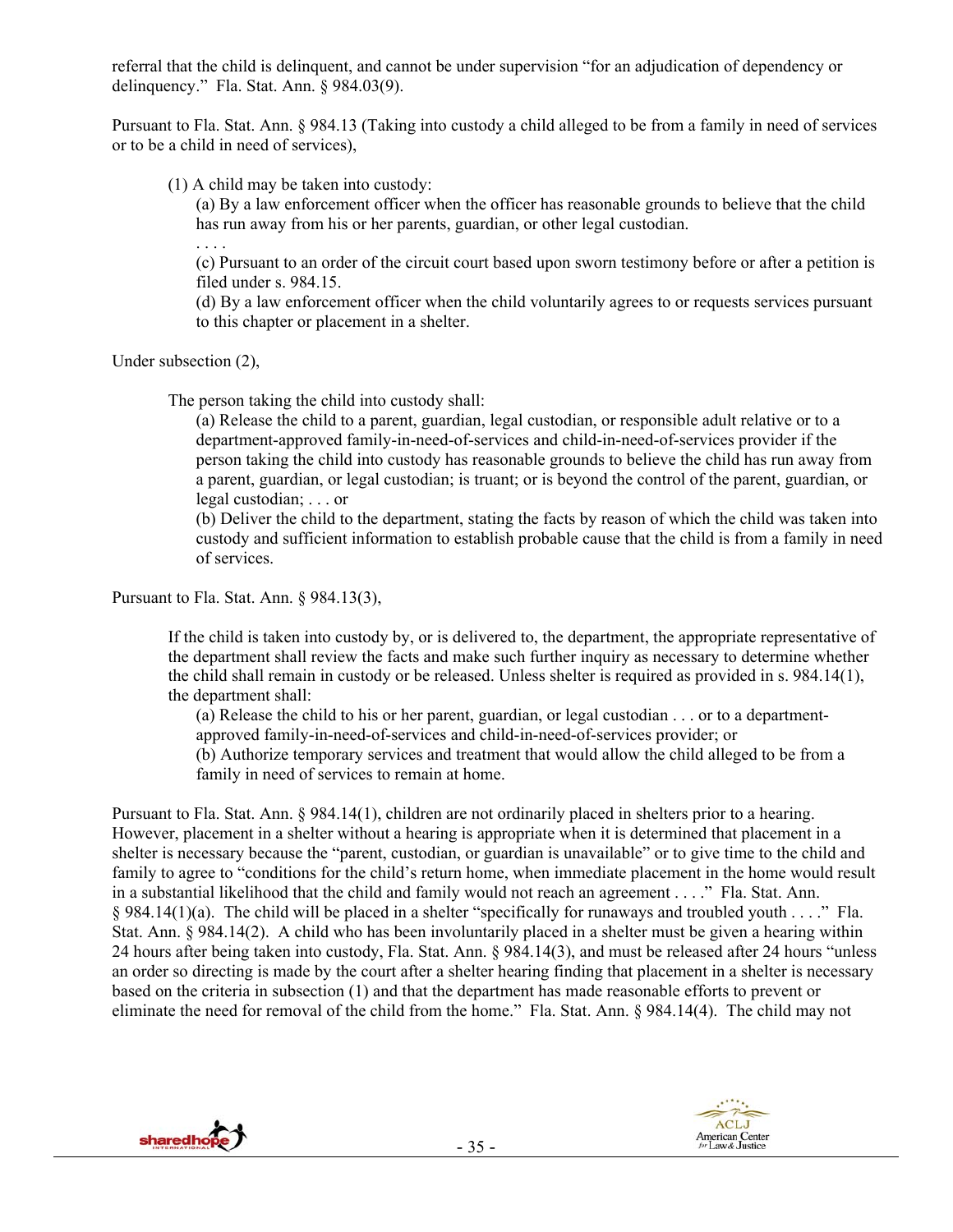stay in the shelter longer than 35 days, unless permitted by Fla. Stat. Ann. § 984.225 (Powers of disposition; placement in a staff-secure shelter). $84$  Fla. Stat. Ann. § 984.14(5). Pursuant to § 984.15 (Petition for a child in need of services), "[a]ll proceedings seeking an adjudication that a child is a child in need of services shall be initiated by the filing of a petition," which can be filed by a representative of the department or the child's parent, legal custodian, or guardian as set out in the statute.

When the court adjudicates a child to be in need of services, the court may place the child under the supervision of the department and its program providers, "in the temporary legal custody of an adult willing to care for the child," or with a licensed childcare agency. Fla. Stat. Ann. § 984.22. The court may even order community service. Fla. Stat. Ann. § 984.22(2)(d). When a child in need of services must be placed "with an adult willing to care for the child, a licensed child-caring agency, [or] the Department of Juvenile Justice, or the Department of Children and Family Services" pursuant to Fla. Stat. Ann. § 984.22(3) (Powers of disposition), "the court shall order the natural or adoptive parents of such child . . . to pay child support to the adult relative caring for the child, the licensed child-caring agency, the Department of Juvenile Justice, or the Department of Children and Family Services."

Pursuant to Fla. Stat. Ann. § 984.225 (Powers of disposition; placement in a staff-secure shelter), a court may order that a child found to be in need of services be placed in a staff-secure shelter for up to 90 days if other less restrictive means have been exhausted and the parent or guardian will not provide for the needs of the child because of the child's disruptive behavior, the child refuses to stay at home and repeatedly runs away, or the child "failed to successfully complete an alternative treatment program or comply with a court-ordered sanction . . . ."

The court may order an adjudicated child in need of services to be placed in a physically secure setting for up to 90 days when the child has failed to be present for placement in a shelter, failed to comply with a court order related to placement, been found in contempt of court, or has run away from a shelter. Fla. Stat. Ann. § 984.226(3).

Where a child is not identified as abused and neglected or as a child in need of services, and is instead taken into custody by law enforcement for a status offense or delinquency offense pursuant to Fla. Stat. Ann.  $§$  985.101(1)–(3) (Taking a child into custody),

- (1) A child may be taken into custody under the following circumstances:
	- (a) Pursuant to an order of the circuit court issued under this chapter, based upon sworn testimony, either before or after a petition is filed.
	- (b) For a delinquent act or violation of law, pursuant to Florida law pertaining to a lawful arrest.  $\dots$

Nothing in this subsection shall be construed to allow the detention of a child who does not meet the detention criteria in part V.

 $\overline{a}$ 

. . . .

<sup>(2)</sup> This section applies after other alternative, less-restrictive remedies have been exhausted. . . .



. . . .

<sup>84</sup> Fla. Stat. Ann. § 984.225 states,

<sup>(1)</sup> Subject to specific legislative appropriation, the court may order that a child adjudicated as a child in need of services be placed for up to 90 days in a staff-secure shelter if:

<sup>(</sup>a) The child's parent, guardian, or legal custodian refuses to provide food, clothing, shelter, and necessary parental support for the child and the refusal is a direct result of an established pattern of significant disruptive behavior of the child in the home of the parent, guardian, or legal custodian;

<sup>(</sup>b) The child refuses to remain under the reasonable care and custody of his or her parent, guardian, or legal custodian, as evidenced by repeatedly running away and failing to comply with a court order; or

<sup>(</sup>c) The child has failed to successfully complete an alternative treatment program or to comply with a courtordered sanction and the child has been placed in a residential program on at least one prior occasion pursuant to a court order under this chapter.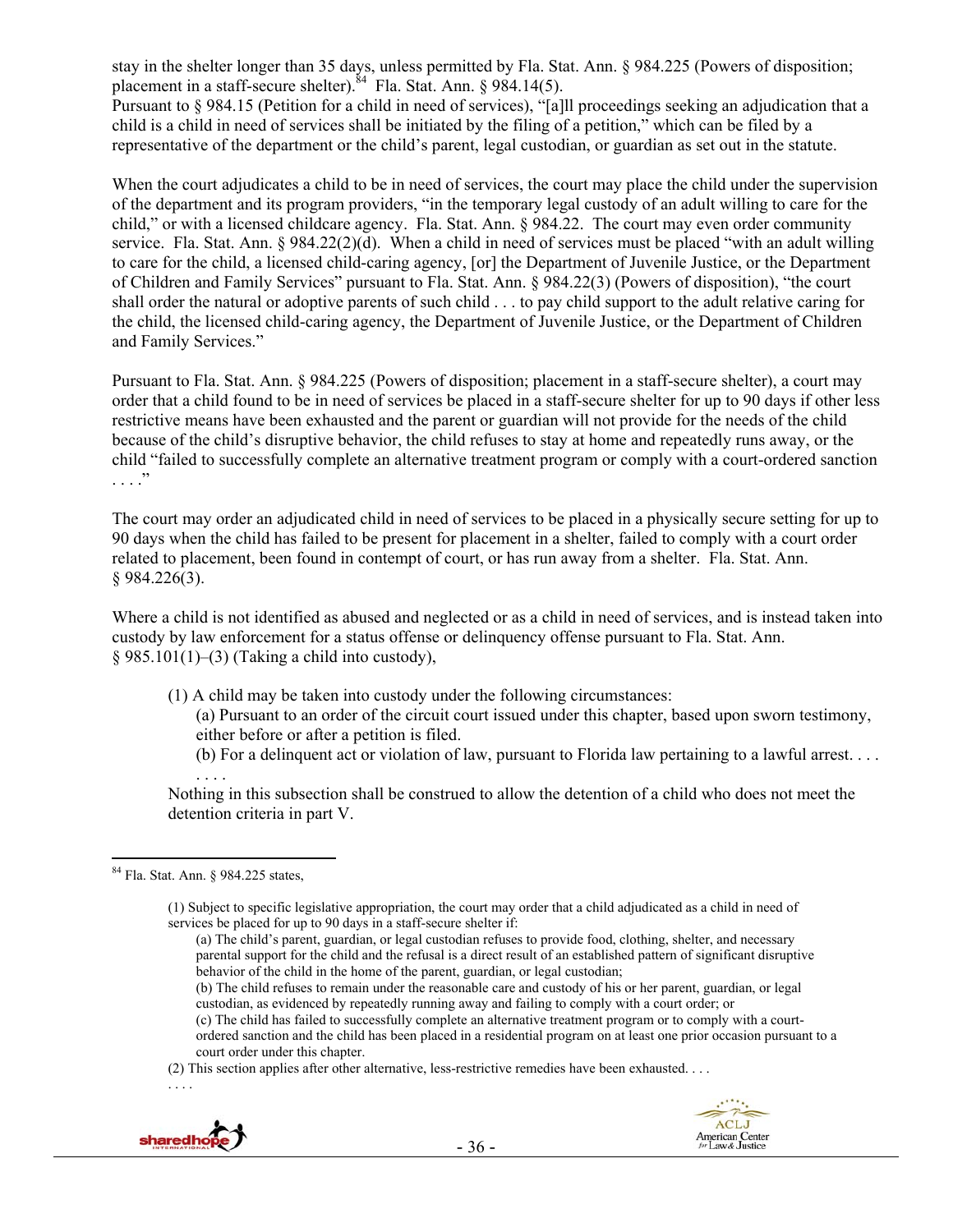(2) Except in emergency situations, a child may not be placed into or transported in any police car or similar vehicle that at the same time contains an adult under arrest, unless the adult is alleged or believed to be involved in the same offense or transaction as the child.

(3) When a child is taken into custody as provided in this section, the person taking the child into custody shall attempt to notify the parent, guardian, or legal custodian of the child. The person taking the child into custody shall continue such attempt until the parent, guardian, or legal custodian of the child is notified or the child is delivered to a juvenile probation officer under ss. 985.14 and 985.145, whichever occurs first. If the child is delivered to a juvenile probation officer before the parent, guardian, or legal custodian is notified, the juvenile probation officer shall continue the attempt to notify until the parent, guardian, or legal custodian of the child is notified. . . .

Fla. Stat. Ann. § 985.101(4) states, "Taking a child into custody is not an arrest except for the purpose of determining whether the taking into custody or the obtaining of any evidence in conjunction therewith is lawful."

Fla. Stat. Ann. § 985.125 (Prearrest or postarrest diversion programs) provides an opportunity for a child arrested for a delinquent act to avoid a record of delinquency by participating in a "prearrest or postarrest diversion program," that "may, upon agreement of the agencies that establish the program, provide for the expunction of the nonjudicial arrest record of a minor who successfully completes such a program pursuant to s. 943.0582." Fla. Stat. Ann. § 985.125(3).

Pursuant to Fla. Stat. Ann. § 985.135(2) (Juvenile assessment centers),

The department shall work cooperatively with substance abuse programs, mental health providers, law enforcement agencies, schools, health service providers, state attorneys, public defenders, and other agencies serving youth to establish juvenile assessment centers. Each current and newly established center<sup>85</sup> shall be developed and modified through the local initiative of community agencies and local governments and shall provide a broad array of youth-related services appropriate to the needs of the community where the center is located.

When a child is adjudicated delinquent pursuant to Fla. Stat. Ann § 985.35 (Adjudicatory hearings; withheld adjudications; orders of adjudication), several dispositional outcomes are possible, including physically secure custody in a juvenile correctional facility or juvenile prison pursuant to Fla. Stat. Ann. § 985.465 (Juvenile correctional facilities or juvenile prison). Fla. Stat. Ann. § 985.433 (Disposition hearings in delinquency cases) states,

When a child has been found to have committed a delinquent act, the following procedures shall be applicable to the disposition of the case:

 (7) If the court determines that the child should be adjudicated as having committed a delinquent act and should be committed to the department . . .

(a) The juvenile probation officer shall recommend to the court the most appropriate placement and treatment plan, specifically identifying the restrictiveness level<sup>86</sup> most appropriate for the child. . . .

(b) The court shall commit the child to the department at the restrictiveness level identified or may order placement at a different restrictiveness level. . . .

facilities and programs which provide collocated central intake and screening services for youth referred to the department."<br><sup>86</sup> Under Fla. Stat. Ann. § 985.03(45) restrictiveness levels vary and could be minimum-risk no moderate-risk residential, high-risk residential, and maximum-risk residential. All of these programs vary in the level of access to the outside community that the juvenile receives and style of program.



. . . .



 $\overline{a}$ <sup>85</sup> Pursuant to Fla. Stat. Ann. § 985.135(1), "'center' means a juvenile assessment center comprising community operated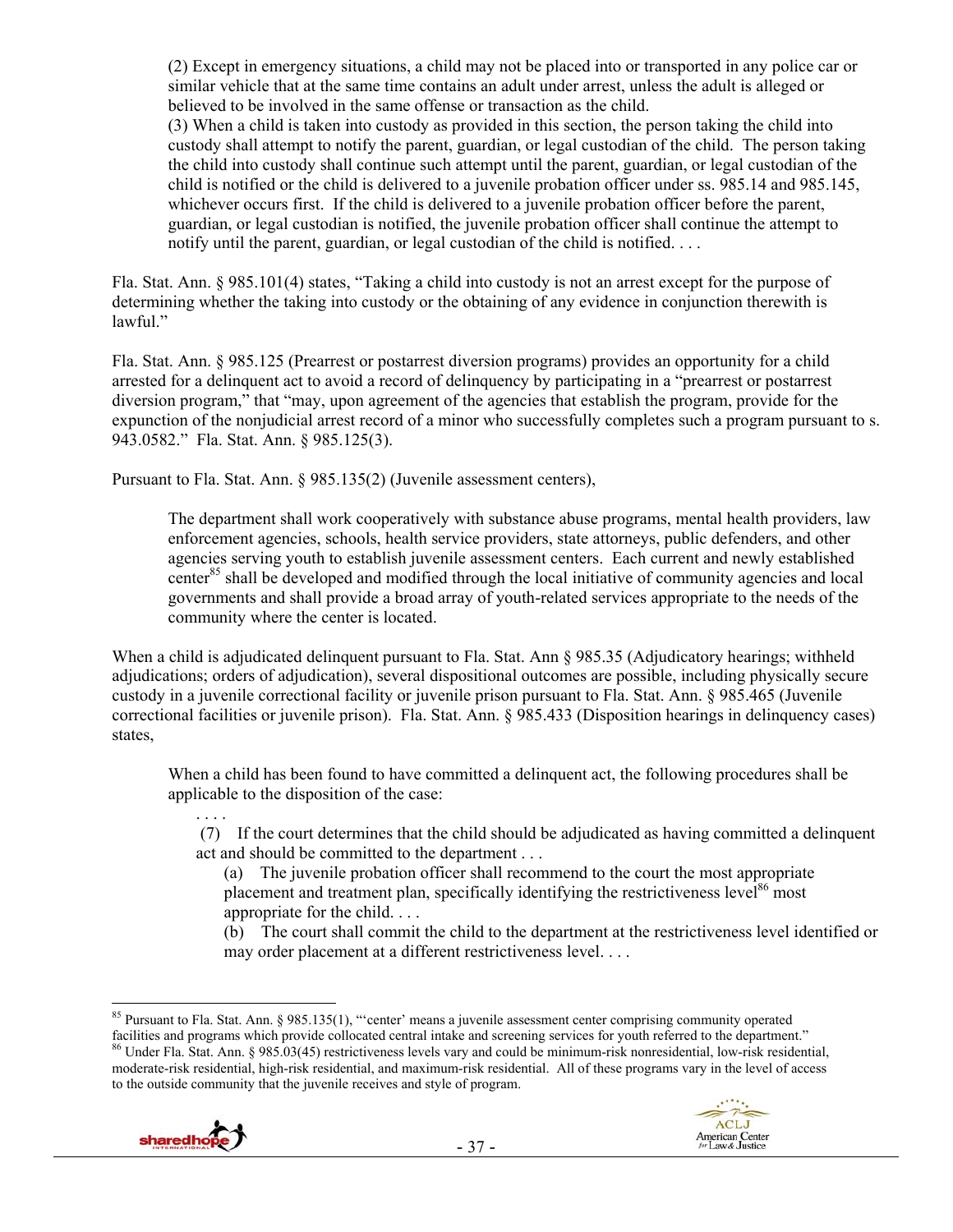(c) The court may also require that the child be placed in a probation program following the child's discharge from commitment. . . .

(8) If the court determines not to adjudicate and commit to the department, then the court shall determine what community-based sanctions it will impose in a probation program for the child. Community-based sanctions may include, but are not limited to, participation in substance abuse treatment, a day-treatment probation program, restitution in money or in kind, a curfew, revocation or suspension of the driver's license of the child, community service, and appropriate educational programs as determined by the district school board.

- . . . .
- 5.4.1 Recommendation: Enact a law providing specialized multidisciplinary services for minor victims of sex trafficking that will divert them away from delinquency adjudication into child protective services.
- *5.5 Commercial sexual exploitation is identified as a type of abuse and neglect within child protection statutes.*

Fla. Stat. Ann. § 39.01(2) (Definitions) defines "abuse" within the general provisions on judicial proceedings involving children, which includes provisions related to child protective investigations and abuse and neglect, as "any willful act or threatened act that results in any physical, mental, or sexual injury or harm that causes or is likely to cause the child's physical, mental, or emotional health to be significantly impaired . . . ." Additionally, "harm" is defined in subsection (32) in part as the following:

"Harm" to a child's health or welfare can occur when any person:

. . . . (b) Commits, or allows to be committed, sexual battery, as defined in chapter 794 [Sexual battery], or lewd or lascivious acts, as defined in chapter 800 [Lewdness; indecent exposure], against the child.

(c) Allows, encourages, or forces the sexual exploitation of a child, which includes allowing, encouraging, or forcing a child to:

- 1. Solicit for or engage in prostitution; or
- 2. Engage in a sexual performance, as defined by chapter 827 [Abuse of children].

. . . . (j) Negligently fails to protect a child in his or her care from inflicted physical, mental, or sexual injury caused by the acts of another.

. . . .

Moreover, Fla. Stat. Ann. § 39.01(67)(g) defines "sexual abuse of a child" to include "[t]he sexual exploitation of a child, which includes allowing, encouraging, or forcing a child to: 1. Solicit for or engage in prostitution; or 2. Engage in a sexual performance, as defined by chapter 827."

Fla. Stat. Ann. § 984.03(2) (Definitions) similarly defines "abuse" for the purposes of the chapter on families and children in need of services in part as "any willful act that results in any physical, mental, or sexual injury that causes or is likely to cause the child's physical, mental, or emotional health to be significantly impaired."



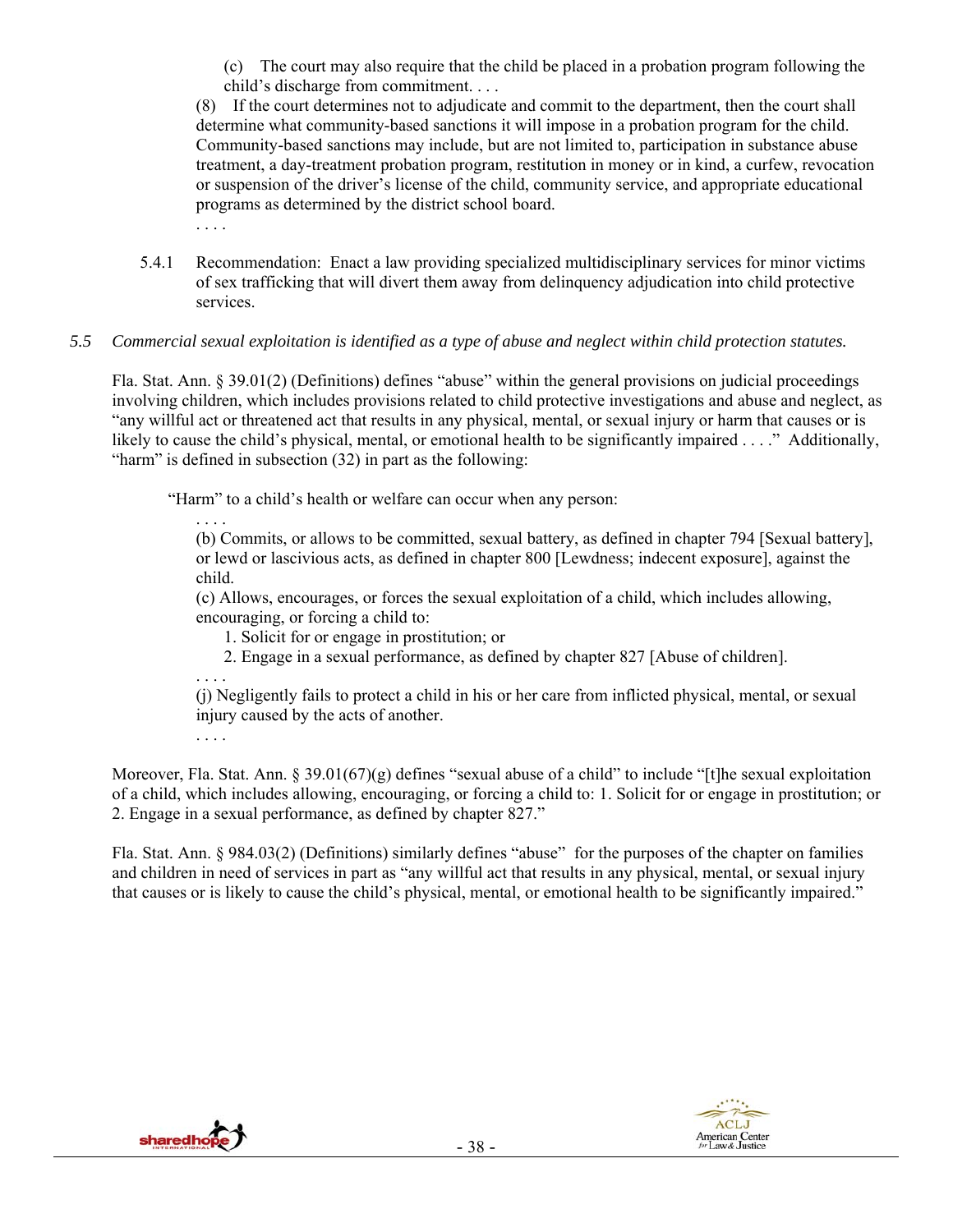*5.6 The definition of "caregiver" (or similar term) in the child welfare statutes is broad enough to include a trafficker who has custody or control of a child in order to bring a trafficked child into protection of child protective services.* 

Fla. Stat. Ann. § 39.01(10) (Definitions)<sup>87</sup> defines "caregiver" for the purposes of judicial proceedings related to children as a "parent, legal custodian, permanent guardian, adult household member, or other person responsible for a child's welfare as defined in subsection (47)." Subsection (47) defines "other person responsible for a child's welfare" in part as

the child's legal guardian or foster parent; an employee of any school, public or private child day care center, residential home, institution, facility, or agency; a law enforcement officer employed in any facility, service, or program for children that is operated or contracted by the Department of Juvenile Justice; or any other person legally responsible for the child's welfare in a residential setting; and also includes an adult sitter or relative entrusted with a child's care. . . .

- 5.6.1 Recommendation: Amend the definition of "other person responsible for a child's welfare" in Fla. Stat. Ann. § 39.01(47) to include persons in control or custody of a minor, which would allow Child Protective Services to act on allegations of abuse perpetrated by a trafficker.
- *5.7 Crime victims' compensation is specifically available to a child victim of sex trafficking or CSEC without regard to ineligibility factors.*

The Florida Crimes Compensation Act in Fla. Stat. Ann. §§ 960.01–960.28 authorizes the payment of compensation to victims of crime. Under Fla. Stat. Ann. § 960.03(3)(a), "crime" is defined in part as the following:

(a) A felony or misdemeanor offense committed by either an adult or a juvenile which results in physical injury or death. The term also includes any such criminal act which is committed within this state but which falls exclusively within federal jurisdiction.

. . . . (d) Any violation of s. 827.071 [Sexual performance by a child; penalties], s. 847.0135 [Computer pornography; traveling to meet minor; penalties], s. 847.0137 [Transmission of pornography by electronic device or equipment prohibited; penalties] or s. 847.0138 [Transmission of material harmful to minors to a minor by electronic device or equipment prohibited; penalties], related to online sexual exploitation and child pornography.

. . . .

For the purposes of the Florida Crimes Compensation Act, a "victim" is defined in subsection (14) as

(a) A person who suffers personal physical injury or death as a direct result of a crime; (b) A person younger than 18 years of age who was present at the scene of a crime, saw or heard the crime, and suffered a psychiatric or psychological injury because of the crime, but who was not physically injured; or

(c) A person against whom a forcible felony was committed and who suffers a psychiatric or psychological injury as a direct result of that crime but who does not otherwise sustain a personal physical injury or death.

<sup>20</sup>Family%20Safety%20(CFOP%20175-XX)/CFOP%20175-14,%20Intakes%20and%20Investigative%20 Response%20to%20Human%20Trafficking%20of%20Children.pdf (stating CF Operating Procedure No. 175-14).





 $\overline{a}$  $87$  The Department of Children and Families does have operating procedure allowing child abuse investigations for minor victims of human trafficking when the alleged perpetrator is not a caregiver. These procedures, however, are not codified in Florida law. *See Intakes and Investigative Response to Human Trafficking of Children*, FLORIDA DEPARTMENT OF CHILDREN AND FAMILIES (May 1, 2009), http://www.dcf.state.fl.us/admin/publications/cfops/175%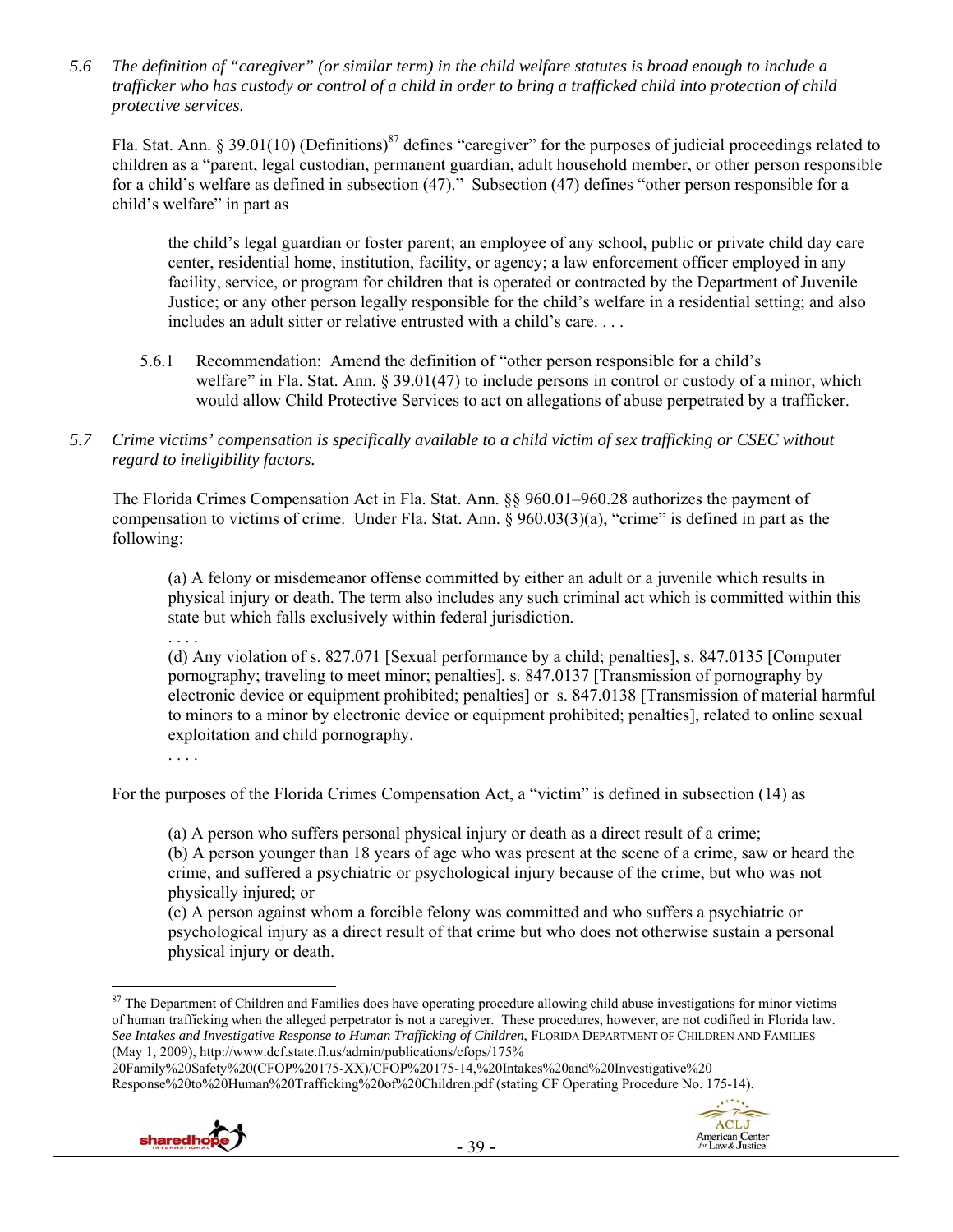Certain criteria in the Florida Crimes Compensation Act could disqualify domestic minor sex trafficking victims from receiving compensation. Pursuant to Fla. Stat. Ann. § 960.065(2) (Eligibility for awards), certain persons are ineligible for awards, including any person who "[c]ommitted or aided in the commission of the crime upon which the claim for compensation was based [or] . . . [w] as engaged in an unlawful activity at the time of the crime upon which the claim for compensation is based." Prostituted minors may be arrested and prosecuted for prostitution-related offenses committed in their trafficked condition, which could operate to disqualify them from compensation.

Fla. Stat. Ann. § 960.13(1)(a)(2)–(3) (Awards) require that before compensation may be awarded, that the "crime directly resulted in personal injury to, psychiatric or psychological injury to, or death of, the victim or intervenor," and the "crime was promptly reported to the proper authorities." Fla. Stat. Ann. § 960.13(b) provides,

In no case may an award be made when the record shows that such report was made more than 72 hours after the occurrence of such crime unless the department, for good cause shown, finds the delay to have been justified. The department, upon finding that any claimant or award recipient has not duly cooperated with the state attorney, all law enforcement agencies, and the department, may deny, reduce, or withdraw any award, as the case may be.

However, victims of child pornography receive special protection under Fla. Stat. Ann. § 960.03(10) and Fla. Stat. Ann. § 960.197 (Assistance to victims of online sexual exploitation and child pornography), which ensures that they receive compensation as victims of crime. Fla. Stat. Ann. § 960.03(10) defines "identified victim of child pornography" as "any person who, while under the age of 18, is depicted in any image or movie of child pornography and who is identified through a report generated by a law enforcement agency and provided to the National Center for Missing and Exploited Children's Child Victim Identification Program." Pursuant to Fla. Stat. Ann. § 960.197,

(1) Notwithstanding the criteria set forth in s. 960.13 for crime victim compensation awards, the department may award compensation for counseling and other mental health services to treat psychological injury or trauma to:

(a) A child younger than 18 years of age who suffers psychiatric or psychological injury as a direct result of online sexual exploitation under any provision of s. 827.071, s. 847.0135, s. 847.0137, or s. 847.0138, and who does not otherwise sustain a personal injury or death; or

(b) Any person who, while younger than age 18, was depicted in any image or movie, regardless of length, of child pornography as defined in s. 847.001 [Definitions],  $88$  who has been identified by a law enforcement agency or the National Center for Missing and Exploited Children as an identified victim of child pornography, who suffers psychiatric or psychological injury as a direct result of the crime, and who does not otherwise sustain a personal injury or death.

(2) Compensation under this section is not contingent upon pursuit of a criminal investigation or prosecution.

Also, Fla. Stat. Ann. § 960.07(2) states in part that claims "must be filed not later than 1 year after: (a) The occurrence of the crime upon which the claim is based. . . [or] (b) The death of the victim or intervenor," but that "for good cause the department may extend the time for filing for a period not exceeding 2 years after such occurrence." This limit, however, can be extended under subsection (3)(b), which states,

Notwithstanding the provisions of subsection (2) and regardless of when the crime occurred, if the victim or intervenor was under the age of 18 at the time the crime upon which the claim is based occurred, a claim may be filed in accordance with this subsection.





<sup>88</sup> *See supra* note 35.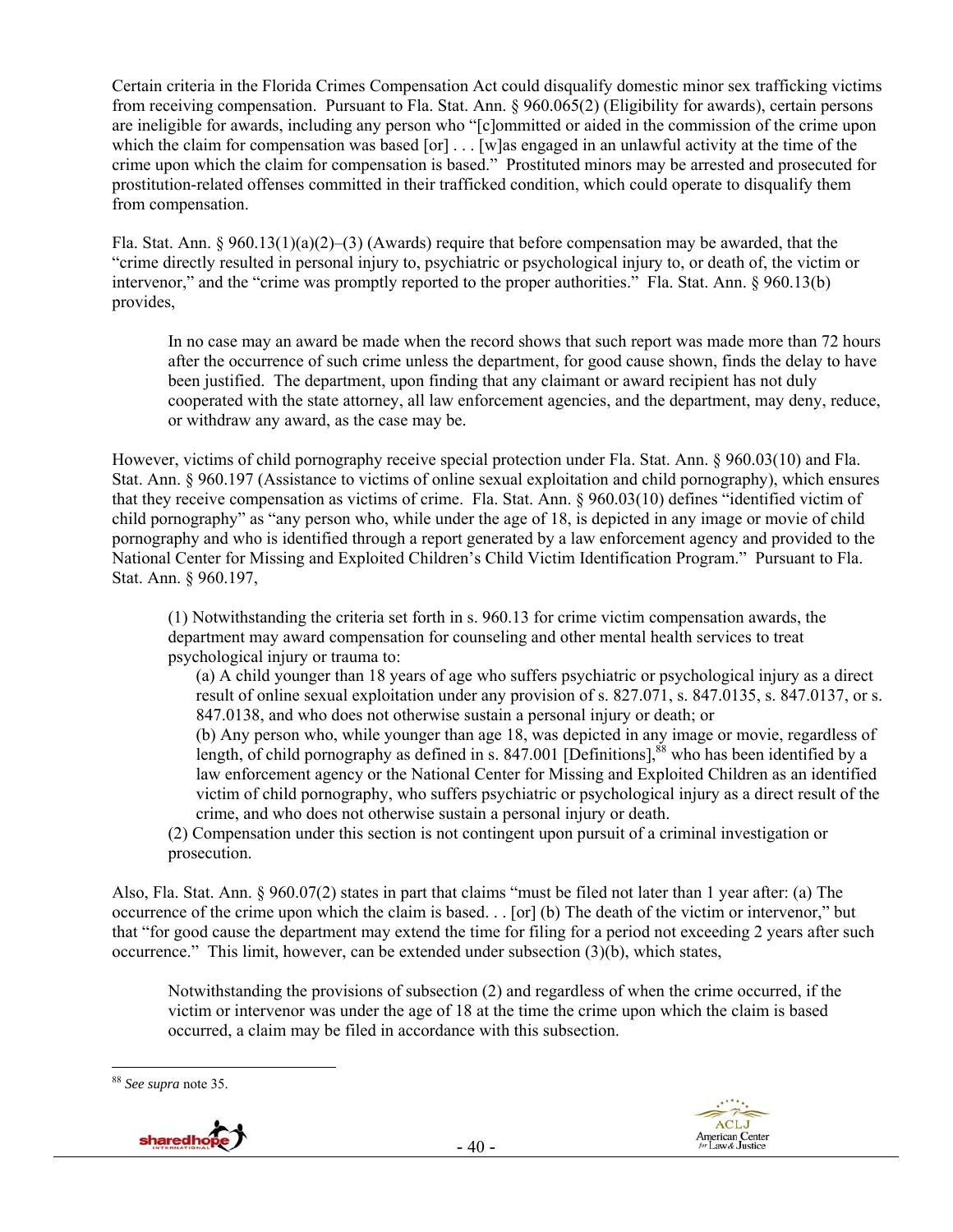. . . (b)When a victim or intervenor who was under the age of 18 at the time the crime occurred reaches the age of 18, the victim or intervenor has 1 year within which to file a claim.

. . . .

Additionally, "[f]or good cause, the department may extend the time period allowed for filing a claim under paragraph (b) for an additional period not to exceed 1 year." Fla. Stat. Ann. § 960.07(3).

5.7.1 Recommendation: Amend Fla. Stat. Ann. § 960.065(2) (Eligibility for awards) to remove listed ineligibility factors for compensation awards made pursuant to the Florida Crimes Compensation Act for commercially sexually exploited children.

## *5.8 Victim-friendly procedures and protections are provided in the trial process for minors under 18.*

Child victim witnesses are provided with certain protections throughout the judicial process. Pursuant to Fla. Stat. Ann. § 39.822 (Appointment of guardian ad litem for abused, abandoned, or neglected child), a guardian ad litem shall be appointed "by the court at the earliest possible time to represent the child in any child abuse, abandonment, or neglect judicial proceeding, whether civil or criminal."

As an additional protection, the court may order that the testimony of a witness under the age of 16 be videotaped and shown in open court or taken outside of the courtroom and shown over the television, instead of live testimony, if the court finds that there is a "substantial likelihood" that testifying in open court, in the presence of the defendant, would cause the minor "at least moderate emotional or mental harm." Fla. Stat. Ann. §§ 92.53(1), 92.54(1).

In determining whether to permit the witness or victim to testify outside of the courtroom by video feed or prerecorded video, the court considers, "[t]he age of the child, the nature of the offense or act, the relationship of the child to the parties in the case or to the defendant in a criminal action, the degree of emotional trauma that will result to the child as a consequence of the defendant's presence, and any other fact that the court deems relevant . . . ." Fla. Stat. Ann. § 92.55(2)(a). The court may also limit the number of interviews, prohibit depositions, require advance submission of questions, set conditions for the interview location, and determine who will attend the proceeding. Fla. Stat. Ann. § 92.55(3).

Under Fla. Stat. Ann. § 92.56(3) (Judicial proceedings and court records involving sexual offenses), the state may use a pseudonym to protect the victim's identity in court proceeding involving a "victim of a crime described in chapter 794 [Sexual battery] or chapter 800 [Lewdness; indecent exposure], or of child abuse, aggravated child abuse, or sexual performance by a child under chapter 827 [Abuse of children], or any crime involving the production, possession, or promotion of child pornography as described in chapter 847 [Obscenity] . . . ."

In the event a minor is charged with prostitution, Fla. Stat. Ann. § 796.07(3)(a) (Prohibiting prostitution, etc.; evidence; penalties; definitions) states, "[i]n the trial of a person charged with a violation of this section, ... testimony concerning the reputation of the defendant is admissible in evidence in support of the charge."

However, if the buyer or trafficker is prosecuted under Fla. Stat. Ann. § 794.011 (Sexual battery), "[n]otwithstanding any other provision of law, reputation evidence relating to a victim's prior sexual conduct or evidence presented for the purpose of showing that manner of dress of the victim at the time of the offense incited the sexual battery shall not be admitted into evidence in a prosecution under s. 794.011." Fla. Stat. Ann. § 794.022(3). The victim of sexual battery receives additional protection pursuant to Fla. Stat. Ann. § 794.022 as "the testimony of the victim need not be corroborated." Fla. Stat. Ann. § 794.022(1). Fla. Stat. Ann. § 794.022(2) states,



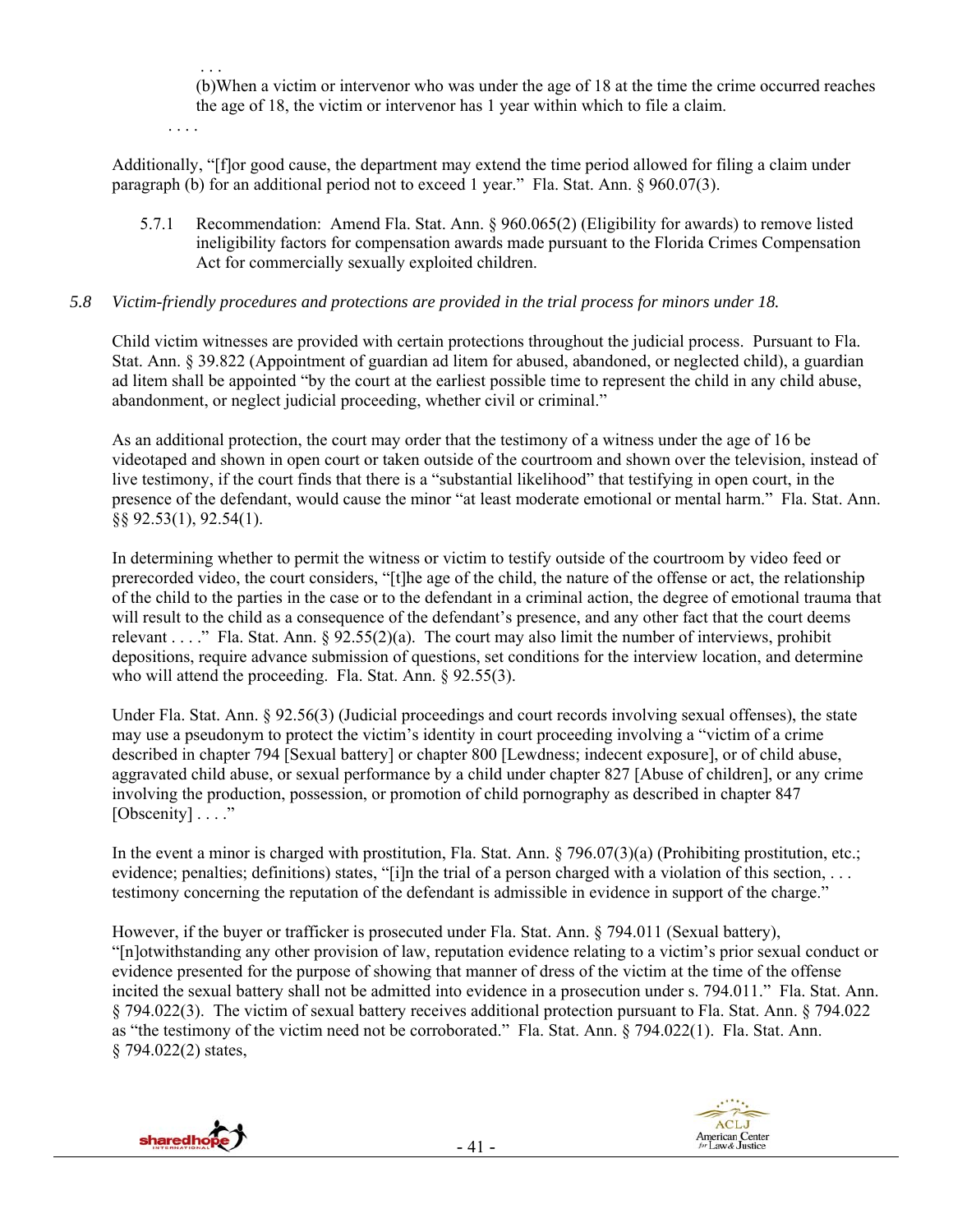Specific instances of prior consensual sexual activity between the victim and any person other than the offender shall not be admitted into evidence in a prosecution under s. 794.011. However, such evidence may be admitted if it is first established to the court in a proceeding in camera that such evidence may prove that the defendant was not the source of the semen, pregnancy, injury, or disease; or, when consent by the victim is at issue, such evidence may be admitted if it is first established to the court in a proceeding in camera that such evidence tends to establish a pattern of conduct or behavior on the part of the victim which is so similar to the conduct or behavior in the case that it is relevant to the issue of consent.

- 5.8.1 Recommendation: Amend Fla. Stat. Ann. § 796.07 (Prohibiting prostitution, etc.; evidence; penalties; definitions) to limit a defendant's ability to cross-examine victims of sexual offenses, CSEC, and sex trafficking about their past sexual behavior.
- *5.9 Expungement or sealing of juvenile arrest or criminal records resulting from arrests or adjudications for prostitution-related offenses committed as a result of, or in the course of, the commercial sexual exploitation of a minor is available within a reasonable time after turning 18.*

Pursuant to Fla. Stat. Ann. § 943.0582(1) (Prearrest, postarrest, or teen court diversion program expunction), "the department [Department of Law Enforcement] may provide . . . for the expunction of any non-judicial record of the arrest of a minor who has successfully completed a prearrest or postarrest diversion program for minors as authorized by Fla. Stat. Ann. § 985.125 [Prearrest or postarrest diversion programs]."

Expunctions are available for adults and minors who comply with the requirements set forth in Fla. Stat. Ann. § 943.0585 (Court-ordered expunction of criminal history records). An important prerequisite for expunction is obtaining a certificate of eligibility. Fla. Stat. Ann. § 943.0585(2)(a) provides that the department must issue a certificate of eligibility for expunction to a person who is the subject of a criminal history record if that person:

(a) Has obtained, and submitted to the department, a written, certified statement from the appropriate state attorney or statewide prosecutor which indicates . . . [t]hat the criminal history record does not relate to a violation of . . . § 787.025 [Luring or enticing a child], chapter 794 [Sexual battery], § 796.03 [Procuring person under age of 18 for prostitution], § 800.04 [Lewd or lascivious offenses committed upon or in the presence of persons less than 16 years of age], . . . [or] § 847.0145[Selling or buying of minors; penalties] . . . .

Adults and minors that comply with the requirements of Fla. Stat. Ann. § 943.059 (Court-ordered sealing of criminal history records) become eligible to have their criminal record sealed. Similar to the process of expunction, an important prerequisite for sealing the criminal record is obtaining a certificate of eligibility. Fla. Stat. Ann. § 943.059(2) reads,

The department shall issue a certificate of eligibility for sealing to a person who is the subject of a criminal history record provided that such person:

(d) Has not been adjudicated guilty of or adjudicated delinquent for committing any of the acts stemming from the arrest or alleged criminal activity to which the petition to seal pertains. . . . .

*5.10 Victim restitution and civil remedies are authorized by law for minor victims of sex trafficking or CSEC.* 

Fla. Stat. Ann. § 772.102(1)(a)(15) (Definitions) defines "criminal activity" to include the offense of human trafficking and sex trafficking for the purpose of allowing victims of trafficking to obtain civil remedies for criminal offenses under Fla. Stat. Ann. § 772.104 (Civil cause of action).



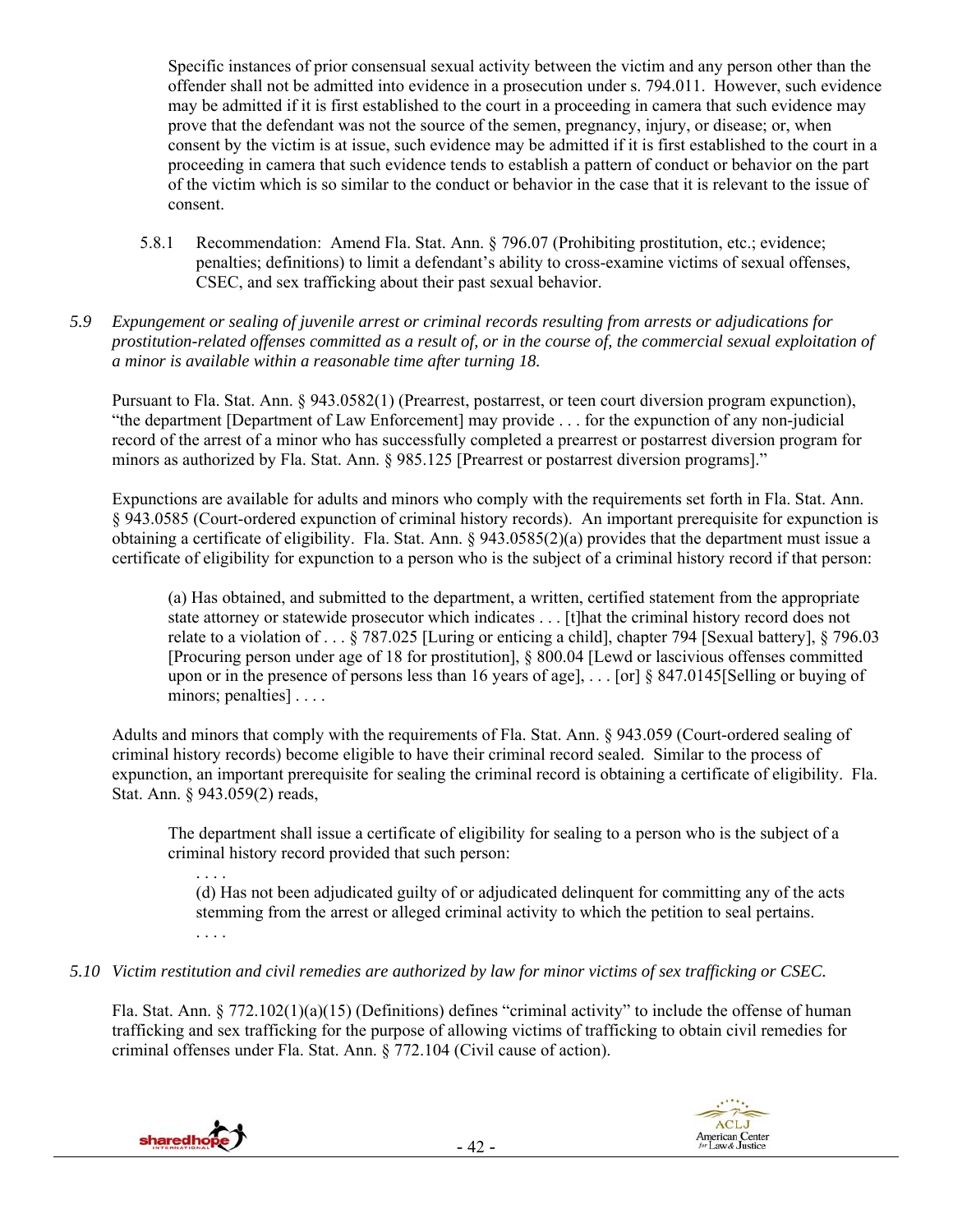Fla. Stat. Ann. § 772.104(2) provides,

[A]ny person who proves by clear and convincing evidence that he or she has been injured by reason of any violation of the provisions of s. 772.103 [Prohibited activities] $^{89}$  due to sex trafficking or human trafficking shall have a cause of action for threefold the amount gained from the sex trafficking or human trafficking and in any such action is entitled to minimum damages in the amount of \$ 200 and reasonable attorney's fees and court costs in the trial and appellate courts.

However, Fla. Stat. Ann. § 772.104(3) prohibits an award of punitive damages.

Another remedy is provided in Fla. Stat. Ann. § 796.09(1) (Coercion; civil cause of action; evidence; defenses; attorney's fees), which states,

- (1) A person has a cause of action for compensatory and punitive damages against:
	- (a) A person who coerced that person into prostitution;
	- (b) A person who coerces that person to remain in prostitution; or

(c) A person who uses coercion to collect or receive any part of that person's earnings derived from prostitution.90

In any civil action for damages, Fla. Stat. Ann. § 796.09(5) prohibits defenses asserting that the plaintiff was paid for the prostitution, that the plaintiff committed prostitution before knowing the defendant, or that the plaintiff did not attempt to leave or stop associating with the defendant.

Furthermore, "[e]vidence of convictions for prostitution or prostitution-related offenses are inadmissible in a proceeding brought under this section for purposes of attacking the plaintiff's credibility." Fla. Stat. Ann.  $$796.09(6).$ 

Under Fla. Stat. Ann. § 796.09(4), victims and witnesses are protected from self-incrimination for the evidence or testimony they produce in the course of litigation. The victims and witnesses will face criminal prosecution only in the event that they perjure during the proceeding.

A specific remedy is provided in Fla. Stat. Ann. § 847.01357 (Exploited children's civil remedy) for certain victims of exploitation through child pornography. This provision states,

. . . . (o) Exploitation of human needs for food, shelter, safety, or affection.



 $\overline{a}$  $89$  Fla. Stat. Ann. § 772.103 (Prohibited activities) provides,

It is unlawful for any person:

<sup>(1)</sup> Who has with criminal intent received any proceeds derived, directly or indirectly, from a pattern of criminal activity or through the collection of an unlawful debt to use or invest, whether directly or indirectly, any part of such proceeds, or the proceeds derived from the investment or use thereof, in the acquisition of any title to, or any right, interest, or equity in, real property or in the establishment or operation of any enterprise.

<sup>(2)</sup> Through a pattern of criminal activity or through the collection of an unlawful debt, to acquire or maintain, directly or indirectly, any interest in or control of any enterprise or real property.

<sup>(3)</sup> Employed by, or associated with, any enterprise to conduct or participate, directly or indirectly, in such enterprise through a pattern of criminal activity or the collection of an unlawful debt.

<sup>(4)</sup> To conspire or endeavor to violate any of the provisions of subsection (1), subsection (2), or subsection (3).<br><sup>90</sup> According to Fla. Stat. Ann. § 796.09(2), "prostitution" has the same meaning as in Fla. Stat. Ann. § prostitution, etc.; evidence; penalties; definitions), which states, "'Prostitution' means the giving or receiving of the body for sexual activity for hire but excludes sexual activity between spouses." Pursuant to Fla. Stat. Ann. § 796.09(3), "[c]oercion" is defined as

<sup>[</sup>A]ny practice of domination, restraint, or inducement for the purpose of or with the reasonably foreseeable effect of causing another person to engage in or remain in prostitution or to relinquish earnings derived from prostitution, and includes, but is not limited to: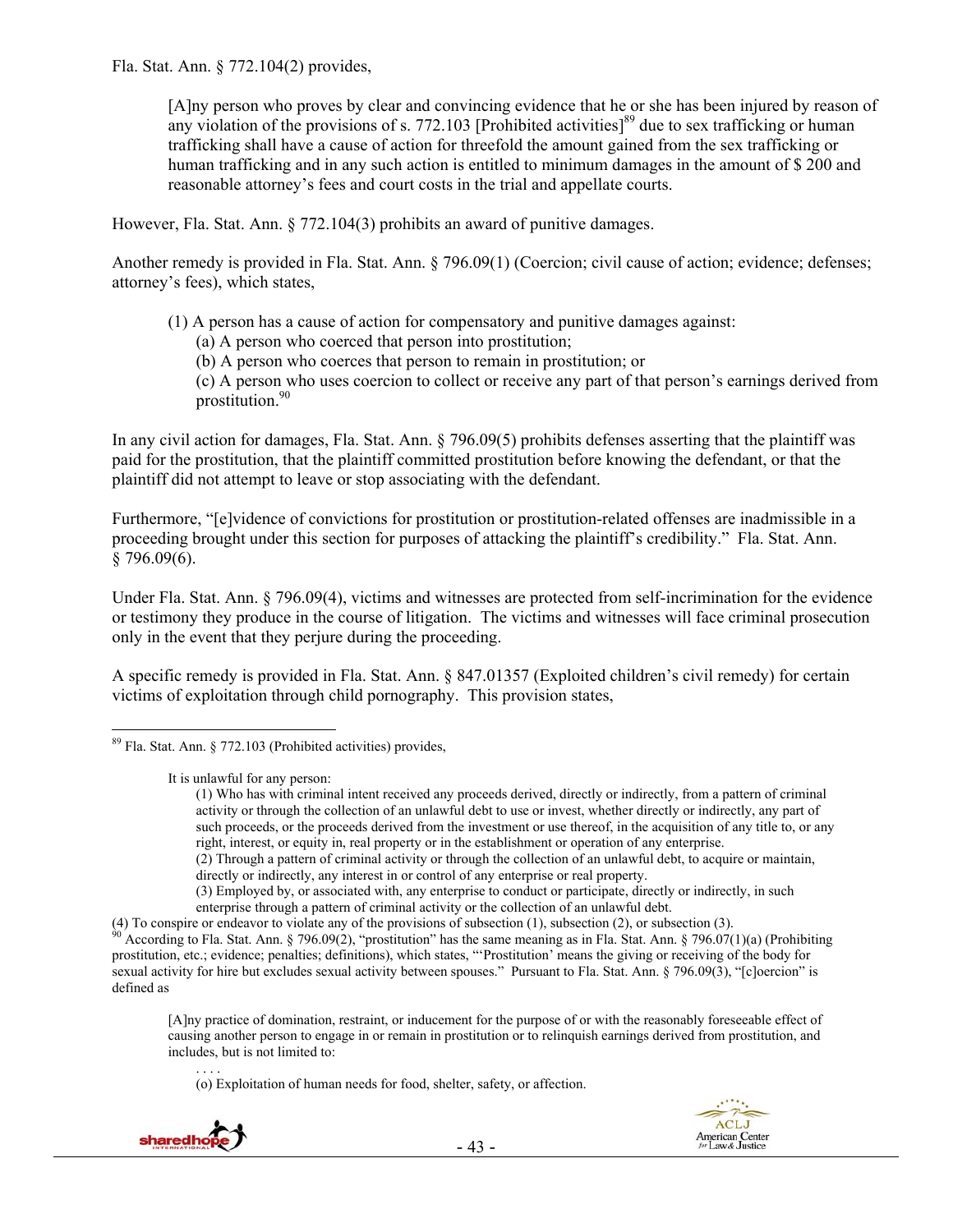(1) Any person who, while under the age of 18, was a victim of a sexual abuse crime listed in chapter 794 [Sexual Battery], chapter 800 [Lewdness; indecent exposure], chapter 827 [Abuse of children], or chapter 847 [Obscenity], where any portion of such abuse was used in the production of child pornography, and who suffers personal or psychological injury as a result of the production, promotion, or possession of such images or movies, may bring an action in an appropriate state court against the producer, promoter, or possessor of such images or movies, regardless of whether the victim is now an adult. In any action brought under this section, a prevailing plaintiff shall recover the actual damages such person sustained and the cost of the suit, including reasonable attorney's fees. Any victim who is awarded damages under this section shall be deemed to have sustained damages of at least \$ 150,000.<sup>91</sup>

Pursuant to Fla. Stat. Ann. § 847.01357(5), the Attorney General's office may pursue the lawsuit on behalf of the victim at the victim's request and all damages awarded will go to the victim. An action under Fla. Stat. Ann. § 847.01357 (Exploited children's civil remedy), must be filed within 3 years "of: (a) The conclusion of a related criminal case; (b) The notification to the victim by a member of a law enforcement agency of the creation, possession, or promotion of pornographic images; or (c) In the case of a victim younger than 18, within 3 years after the person reaches the age of 18." Fla. Stat. Ann. § 847.01357(2).

Fla. Stat. Ann. § 775.089(1)(a) (Restitution)<sup>92</sup> provides that "the court shall order the defendant to make [monetary or nonmonetary] restitution to the victim<sup>93</sup> for  $\ldots$  " loss or damage caused or related to the trafficker's criminal episode, "unless it finds clear and compelling reasons not to order such restitution. . . ." If the offense "resulted in bodily injury to a victim," the restitution shall include "the cost of necessary medical and related professional services" including services for therapy and rehabilitation, the victim's income lost as a result of the crime, and if the crime resulted in the victim's death, "the cost of necessary funeral and related services." Fla. Stat. Ann. § 775.089(2)(a). If the victim was not physically injured by the offense, the restitution "may require that the defendant reimburse the victim for income lost by the victim as a result of the offense." Fla. Stat. Ann. § 775.089(2)(b).

*5.11 Statutes of limitations for civil and criminal actions for child sex trafficking or CSEC offenses are eliminated or lengthened sufficiently to allow prosecutors and victims a realistic opportunity to pursue criminal actions and legal remedies.* 

Fla. Stat. Ann. § 775.15 (Time limitations; general time limitations; exceptions) allows for a criminal prosecution to be commenced as follows:

(1) A prosecution for a capital felony, a life felony, or a felony that resulted in a death may be commenced at any time. If the death penalty is held to be unconstitutional by the Florida Supreme Court or the United States Supreme Court, all crimes designated as capital felonies shall be considered life felonies for the purposes of this section, and prosecution for such crimes may be commenced at any time.

(2) Except as otherwise provided in this section, prosecutions for other offenses are subject to the following periods of limitation:

(a) A prosecution for a felony of the first degree must be commenced within 4 years after it is committed.

(b) A prosecution for any other felony must be commenced within 3 years after it is committed. (c) A prosecution for a misdemeanor of the first degree must be commenced within 2 years after it is committed.



 $91$  Fla. Stat. Ann. § 847.01357(4) states, "It is not a defense to a civil cause of action under this section that the respondent did not know the victim or commit the abuse depicted in any image of child pornography." 92 *See* discussion of relevant provisions *supra* Section 2.8. 93 *See supra* note 34.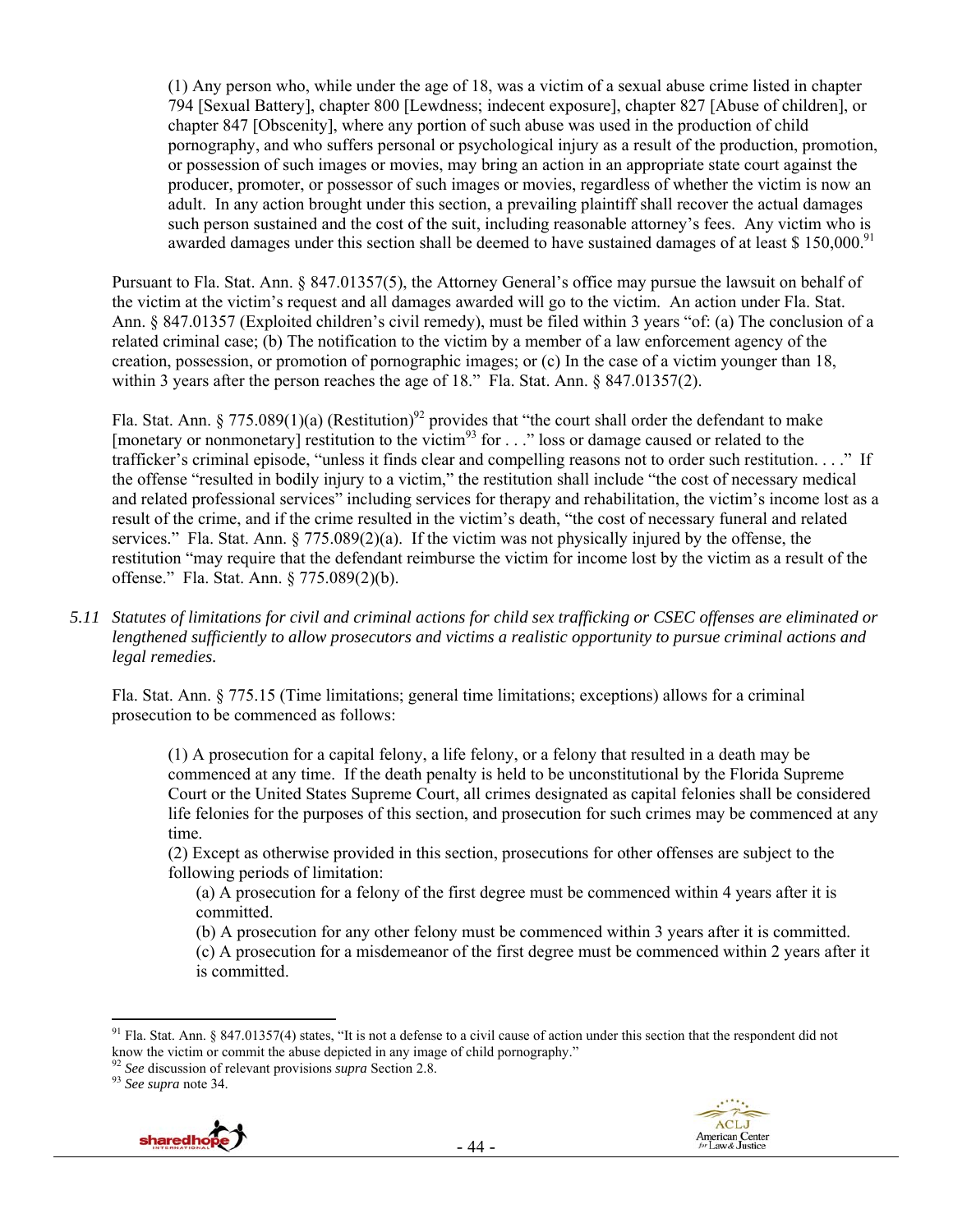(d) A prosecution for a misdemeanor of the second degree or a noncriminal violation must be commenced within 1 year after it is committed.

(13)(a) If the victim of a violation of s. 794.011 [Sexual battery], . . . s. 800.04 [Lewd or lascivious offenses committed upon or in the presence of persons less than 16 years of age], . . . or s. 847.0135(5) [Computer pornography; traveling to meet minor; penalties] is under the age of 18, the applicable period of limitation, if any, does not begin to run until the victim has reached the age of 18 or the violation is reported to a law enforcement agency or other governmental agency, whichever occurs earlier. . . .

(b) If the offense is a first degree felony violation of s. 794.011 [Sexual battery] and the victim was under 18 years of age at the time the offense was committed, a prosecution of the offense may be commenced at any time. This paragraph applies to any such offense except an offense the prosecution of which would have been barred by subsection (2) on or before October 1, 2003. (c) If the offense is a violation of s. 794.011 [Sexual battery] and the victim was under 16 years of age at the time the offense was committed, a prosecution of the offense may be commenced at any time. This paragraph applies to any such offense except an offense the prosecution of which would have been barred by subsection (2) on or before July 1, 2010.

. . . .

. . . .

(16)(a) In addition to the time periods prescribed in this section, a prosecution for any of the following offenses may be commenced at any time after the date on which the identity of the accused is established, or should have been established by the exercise of due diligence, through the analysis of deoxyribonucleic acid (DNA) evidence . . . ."

For civil remedies pursued under Fla. Stat. Ann. § 847.01357 (Exploited children's civil remedy), Fla. Stat. Ann. § 847.01357(2) provides,

Notwithstanding any other provisions of law, any action commenced under this section must be filed within 3 years after the later of:

(a) The conclusion of a related criminal case;

(b) The notification to the victim by a member of a law enforcement agency of the creation, possession, or promotion of pornographic images; or

(c) In the case of a victim younger than 18, within 3 years after the person reaches the age of 18.

Fla. Stat. Ann. § 95.11(3)(o) (Limitations other than for the recovery of real property), states that there is a four year limitation on asserting "[a]n action for assault, battery, . . . false imprisonment, or any other intentional tort, except as provided in subsections (4), (5), and (7)" or "[a]ny action not specifically provided for in these statutes." Specifically, subsection 7 establishes the tolling procedure for abuse based intentional torts, stating, "An action founded on alleged abuse, as defined in s.  $39.01$  [Definitions],  $94$  . . . or s.  $984.03$  [Definitions],  $95$  . . . may be commenced at any time within 7 years after the age of majority, or within 4 years after the injured person leaves the dependency of the abuser, or within 4 years from the time of discovery by the injured party of both the injury and the causal relationship between the injury and the abuse, whichever occurs later." Fla. Stat. Ann. § 95.11(7). However, for victims of Fla. Stat. Ann. § 794.011 (Sexual battery), Fla. Stat. Ann. § 95.11(9) states, "An action related to an act constituting a violation of s. 794.011 involving a victim who was under the age of 16 at the time of the act may be commenced at any time. This subsection applies to any such action other than one which would have been time barred on or before July 1, 2010."

Fla. Stat. Ann. § 95.051 (When limitations tolled) provides circumstances when the statute of limitations may be tolled. For example, when the person entitled to sue is a minor or incapacitated and lacks the aid of the



<sup>94</sup> *See supra* Section 5.5 for the definition of "abuse." 95 *See supra* Section 5.5 for the definition of "abuse."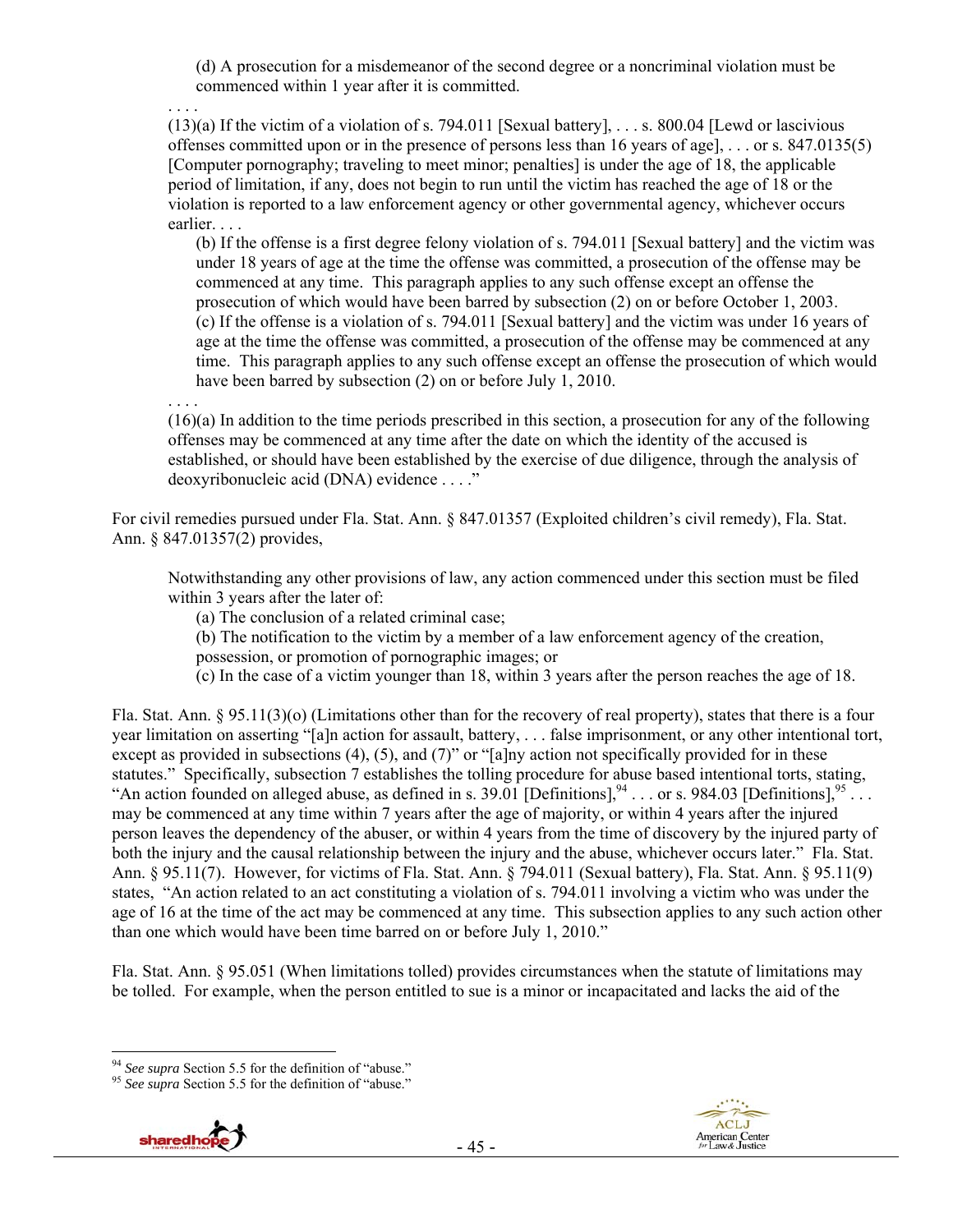parent or guardian to sue, the statue is tolled for a maximum of seven years from the occurrence giving rise to the suit. Fla. Stat. Ann. § 95.051(i).

5.11.1 Recommendation: Amend Fla. Stat. Ann. § 775.15 (Time limitations; general time limitations; exceptions) to permit prosecution of offenses committed under Fla. Stat. Ann. § 796.045 (Sex trafficking of minors; penalties) at any time.

## Framework Issue 6: Criminal justice tools for investigation and prosecutions

#### *Legal Components:*

- *6.1 Training on human trafficking and domestic minor sex trafficking for law enforcement is statutorily mandated.*
- *6.2 Single party consent to audiotaping is permitted in law enforcement investigations.*
- *6.3 Domestic minor sex trafficking investigations may use wiretapping to investigate the crime.*
- *6.4 Using a law enforcement decoy posing as a minor to investigate buying or selling of commercial sex acts is not a defense to soliciting, purchasing, or selling sex with a minor.*
- *6.5 Using the Internet to investigate buyers and traffickers is a permissible investigative technique.*
- *6.6 Law enforcement and child welfare agencies are mandated to promptly report missing and recovered children. \_\_\_\_\_\_\_\_\_\_\_\_\_\_\_\_\_\_\_\_\_\_\_\_\_\_\_\_\_\_\_\_\_\_\_\_\_\_\_\_\_\_\_\_\_\_\_\_\_\_\_\_\_\_\_\_\_\_\_\_\_\_\_\_\_\_\_\_\_\_\_\_\_\_\_\_\_\_\_\_\_\_\_\_\_\_\_\_\_\_\_\_\_\_*

#### *Legal Analysis:*

*6.1 Training on human trafficking and domestic minor sex trafficking for law enforcement is statutorily mandated.* 

Pursuant to Fla. Stat. Ann. § 787.06(4) (Human Trafficking), "[t]he Criminal Justice Standards and Training Commission shall establish standards for basic and advanced training programs for law enforcement officers in the subjects of investigating and preventing human trafficking crimes." Also, "[a]fter January 1, 2007, every basic skills course required for law enforcement officers to obtain initial certification must include training on human trafficking crime prevention and investigation." Fla. Stat. Ann. § 787.06(4). In addition, pursuant to Fla. Stat. Ann. § 943.041 (Crimes against children criminal profiling program) the legislature created a program within the law enforcement department to "perform investigative, intelligence, research, and training activities related to crimes against children."

*6.2 Single party consent to audiotaping is permitted in law enforcement investigations.* 

Florida requires two-party consent to audiotape conversations. Under Fla. Stat. Ann. § 934.03(1)(a) (Interception and disclosure of wire, oral, or electronic communications prohibited) it is a crime to "[i]ntentionally intercepts, endeavors to intercept, or procures any other person to intercept or endeavor to intercept any wire, oral, or electronic communication," unless the chapter provides an exception. However, Fla. Stat. Ann. § 934.03(2)(c) states,

It is lawful under ss. 934.03–934.09 for an investigative or law enforcement officer or a person acting under the direction of an investigative or law enforcement officer to intercept a wire, oral, or electronic communication when such person is a party to the communication or one of the parties to the communication has given prior consent to such interception and the purpose of such interception is to obtain evidence of a criminal act.<sup>96</sup>

<sup>&</sup>lt;sup>96</sup> The Florida Supreme Court has held, however, that "insofar as [Fla. Stat. Ann. § 934.03] authorizes the warrantless interception of a private conversation *conducted in the home,* it is unconstitutional and unenforceable." State v. Sarmiento, 397 So. 2d 643, 645 (Fla. 1981).

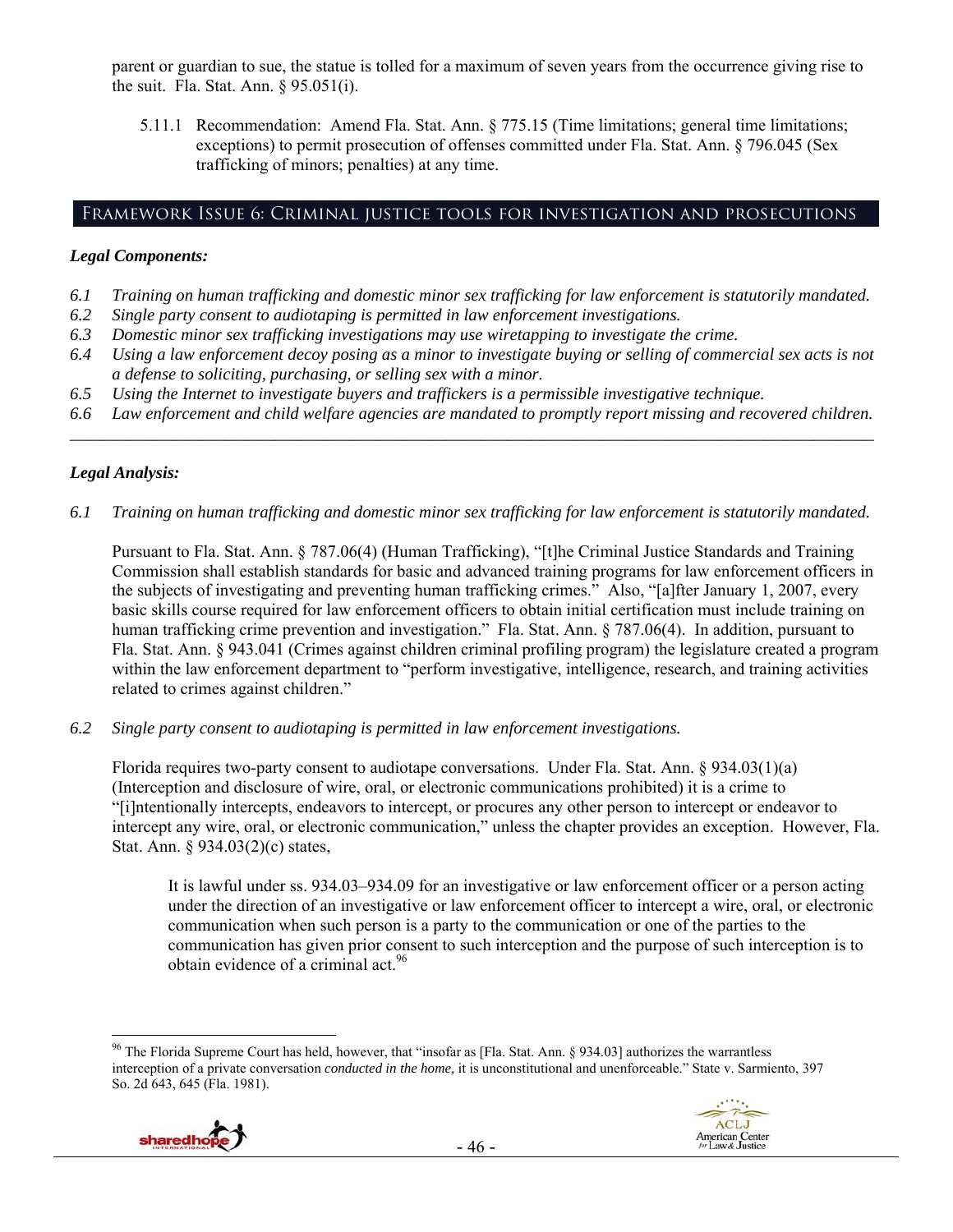Under (2)(d), "It is lawful under ss. 934.03–934.09 for a person to intercept a wire, oral, or electronic communication when all of the parties to the communication have given prior consent to such interception."

*6.3 Domestic minor sex trafficking investigations may use wiretapping to investigate the crime.* 

Fla. Stat. Ann. § 934.03(1) (Interception and disclosure of wire, oral or, electronic communications prohibited) prohibits wiretaps performed by private parties acting outside of a police investigation unless, pursuant to subsection (2)(d), both parties consent.

Exceptions are located in Fla. Stat. Ann. § 934.07(1) (Authorization for interception of wire, oral, or electronic communications). Pursuant to Fla. Stat. Ann. § 934.07(1)(a), certain specified persons "may authorize an application to a judge of competent jurisdiction for, and such judge may grant in conformity with ss. 934.03– 934.09 an order authorizing or approving the interception of, wire, oral, or electronic communications" by law enforcement for the purpose of investigating the commission of certain crimes, including "kidnapping, . . . [or] any violation of chapter 895 [Offenses concerning racketeering and illegal debts]; any violation of chapter 896 [Offenses related to financial transactions]; any violation of chapter 815 [Computer-related crimes]; any violation of chapter 847 [Obscenity]; any violation of s. 827.071 [Sexual performance by a child; penalties]; . . . or any conspiracy or solicitation to commit any violation of the laws of this state relating to the crimes specifically enumerated in this paragraph."

- 6.3.1 Recommendation: Amend Fla. Stat. Ann. § 934.07(1)(a) to include violations of Florida sex trafficking and CSEC laws as grounds for permitting wiretapping and admission of the resulting evidence.
- *6.4 Using a law enforcement decoy posing as a minor to investigate buying or selling of commercial sex acts is not a defense to soliciting, purchasing, or selling sex with a minor.*

Under Fla. Stat. Ann. § 796.07(2) (Prohibiting prostitution, etc.; evidence; penalties; definitions), it is unlawful to, among other things, "offer, or to offer or agree to secure, another for the purpose of prostitution or for any other lewd or indecent act," "[t]o solicit, induce, entice, or procure another to commit prostitution, lewdness, or assignation," or "[t]o purchase the services of any person engaged in prostitution." Fla. Stat. Ann. § 796.07(3)(b) states, "Notwithstanding any other provision of law, a police officer may testify as an offended party in an action regarding charges filed pursuant to this section." Additionally, Fla. Stat. Ann. § 847.0135(2) (Computer pornography; traveling to meet minor; penalties), states, "The fact that an undercover operative or law enforcement officer was involved in the detection and investigation of an offense under this section shall not constitute a defense to a prosecution under this section." To the extent decoys use the Internet to investigate suspected offenders, use of a decoy is permissible in investigating many potential offenses under subsection (3), which criminalizes use of the following:

[A] computer online service, Internet service, local bulletin board service, or any other device capable of electronic data storage or transmission to . . . [s]educe, solicit, lure, or entice, or attempt to seduce, solicit, lure, or entice, a child or another person believed by the person to be a child, to commit any illegal act described in chapter 794, chapter 800, or chapter 827.

 Fla. Stat. Ann. § 847.0135(3)(a). Additionally, subsection (4) (Travelling to meet a minor) uses the phrase "another person believed by the person to be a child," indicating that decoys can be used. Similarly, under Fla. Stat. Ann. § 847.0138 (Transmission of material harmful to minors to a minor by electronic device or equipment prohibited; penalties) the offender need only transmit material to a person "known by the defendant to be a minor" meaning that "the defendant had actual knowledge or believed that the recipient of the communication was a minor." Fla. Stat. Ann. § 847.0138(1)(a). A decoy may also be used to obtain a



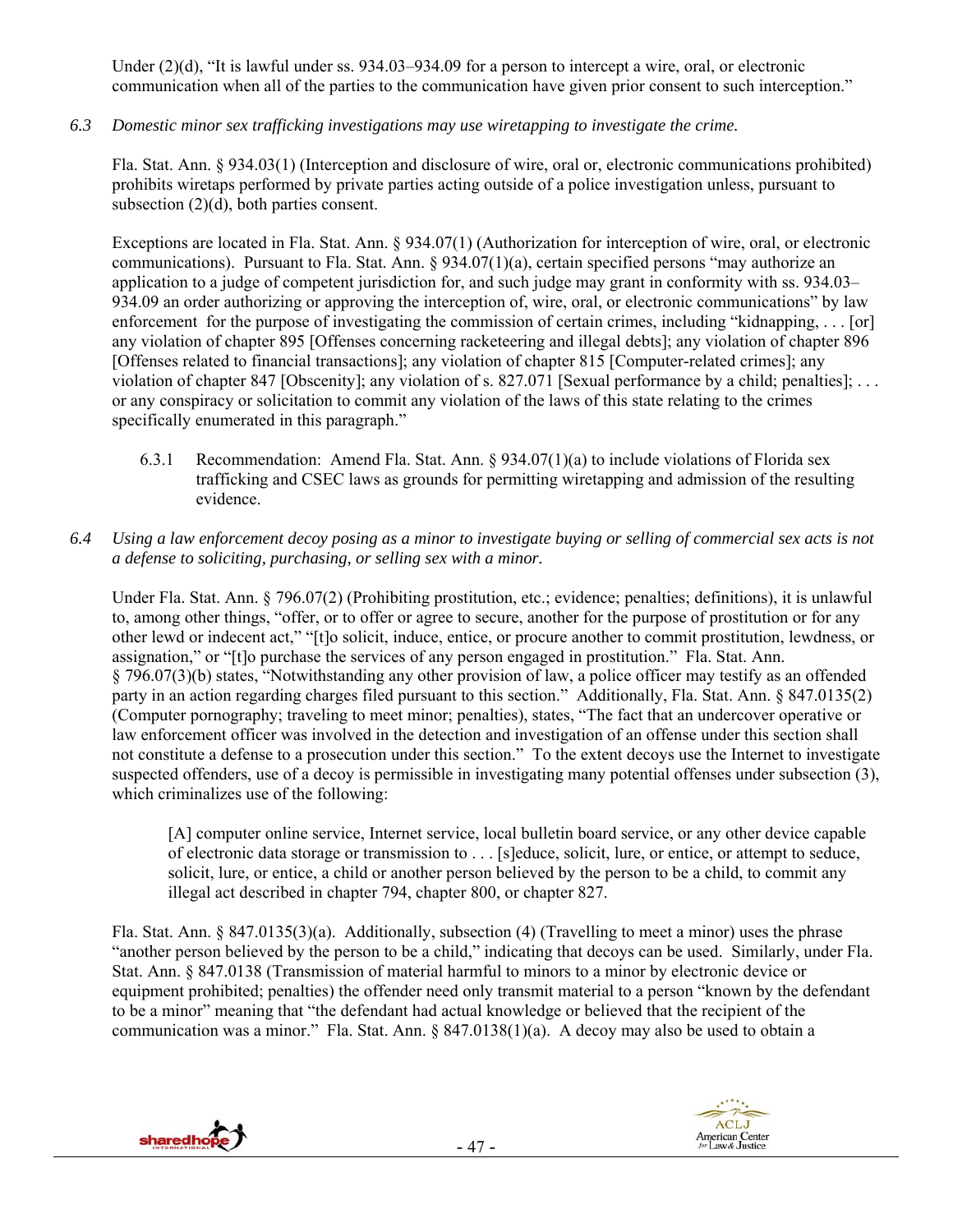conviction under Fla. Stat. Ann. § 800.04 (Lewd or lascivious offenses committed upon or in the presence of persons less than 16 years of age). $97$ 

## *6.5 Using the Internet to investigate buyers and traffickers is a permissible investigative technique.*

Fla. Stat. Ann. § 847.0135(2) (Computer pornography; traveling to meet minor; penalties), criminalizes buying, selling, receiving, exchanging or disseminating a "minor's name, telephone number, place of residence, physical characteristics, or other descriptive or identifying information for the purposes of facilitating . . . or soliciting sexual conduct of or with any minor . . . ." The statute specifies that an undercover law enforcement officer involved in the detection and investigation of an offense of this statute is not a defense to a charge under this law. Additionally, subsections (3) and (4) use the phrase "another person believed by the person to be a child," indicating that decoys can be used.

*6.6 Law enforcement and child welfare agencies are mandated to promptly report missing and recovered children.* 

Under Fla. Stat. Ann. § 39.0141 (Missing children; report required),

Whenever the whereabouts of a child involved with the department become unknown, the department, the community-based care provider, or the sheriff's office providing investigative services for the department shall make reasonable efforts, as defined by rule, to locate the child. If, pursuant to criteria established by rule, the child is determined to be missing, the department, the community-based care provider, or the sheriff's office shall file a report that the child is missing in accordance with s. 937.021 [Missing child and missing adult reports].

Fla. Stat. Ann. § 937.025(5) (Missing children; student records; reporting requirements; penalties) requires any "employee of the state or a local governmental agency, a person who is employed under a contract with the state or a local governmental agency, or an employee of a public or private school within the state" to "promptly report to the local law enforcement agency and the Department of Law Enforcement any information received or possessed that could assist in . . ." finding the missing child, determining the identity of the person who has the missing child, or ascertaining "whether a missing child is in danger of physical injury or death." Fla. Stat. Ann. § 937.025(5).

Under Fla. Stat. Ann. § 937.021(1) (Missing child and missing adult reports) law enforcement agencies are directed to adopt policies and procedures to be used to promptly investigate missing children reports. Specifically, Fla. Stat. Ann. § 937.021(1) states,

(1) Law enforcement agencies in this state shall adopt written policies that specify the procedures to be used to investigate reports of missing children and missing adults. The policies must ensure that cases involving missing children and adults are investigated promptly using appropriate resources. The policies must include:

(a) Requirements for accepting missing child and missing adult reports;

(b) Procedures for initiating, maintaining, closing, or referring a missing child or missing adult investigation; and

(c) Standards for maintaining and clearing computer data of information concerning a missing child or missing adult which is stored in the Florida Crime Information Center and the National Crime Information Center. The standards must require, at a minimum, a monthly review of each case and a determination of whether the case should be maintained in the database.

 $\overline{a}$ <sup>97</sup> *See* Hudson v. Florida, 745 So. 2d 997 (Fla. Dist. Ct. App. 1999) (denying motion to dismiss charge of attempting to commit a lewd and lascivious act even though the victim was actually an adult police officer posing as a 14 year old boy).